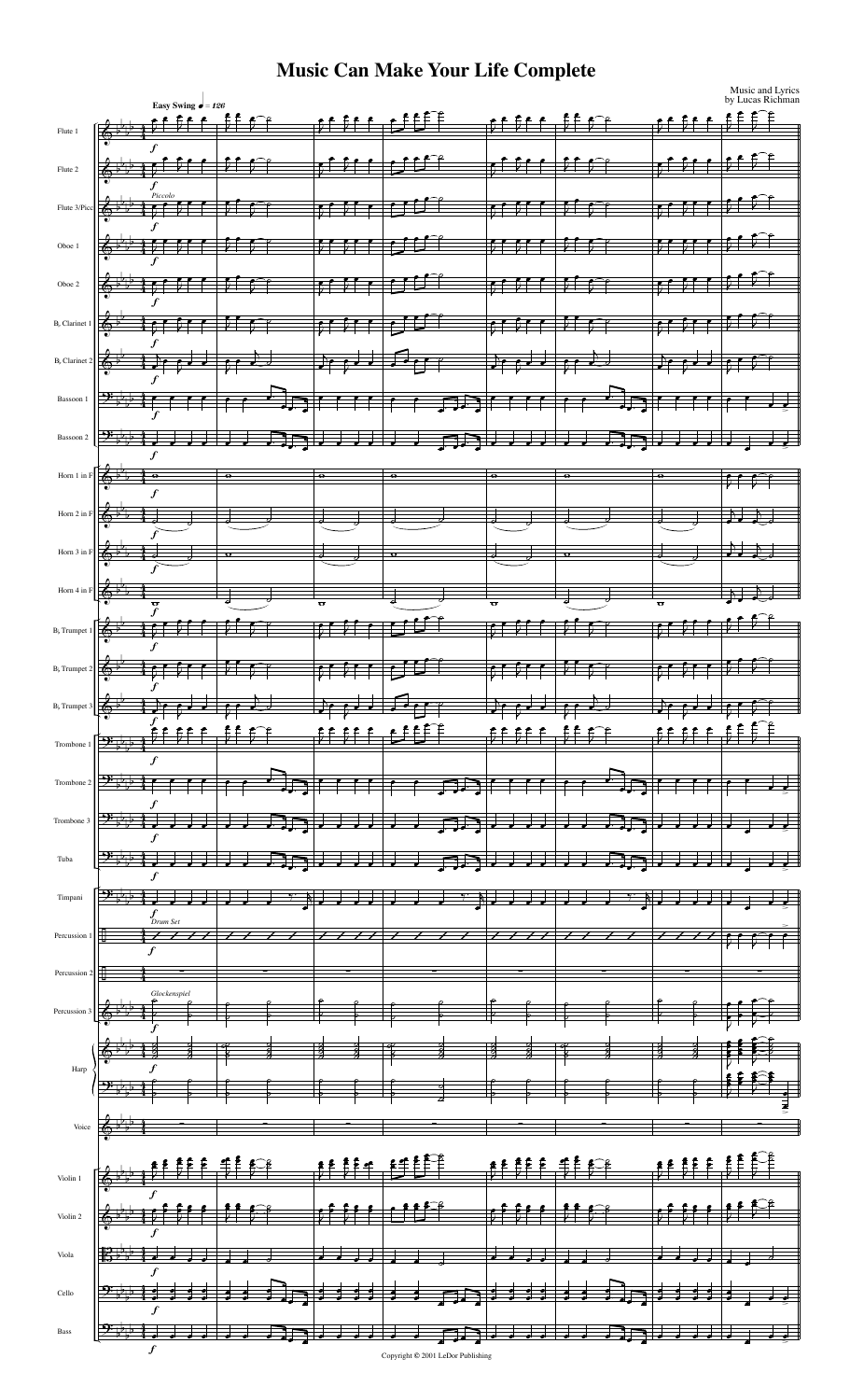| $\overline{\mathbf{9}}$ |                                   |                                  |                                                                         |                          |                                   |                    |                               |                         |
|-------------------------|-----------------------------------|----------------------------------|-------------------------------------------------------------------------|--------------------------|-----------------------------------|--------------------|-------------------------------|-------------------------|
| FL1                     | $\frac{2}{3}$                     |                                  |                                                                         |                          |                                   |                    |                               |                         |
|                         |                                   |                                  |                                                                         |                          |                                   |                    |                               |                         |
| FL2                     |                                   |                                  |                                                                         |                          |                                   |                    |                               |                         |
|                         |                                   |                                  |                                                                         |                          |                                   |                    |                               |                         |
| Fl.3/Picc               | 合毕                                |                                  |                                                                         |                          |                                   |                    |                               |                         |
|                         |                                   |                                  |                                                                         |                          |                                   |                    |                               |                         |
| Ob.1                    | $\frac{2}{9}$                     | ÷                                | $\sim$ 100 $\mu$ m $^{-1}$                                              | $\overline{\phantom{a}}$ |                                   |                    |                               |                         |
|                         |                                   |                                  |                                                                         |                          |                                   |                    |                               |                         |
|                         |                                   |                                  |                                                                         |                          |                                   |                    |                               |                         |
| Ob.2                    | $\frac{2}{9}$                     |                                  |                                                                         |                          |                                   |                    |                               |                         |
|                         |                                   |                                  |                                                                         |                          |                                   |                    |                               |                         |
| Cl.1                    | $\frac{2}{9}$                     |                                  | $\overline{\phantom{0}}$                                                |                          |                                   |                    |                               |                         |
|                         |                                   |                                  |                                                                         |                          |                                   |                    |                               |                         |
| $\rm Cl.2$              |                                   |                                  | $\langle \hat{\mathbf{e}}^{\mu} \rangle$ . The contract of $\mathbf{e}$ |                          |                                   |                    |                               |                         |
|                         |                                   |                                  |                                                                         |                          |                                   |                    |                               |                         |
| $_{\rm Bsn.1}$          | $\mathcal{P}$                     |                                  |                                                                         |                          |                                   |                    |                               |                         |
|                         |                                   |                                  |                                                                         |                          |                                   |                    |                               |                         |
| Bsn.2                   | $\mathcal{F}_{\mathcal{F}^{\pm}}$ |                                  | Ξ                                                                       |                          |                                   |                    |                               |                         |
|                         |                                   |                                  |                                                                         |                          |                                   |                    |                               |                         |
| $_{\rm Hn.1}$           | $\frac{2}{\frac{1}{2}}$           |                                  |                                                                         |                          |                                   |                    |                               |                         |
|                         |                                   |                                  |                                                                         |                          |                                   |                    |                               |                         |
|                         |                                   |                                  |                                                                         |                          |                                   |                    |                               |                         |
| Hn.2                    | $8P_1$                            |                                  |                                                                         |                          |                                   |                    |                               |                         |
|                         |                                   |                                  |                                                                         |                          |                                   |                    |                               |                         |
| Hn.3                    | $6^{\frac{1}{2}}$                 |                                  | $\overline{\phantom{0}}$                                                |                          |                                   |                    |                               |                         |
|                         |                                   |                                  |                                                                         |                          |                                   |                    |                               |                         |
| Hn.4                    | $\frac{2}{9}$                     | $\overline{\phantom{a}}$         | Ξ                                                                       |                          |                                   |                    |                               |                         |
|                         |                                   |                                  |                                                                         |                          |                                   |                    |                               |                         |
| $_\mathrm{Tpt.1}$       | $\frac{1}{\frac{1}{2}}$           | $\overline{\phantom{a}}$         |                                                                         |                          |                                   |                    |                               |                         |
|                         |                                   |                                  |                                                                         |                          |                                   |                    |                               |                         |
| Tpt.2                   | $\frac{1}{2}$                     |                                  |                                                                         |                          |                                   |                    |                               |                         |
|                         |                                   |                                  |                                                                         |                          |                                   |                    |                               |                         |
|                         |                                   |                                  | Ξ                                                                       |                          |                                   |                    |                               |                         |
| Tpt.3                   | $\frac{1}{\Phi}$                  |                                  |                                                                         |                          |                                   |                    |                               |                         |
|                         |                                   |                                  |                                                                         |                          |                                   |                    |                               |                         |
| Tbn.1                   | $\cdot$ : $\cdot$                 |                                  |                                                                         |                          |                                   |                    |                               |                         |
|                         |                                   |                                  |                                                                         |                          |                                   |                    |                               |                         |
| Tbn.2                   |                                   |                                  |                                                                         |                          |                                   |                    |                               |                         |
|                         |                                   |                                  |                                                                         |                          |                                   |                    |                               |                         |
| Tbn.3                   |                                   |                                  |                                                                         |                          |                                   |                    |                               |                         |
|                         |                                   |                                  |                                                                         |                          |                                   |                    |                               |                         |
| Tba.                    |                                   |                                  |                                                                         |                          |                                   |                    |                               |                         |
|                         |                                   |                                  |                                                                         |                          |                                   |                    |                               |                         |
| Timp.                   |                                   |                                  |                                                                         |                          |                                   |                    |                               |                         |
|                         |                                   |                                  |                                                                         |                          |                                   |                    |                               |                         |
| Perc.1                  |                                   |                                  |                                                                         |                          |                                   |                    |                               |                         |
|                         |                                   |                                  |                                                                         |                          |                                   |                    |                               |                         |
| Perc.2                  |                                   |                                  |                                                                         |                          |                                   |                    |                               |                         |
|                         |                                   |                                  |                                                                         |                          |                                   |                    |                               |                         |
|                         |                                   |                                  |                                                                         |                          |                                   |                    |                               |                         |
| Perc.3                  |                                   |                                  |                                                                         |                          |                                   |                    |                               |                         |
|                         |                                   |                                  |                                                                         |                          |                                   |                    |                               |                         |
|                         |                                   | $\frac{1}{3}$                    |                                                                         |                          |                                   | $\frac{8}{\sigma}$ |                               |                         |
| Hp.                     | $\emph{mp}$                       |                                  |                                                                         |                          |                                   |                    |                               |                         |
|                         |                                   | $\mathbf o$                      |                                                                         | $\overline{\mathbf{o}}$  | ⊖                                 |                    |                               | $\mathbf \sigma$        |
|                         |                                   |                                  |                                                                         |                          |                                   |                    |                               |                         |
| V.                      |                                   |                                  |                                                                         |                          |                                   |                    |                               |                         |
|                         |                                   | One day, I was - sing-ing a song | when a - long came a friend of mine.                                    |                          | He asked me, with great con-cern, |                    | how he could learn to write a | tune.<br>I              |
|                         |                                   |                                  |                                                                         | $\epsilon$               |                                   |                    |                               |                         |
| Vln.1                   |                                   |                                  |                                                                         | ≹                        |                                   |                    |                               |                         |
|                         |                                   |                                  |                                                                         | $\boldsymbol{p}$         |                                   |                    |                               |                         |
| Vln.2                   |                                   | $\mathbf{R}$                     |                                                                         |                          | 8                                 |                    | 8                             |                         |
|                         | $\boldsymbol{p}$                  |                                  | 8                                                                       | $\overline{\mathbf{3}}$  |                                   |                    |                               |                         |
| Vla.                    | $\overline{\mathbf{o}}$           | $\overline{\mathbf{o}}$          | $\bullet$                                                               | $\overline{\bullet}$     | $\overline{\mathbf{o}}$           | $\sigma$           | $\overline{\mathbf{B}}$       | $\overline{\mathbf{B}}$ |
|                         | $\boldsymbol{p}$                  |                                  |                                                                         |                          |                                   |                    |                               |                         |
|                         |                                   |                                  |                                                                         |                          |                                   |                    |                               | $\mathbf{o}$            |
|                         | $\bullet$                         | $\circ$                          |                                                                         |                          |                                   |                    |                               |                         |
| Vcl.                    | $\boldsymbol{p}$                  |                                  | $\overline{\mathbf{o}}$                                                 | $\overline{\mathbf{o}}$  | $\bullet$                         |                    | $\overline{\bullet}$          |                         |
| Cb.                     |                                   |                                  |                                                                         |                          |                                   |                    |                               |                         |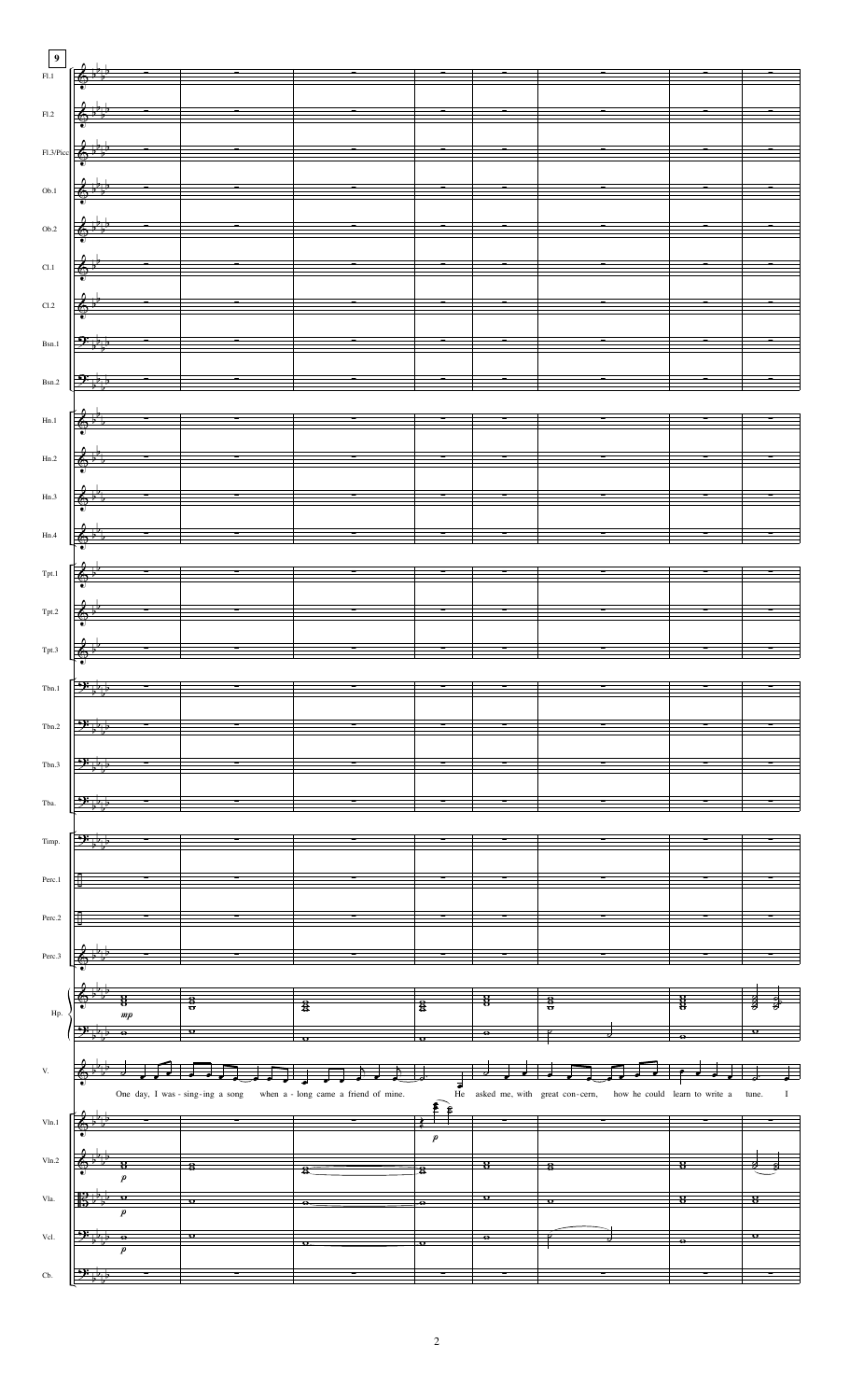| $\frac{17}{F1.1}$ | $\frac{2}{\sqrt{2}}$                 |               |                              |                                                                    |                                                                                 |                      |                                                                         |         |                         |
|-------------------|--------------------------------------|---------------|------------------------------|--------------------------------------------------------------------|---------------------------------------------------------------------------------|----------------------|-------------------------------------------------------------------------|---------|-------------------------|
|                   |                                      |               |                              |                                                                    |                                                                                 | $\pmb{p}$            |                                                                         |         |                         |
|                   |                                      |               |                              |                                                                    |                                                                                 |                      |                                                                         |         |                         |
| F1.2              | $\phi$ <sup>b</sup>                  |               |                              |                                                                    |                                                                                 | $\overline{\bullet}$ | $\overline{\bullet}$                                                    |         | $\mathbf{o}$            |
|                   |                                      |               |                              |                                                                    |                                                                                 | $\overline{p}$       |                                                                         |         |                         |
|                   |                                      |               |                              |                                                                    |                                                                                 |                      |                                                                         |         |                         |
| Fl.3/Picc         | 委<br>$\frac{1}{2}$                   |               |                              |                                                                    |                                                                                 |                      |                                                                         |         |                         |
|                   |                                      |               |                              |                                                                    |                                                                                 |                      |                                                                         |         |                         |
| Ob.1              | $\frac{2}{3}$                        |               | Ξ                            |                                                                    |                                                                                 |                      |                                                                         |         |                         |
|                   |                                      |               |                              |                                                                    |                                                                                 |                      |                                                                         |         |                         |
|                   |                                      |               |                              |                                                                    |                                                                                 |                      |                                                                         |         |                         |
| Ob.2              | $6+1$                                |               |                              |                                                                    |                                                                                 |                      |                                                                         |         |                         |
|                   |                                      |               |                              |                                                                    |                                                                                 |                      |                                                                         |         |                         |
|                   |                                      |               |                              |                                                                    |                                                                                 |                      |                                                                         |         |                         |
| Cl.1              | $\frac{2}{\frac{1}{2}}$              |               |                              | $\mathcal{L}(\mathcal{L})$ . The set of $\mathcal{L}(\mathcal{L})$ | $\begin{array}{c c}\n\hline\n\bullet & \circ \\ \hline\n\circ & p\n\end{array}$ |                      | $\overline{\phantom{a}}$                                                | $\circ$ | $\overline{\bullet}$    |
|                   |                                      |               |                              |                                                                    |                                                                                 |                      |                                                                         |         |                         |
|                   | $\frac{1}{2}$                        |               |                              |                                                                    | $\begin{array}{c c c}\n\hline\n\bullet & \bullet \\ \hline\np\n\end{array}$     |                      |                                                                         |         |                         |
| $\rm Cl.2$        |                                      |               |                              | $\overline{\phantom{a}}$                                           |                                                                                 |                      | $\overline{\mathbf{o}}$                                                 |         | $\mathbf{o}$            |
|                   |                                      |               |                              |                                                                    |                                                                                 |                      |                                                                         |         |                         |
| $_{\rm Bsn.l}$    | $9\overline{5}$                      |               |                              |                                                                    |                                                                                 |                      |                                                                         |         |                         |
|                   |                                      |               |                              |                                                                    |                                                                                 |                      |                                                                         |         |                         |
|                   |                                      |               |                              |                                                                    |                                                                                 |                      |                                                                         |         |                         |
| $_{\rm Bsn.2}$    | $9 +$                                |               |                              |                                                                    |                                                                                 |                      |                                                                         |         |                         |
|                   |                                      |               |                              |                                                                    |                                                                                 |                      |                                                                         |         |                         |
|                   |                                      |               |                              |                                                                    |                                                                                 |                      |                                                                         |         |                         |
| $_{\rm Hn.1}$     | $\frac{2}{9}$                        |               |                              |                                                                    |                                                                                 |                      |                                                                         |         |                         |
|                   |                                      |               |                              |                                                                    |                                                                                 |                      |                                                                         |         |                         |
| Hn.2              |                                      | $\sim$ $\sim$ |                              | $\frac{1}{\sqrt{2}}$                                               | $\mathcal{L}$                                                                   |                      |                                                                         |         |                         |
|                   | $\frac{1}{\sqrt[4]{1-\frac{1}{2}}}\$ |               |                              |                                                                    |                                                                                 |                      |                                                                         |         |                         |
|                   |                                      |               |                              |                                                                    |                                                                                 |                      |                                                                         |         |                         |
| Hn.3              | $\frac{2}{9}$                        |               |                              |                                                                    |                                                                                 |                      |                                                                         |         |                         |
|                   |                                      |               |                              |                                                                    |                                                                                 |                      |                                                                         |         |                         |
|                   |                                      |               |                              |                                                                    |                                                                                 |                      |                                                                         |         |                         |
| Hn.4              | $6^{3}$                              |               |                              |                                                                    |                                                                                 |                      |                                                                         |         |                         |
|                   |                                      |               |                              |                                                                    |                                                                                 |                      |                                                                         |         |                         |
| $_\mathrm{Tpt.1}$ | $\frac{1}{\frac{1}{2}}$              |               |                              |                                                                    |                                                                                 |                      |                                                                         |         |                         |
|                   |                                      |               |                              |                                                                    |                                                                                 |                      |                                                                         |         |                         |
|                   |                                      |               |                              |                                                                    |                                                                                 |                      |                                                                         |         |                         |
| Tpt.2             | $\frac{1}{2}$                        |               |                              |                                                                    |                                                                                 |                      |                                                                         |         |                         |
|                   |                                      |               |                              |                                                                    |                                                                                 |                      |                                                                         |         |                         |
|                   |                                      |               |                              |                                                                    |                                                                                 |                      |                                                                         |         |                         |
| Tpt.3             |                                      |               | $\blacksquare$               | $\frac{1}{\sqrt{2}}$<br>$\equiv$                                   | Ξ                                                                               |                      |                                                                         |         |                         |
|                   |                                      |               |                              |                                                                    |                                                                                 |                      |                                                                         |         |                         |
| Tbn.1             |                                      |               |                              |                                                                    |                                                                                 |                      |                                                                         |         |                         |
|                   |                                      |               |                              |                                                                    |                                                                                 |                      |                                                                         |         |                         |
|                   |                                      |               |                              |                                                                    |                                                                                 |                      |                                                                         |         |                         |
| Tbn.2             |                                      |               |                              |                                                                    |                                                                                 |                      |                                                                         |         |                         |
|                   |                                      |               |                              |                                                                    |                                                                                 |                      |                                                                         |         |                         |
|                   |                                      |               |                              |                                                                    |                                                                                 |                      |                                                                         |         |                         |
|                   |                                      |               |                              |                                                                    |                                                                                 |                      |                                                                         |         |                         |
| Tbn.3             |                                      |               |                              |                                                                    |                                                                                 |                      |                                                                         |         |                         |
|                   |                                      |               |                              |                                                                    |                                                                                 |                      |                                                                         |         |                         |
|                   |                                      |               |                              |                                                                    |                                                                                 |                      |                                                                         |         |                         |
| Tba.              |                                      |               |                              |                                                                    |                                                                                 |                      |                                                                         |         |                         |
|                   |                                      |               |                              |                                                                    |                                                                                 |                      |                                                                         |         |                         |
| Timp.             |                                      |               |                              |                                                                    |                                                                                 |                      |                                                                         |         |                         |
|                   |                                      |               |                              |                                                                    |                                                                                 |                      |                                                                         |         |                         |
|                   |                                      |               |                              |                                                                    |                                                                                 |                      |                                                                         |         |                         |
| Perc.1            |                                      |               |                              |                                                                    |                                                                                 |                      |                                                                         |         |                         |
|                   |                                      |               |                              |                                                                    |                                                                                 |                      |                                                                         |         |                         |
| Perc.2            |                                      |               |                              |                                                                    |                                                                                 |                      |                                                                         |         |                         |
|                   |                                      |               |                              |                                                                    |                                                                                 |                      |                                                                         |         |                         |
|                   |                                      |               |                              |                                                                    | Vibraphone (pedal off)                                                          |                      |                                                                         |         |                         |
| Perc.3            |                                      |               |                              |                                                                    |                                                                                 |                      |                                                                         |         |                         |
|                   |                                      |               |                              |                                                                    |                                                                                 |                      |                                                                         |         |                         |
|                   |                                      |               |                              |                                                                    | $\pmb{p}$                                                                       |                      |                                                                         |         |                         |
|                   |                                      |               |                              |                                                                    |                                                                                 | 윩                    |                                                                         |         |                         |
| Hp.               |                                      |               | $\sigma$                     | ई                                                                  |                                                                                 |                      | $\frac{8}{\sigma}$                                                      |         | \$                      |
|                   |                                      |               | $\mathbf{o}$                 |                                                                    |                                                                                 | $\bullet$            |                                                                         |         |                         |
|                   |                                      |               |                              |                                                                    | $\overline{\mathbf{v}}$                                                         |                      |                                                                         |         |                         |
|                   |                                      |               |                              |                                                                    |                                                                                 |                      |                                                                         |         |                         |
| V.                |                                      |               |                              |                                                                    |                                                                                 |                      |                                                                         |         |                         |
|                   |                                      |               |                              |                                                                    | ∃                                                                               |                      |                                                                         |         |                         |
|                   |                                      |               | said, "Well, a tune de-pends | on three friends who can com-bine.                                 |                                                                                 |                      | Join me-lo-dy, rhy-thm and har-mo-ny and you'll be mak-ing mu-sic soon. |         |                         |
|                   |                                      |               |                              |                                                                    |                                                                                 |                      |                                                                         |         |                         |
| Vln.1             |                                      |               |                              |                                                                    |                                                                                 |                      |                                                                         |         |                         |
|                   |                                      |               |                              |                                                                    |                                                                                 |                      |                                                                         |         |                         |
| Vln.2             |                                      |               |                              |                                                                    |                                                                                 |                      |                                                                         |         |                         |
|                   |                                      |               |                              | 8                                                                  | 8                                                                               | -8                   | 8                                                                       |         |                         |
|                   |                                      |               |                              |                                                                    |                                                                                 |                      |                                                                         |         |                         |
| Vla.              |                                      |               | $\mathbf{o}$                 | $\bullet$                                                          | $\overline{\bullet}$                                                            | $\mathbf{\sigma}$    | $\mathbf{o}$                                                            | -8      | 8                       |
|                   |                                      |               |                              |                                                                    |                                                                                 |                      |                                                                         |         |                         |
|                   |                                      |               |                              |                                                                    |                                                                                 |                      |                                                                         |         |                         |
| Vcl.              | $\bullet$                            |               | $\mathbf{o}$                 | $\mathbf{o}$                                                       | $\Omega$                                                                        | $\bullet$            |                                                                         |         | $\overline{\mathbf{o}}$ |
|                   |                                      |               |                              |                                                                    |                                                                                 |                      |                                                                         |         |                         |
| Cb.               |                                      |               |                              |                                                                    |                                                                                 |                      |                                                                         |         |                         |

3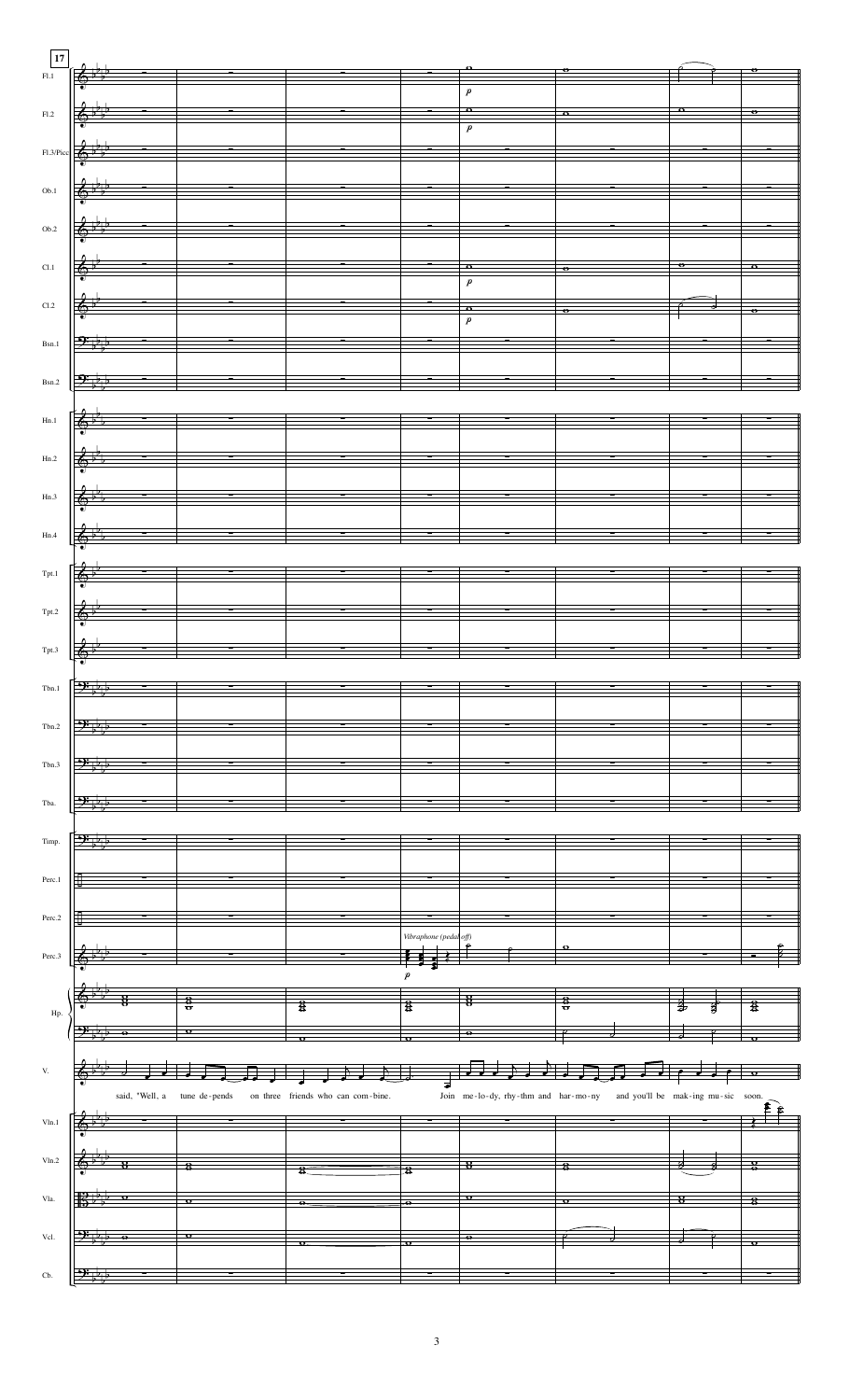| $\boxed{25}$           |                                                  |                                 | $\widehat{\mathbf{E}} \in \mathbb{R}^3$ |                                             |                 |                           |                         |
|------------------------|--------------------------------------------------|---------------------------------|-----------------------------------------|---------------------------------------------|-----------------|---------------------------|-------------------------|
| $\rm{F}l.1$            |                                                  |                                 | $\frac{1}{mp}$                          |                                             |                 |                           |                         |
| $\rm{F}l.2$            |                                                  |                                 | $\rightarrow$                           |                                             |                 |                           |                         |
| Fl.3/Picc              |                                                  |                                 | $\frac{mp}{\frac{Flute}{\epsilon}}$     |                                             |                 |                           |                         |
|                        |                                                  |                                 | $\overline{mp}$                         |                                             |                 |                           |                         |
| Ob.1                   |                                                  |                                 |                                         |                                             |                 |                           |                         |
| Ob.2                   |                                                  |                                 |                                         |                                             |                 |                           |                         |
|                        |                                                  |                                 |                                         |                                             |                 |                           |                         |
| $\rm C1.1$             | 6                                                |                                 |                                         |                                             |                 |                           |                         |
| $\rm Cl.2$             | Ģ                                                |                                 |                                         |                                             |                 |                           |                         |
| $_{\rm Bsn.1}$         | $\mathbf{\Theta}$                                |                                 |                                         |                                             |                 |                           |                         |
|                        |                                                  |                                 |                                         |                                             |                 |                           |                         |
| $_{\rm Bsn.2}$         | $9 -$                                            |                                 |                                         |                                             |                 |                           |                         |
| $_{\rm Hn.1}$          | $\phi^{\sharp}$                                  |                                 |                                         |                                             |                 |                           |                         |
|                        |                                                  |                                 |                                         |                                             |                 |                           |                         |
| Hn.2                   | 合丹                                               |                                 |                                         |                                             |                 |                           |                         |
| $_{\rm Hn.3}$          |                                                  |                                 |                                         |                                             |                 |                           |                         |
| Hn.4                   |                                                  |                                 |                                         |                                             |                 |                           |                         |
|                        |                                                  |                                 |                                         |                                             |                 |                           |                         |
| $_{\rm Tpt.1}$         |                                                  |                                 |                                         |                                             |                 |                           |                         |
| $\operatorname{Tpt.2}$ |                                                  |                                 |                                         |                                             |                 |                           |                         |
|                        |                                                  |                                 |                                         |                                             |                 |                           |                         |
| $\operatorname{Tpt.3}$ | $\Phi^{\flat}$<br>∙                              |                                 |                                         |                                             |                 |                           |                         |
| Tbn.1                  | $\mathbf{P}_{\mathbf{p}_{1}}$                    |                                 |                                         |                                             |                 |                           |                         |
| Tbn.2                  | 9≔⊅                                              |                                 |                                         |                                             |                 |                           |                         |
|                        |                                                  |                                 |                                         |                                             |                 |                           |                         |
| Tbn.3                  | 9:1                                              |                                 |                                         |                                             |                 |                           |                         |
| Tba.                   | $\rightarrow$                                    |                                 |                                         |                                             |                 |                           |                         |
| Timp.                  | $\mathbf{\mathcal{P}}$                           |                                 |                                         |                                             |                 |                           |                         |
|                        |                                                  |                                 |                                         |                                             |                 |                           |                         |
| Perc.1                 |                                                  |                                 |                                         |                                             |                 |                           |                         |
| Perc.2                 |                                                  |                                 |                                         | Sand Block                                  |                 |                           |                         |
| Perc.3                 |                                                  |                                 |                                         | $\boldsymbol{p}$                            |                 |                           |                         |
|                        |                                                  |                                 |                                         |                                             |                 |                           |                         |
| $_{\rm{Hp.}}$          |                                                  |                                 |                                         |                                             |                 |                           |                         |
|                        |                                                  |                                 |                                         |                                             |                 |                           |                         |
|                        |                                                  |                                 |                                         |                                             |                 |                           |                         |
| V.                     | Then I asked this pal of mine                    | what he liked<br>a-bout mu-sic. |                                         | He scratched his head as he tried to think, | ħ۰              | and then he an-swered me. |                         |
| Vln.1                  |                                                  |                                 |                                         |                                             |                 |                           |                         |
|                        | $\boldsymbol{p}$                                 |                                 |                                         |                                             |                 |                           |                         |
| $Vln.2$                |                                                  |                                 |                                         |                                             |                 | $\overline{\mathbf{B}}$   | $\overline{\mathbf{B}}$ |
| Vla.                   |                                                  |                                 |                                         |                                             |                 |                           |                         |
| Vcl.                   | $\boldsymbol{p}$<br>$\mathcal{F}_{\mathbb{P}^+}$ |                                 |                                         |                                             |                 |                           |                         |
|                        | $\boldsymbol{p}$<br>pizz.                        |                                 |                                         |                                             | $\mathit{arco}$ |                           | $\overline{\bullet}$    |
| Cb.                    | $\mathcal{P}$                                    |                                 |                                         |                                             |                 |                           | $\mathbf{o}$            |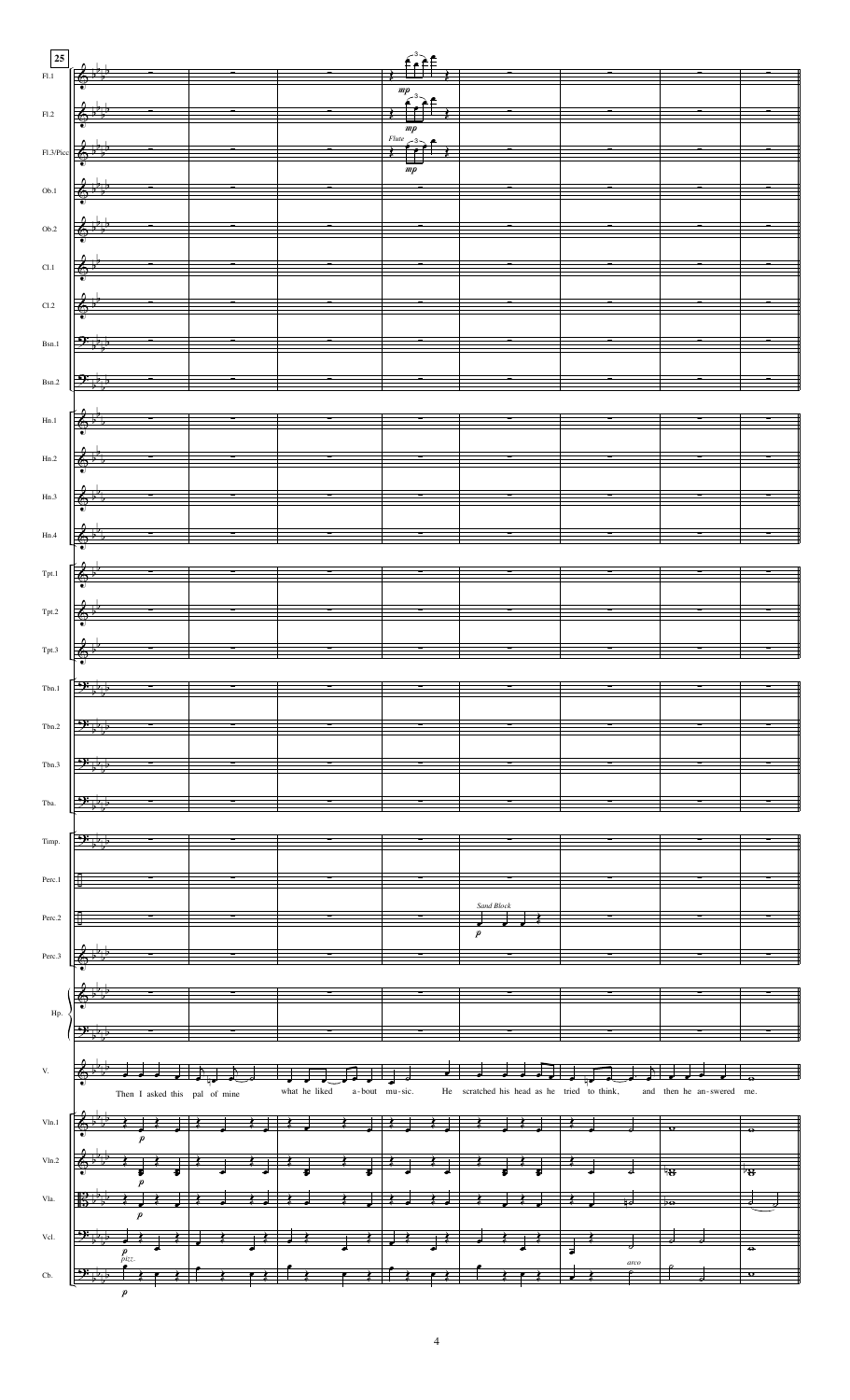| $\boxed{33}$         |                                                    |                                 |                                        |                          |                                                                                                                                                                                                                                                                                                                                                                                                                        |                                   |
|----------------------|----------------------------------------------------|---------------------------------|----------------------------------------|--------------------------|------------------------------------------------------------------------------------------------------------------------------------------------------------------------------------------------------------------------------------------------------------------------------------------------------------------------------------------------------------------------------------------------------------------------|-----------------------------------|
| $\rm{F}l.1$          | ¦∳                                                 |                                 |                                        |                          |                                                                                                                                                                                                                                                                                                                                                                                                                        |                                   |
|                      |                                                    |                                 |                                        |                          |                                                                                                                                                                                                                                                                                                                                                                                                                        |                                   |
|                      |                                                    |                                 |                                        |                          |                                                                                                                                                                                                                                                                                                                                                                                                                        |                                   |
| F1.2                 |                                                    |                                 |                                        |                          |                                                                                                                                                                                                                                                                                                                                                                                                                        |                                   |
|                      |                                                    |                                 |                                        |                          |                                                                                                                                                                                                                                                                                                                                                                                                                        |                                   |
| Fl.3/Picc            |                                                    |                                 |                                        |                          |                                                                                                                                                                                                                                                                                                                                                                                                                        |                                   |
|                      |                                                    |                                 |                                        |                          |                                                                                                                                                                                                                                                                                                                                                                                                                        |                                   |
|                      |                                                    |                                 |                                        |                          |                                                                                                                                                                                                                                                                                                                                                                                                                        |                                   |
| Ob.1                 |                                                    |                                 |                                        |                          |                                                                                                                                                                                                                                                                                                                                                                                                                        |                                   |
|                      |                                                    |                                 |                                        |                          |                                                                                                                                                                                                                                                                                                                                                                                                                        |                                   |
| Ob.2                 |                                                    |                                 |                                        |                          |                                                                                                                                                                                                                                                                                                                                                                                                                        |                                   |
|                      |                                                    |                                 |                                        |                          |                                                                                                                                                                                                                                                                                                                                                                                                                        |                                   |
| Cl.1                 |                                                    |                                 |                                        |                          |                                                                                                                                                                                                                                                                                                                                                                                                                        |                                   |
|                      |                                                    |                                 |                                        |                          |                                                                                                                                                                                                                                                                                                                                                                                                                        |                                   |
|                      | $\overrightarrow{mp}$                              |                                 |                                        |                          |                                                                                                                                                                                                                                                                                                                                                                                                                        |                                   |
| Cl.2                 |                                                    |                                 |                                        |                          |                                                                                                                                                                                                                                                                                                                                                                                                                        | $\rightarrow$                     |
|                      |                                                    | $\frac{1}{\frac{mp}{\sqrt{p}}}$ |                                        |                          |                                                                                                                                                                                                                                                                                                                                                                                                                        |                                   |
| $_{\rm Bsn.l}$       | $9 +$                                              |                                 |                                        |                          |                                                                                                                                                                                                                                                                                                                                                                                                                        |                                   |
|                      |                                                    | $\mathfrak{m}p$                 |                                        |                          |                                                                                                                                                                                                                                                                                                                                                                                                                        |                                   |
|                      |                                                    |                                 |                                        |                          |                                                                                                                                                                                                                                                                                                                                                                                                                        |                                   |
| $_{\rm Bsn.2}$       | $2 +$                                              |                                 |                                        |                          |                                                                                                                                                                                                                                                                                                                                                                                                                        |                                   |
|                      |                                                    |                                 |                                        |                          |                                                                                                                                                                                                                                                                                                                                                                                                                        |                                   |
| Hn.1                 |                                                    |                                 |                                        |                          |                                                                                                                                                                                                                                                                                                                                                                                                                        |                                   |
|                      |                                                    |                                 |                                        |                          |                                                                                                                                                                                                                                                                                                                                                                                                                        |                                   |
| Hn.2                 |                                                    |                                 |                                        |                          |                                                                                                                                                                                                                                                                                                                                                                                                                        |                                   |
|                      | <u>"奉</u>                                          |                                 |                                        |                          |                                                                                                                                                                                                                                                                                                                                                                                                                        |                                   |
|                      |                                                    |                                 |                                        |                          |                                                                                                                                                                                                                                                                                                                                                                                                                        |                                   |
| Hn.3                 |                                                    |                                 |                                        |                          |                                                                                                                                                                                                                                                                                                                                                                                                                        |                                   |
|                      | ∙                                                  |                                 |                                        |                          |                                                                                                                                                                                                                                                                                                                                                                                                                        |                                   |
| $_{\rm Hn.4}$        |                                                    |                                 |                                        |                          |                                                                                                                                                                                                                                                                                                                                                                                                                        |                                   |
|                      |                                                    |                                 |                                        |                          |                                                                                                                                                                                                                                                                                                                                                                                                                        |                                   |
| $_{\rm Tpt.1}$       |                                                    |                                 |                                        |                          |                                                                                                                                                                                                                                                                                                                                                                                                                        |                                   |
|                      |                                                    |                                 |                                        |                          |                                                                                                                                                                                                                                                                                                                                                                                                                        |                                   |
|                      |                                                    |                                 |                                        |                          |                                                                                                                                                                                                                                                                                                                                                                                                                        |                                   |
| Tpt.2                |                                                    |                                 |                                        |                          |                                                                                                                                                                                                                                                                                                                                                                                                                        |                                   |
|                      |                                                    |                                 |                                        |                          |                                                                                                                                                                                                                                                                                                                                                                                                                        |                                   |
| Tpt.3                |                                                    |                                 |                                        |                          |                                                                                                                                                                                                                                                                                                                                                                                                                        |                                   |
|                      | Ş                                                  |                                 |                                        |                          |                                                                                                                                                                                                                                                                                                                                                                                                                        |                                   |
| $\mathrm{Tbn.1}$     | $\mathcal{F}_{\mathcal{H}}$                        |                                 |                                        |                          |                                                                                                                                                                                                                                                                                                                                                                                                                        |                                   |
|                      |                                                    |                                 |                                        |                          |                                                                                                                                                                                                                                                                                                                                                                                                                        |                                   |
|                      |                                                    |                                 |                                        |                          |                                                                                                                                                                                                                                                                                                                                                                                                                        |                                   |
| Tbn.2                | 9:1                                                |                                 |                                        |                          |                                                                                                                                                                                                                                                                                                                                                                                                                        |                                   |
|                      |                                                    |                                 |                                        |                          |                                                                                                                                                                                                                                                                                                                                                                                                                        |                                   |
| Tbn.3                | $\mathbf{P}$                                       |                                 |                                        |                          |                                                                                                                                                                                                                                                                                                                                                                                                                        |                                   |
|                      |                                                    |                                 |                                        |                          |                                                                                                                                                                                                                                                                                                                                                                                                                        |                                   |
| Tba.                 | $\mathbf{P}$                                       |                                 |                                        |                          |                                                                                                                                                                                                                                                                                                                                                                                                                        |                                   |
|                      |                                                    |                                 |                                        |                          |                                                                                                                                                                                                                                                                                                                                                                                                                        |                                   |
|                      |                                                    |                                 |                                        |                          |                                                                                                                                                                                                                                                                                                                                                                                                                        |                                   |
| Timp.                | $\mathcal{F}_{\mathcal{F}}$                        |                                 |                                        |                          |                                                                                                                                                                                                                                                                                                                                                                                                                        |                                   |
|                      |                                                    |                                 |                                        |                          |                                                                                                                                                                                                                                                                                                                                                                                                                        |                                   |
| Perc.1               |                                                    |                                 |                                        |                          |                                                                                                                                                                                                                                                                                                                                                                                                                        |                                   |
|                      |                                                    |                                 |                                        |                          |                                                                                                                                                                                                                                                                                                                                                                                                                        |                                   |
| Perc.2               |                                                    |                                 |                                        |                          |                                                                                                                                                                                                                                                                                                                                                                                                                        |                                   |
|                      |                                                    |                                 |                                        |                          |                                                                                                                                                                                                                                                                                                                                                                                                                        |                                   |
|                      |                                                    |                                 |                                        |                          |                                                                                                                                                                                                                                                                                                                                                                                                                        |                                   |
| $\mbox{Perc.3}$      |                                                    |                                 |                                        |                          |                                                                                                                                                                                                                                                                                                                                                                                                                        |                                   |
|                      |                                                    |                                 |                                        |                          |                                                                                                                                                                                                                                                                                                                                                                                                                        |                                   |
|                      |                                                    |                                 |                                        |                          |                                                                                                                                                                                                                                                                                                                                                                                                                        |                                   |
| Hp.                  |                                                    |                                 |                                        |                          |                                                                                                                                                                                                                                                                                                                                                                                                                        |                                   |
|                      | $\mathbf{9}$                                       |                                 |                                        |                          |                                                                                                                                                                                                                                                                                                                                                                                                                        |                                   |
|                      |                                                    |                                 |                                        |                          |                                                                                                                                                                                                                                                                                                                                                                                                                        |                                   |
|                      |                                                    |                                 |                                        |                          |                                                                                                                                                                                                                                                                                                                                                                                                                        |                                   |
| $\mathbf{V}_{\cdot}$ | $\frac{1}{2}$<br>Mu-sic can make you laugh or cry. |                                 | Mu-sic can lift your heart to the sky. | $\overline{\phantom{a}}$ | $\bigcirc$ $\bigcirc$ $\bigcirc$ $\bigcirc$ $\bigcirc$ $\bigcirc$ $\bigcirc$ $\bigcirc$ $\bigcirc$ $\bigcirc$ $\bigcirc$ $\bigcirc$ $\bigcirc$ $\bigcirc$ $\bigcirc$ $\bigcirc$ $\bigcirc$ $\bigcirc$ $\bigcirc$ $\bigcirc$ $\bigcirc$ $\bigcirc$ $\bigcirc$ $\bigcirc$ $\bigcirc$ $\bigcirc$ $\bigcirc$ $\bigcirc$ $\bigcirc$ $\bigcirc$ $\bigcirc$ $\bigcirc$ $\bigcirc$ $\bigcirc$ $\bigcirc$ $\bigcirc$ $\bigcirc$ | $\frac{1}{\sqrt{2}}$ soul a beat. |
|                      |                                                    |                                 |                                        |                          |                                                                                                                                                                                                                                                                                                                                                                                                                        |                                   |
|                      |                                                    |                                 |                                        |                          |                                                                                                                                                                                                                                                                                                                                                                                                                        |                                   |
| $_{\rm Vln.1}$       |                                                    |                                 |                                        |                          |                                                                                                                                                                                                                                                                                                                                                                                                                        |                                   |
|                      | $\dot{m}p$                                         |                                 |                                        |                          |                                                                                                                                                                                                                                                                                                                                                                                                                        |                                   |
| $_{\rm Vln.2}$       |                                                    |                                 |                                        |                          |                                                                                                                                                                                                                                                                                                                                                                                                                        |                                   |
|                      |                                                    | 긓                               |                                        |                          |                                                                                                                                                                                                                                                                                                                                                                                                                        |                                   |
|                      | mр                                                 |                                 |                                        |                          |                                                                                                                                                                                                                                                                                                                                                                                                                        |                                   |
| Vla.                 | $\mathbb{B}^p$                                     |                                 |                                        |                          |                                                                                                                                                                                                                                                                                                                                                                                                                        |                                   |
|                      | $\mathfrak{m}p$                                    |                                 |                                        |                          |                                                                                                                                                                                                                                                                                                                                                                                                                        |                                   |
| Vcl.                 | $\mathcal{P}$                                      |                                 |                                        |                          |                                                                                                                                                                                                                                                                                                                                                                                                                        | $\overline{\phantom{0}}$          |
|                      | $\mathfrak{m}p$                                    |                                 |                                        |                          |                                                                                                                                                                                                                                                                                                                                                                                                                        |                                   |
| Cb.                  |                                                    |                                 |                                        |                          |                                                                                                                                                                                                                                                                                                                                                                                                                        |                                   |
|                      | $\boldsymbol{m}$                                   |                                 |                                        |                          |                                                                                                                                                                                                                                                                                                                                                                                                                        |                                   |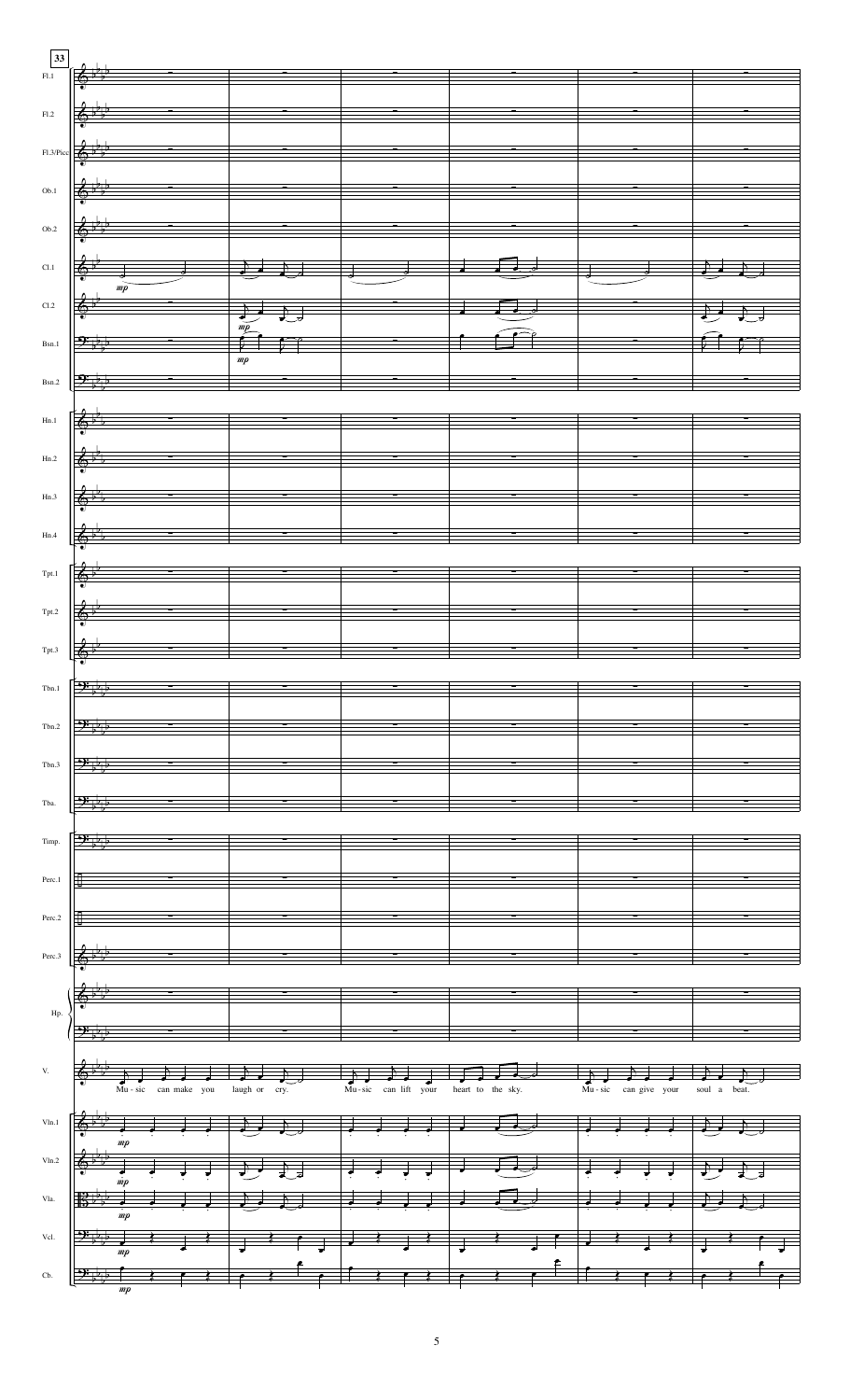| $\begin{array}{c} \begin{array}{c} \uparrow \end{array} & \begin{array}{c} \uparrow \end{array} & \begin{array}{c} \uparrow \end{array} & \begin{array}{c} \uparrow \end{array} & \begin{array}{c} \uparrow \end{array} & \begin{array}{c} \uparrow \end{array} & \begin{array}{c} \uparrow \end{array} & \begin{array}{c} \uparrow \end{array} & \end{array}$<br>$=$ $ t $ $ t $ $ t $ $ t $<br>F1.2<br>$\overline{\phantom{a}}$<br>$6+1$<br>Fl.3/Picc<br>$\left( \left. \begin{array}{cc} 1 & 0 \\ 0 & 1 \end{array} \right  \right)$<br>Ob.1<br>$\sim$ 100 $\mu$ m $^{-1}$<br>$\frac{2}{9}$ $\frac{b_1}{3}$ $\frac{1}{3}$ $\frac{1}{3}$ $\frac{1}{3}$ $\frac{1}{3}$ $\frac{1}{3}$ $\frac{1}{3}$ $\frac{1}{3}$ $\frac{1}{3}$ $\frac{1}{3}$ $\frac{1}{3}$ $\frac{1}{3}$ $\frac{1}{3}$ $\frac{1}{3}$ $\frac{1}{3}$ $\frac{1}{3}$ $\frac{1}{3}$ $\frac{1}{3}$ $\frac{1}{3}$ $\frac{1}{3}$ $\frac{1}{3}$<br>Ob.2<br>$\text{Cl}{.1}$<br>$\rm Cl.2$<br>$\boxed{9:}$<br>$_{\rm Bsn.1}$<br>$\mathbf{P}_{\mathbf{p}}$<br>$_{\rm Bsn.2}$<br>6<br>$\begin{array}{c c}\n\bullet & \\ \hline\nf & \\ \hline\n\end{array}$<br>$_{\rm Hn.1}$<br>F<br>$\left\{\begin{array}{ccc} \downarrow & \downarrow & \downarrow \\ \downarrow & \downarrow & \downarrow \\ \downarrow & \downarrow & \downarrow \end{array}\right\}$<br>Hn.2<br>$\begin{array}{ c c c c c }\n\hline\n\bullet & \bullet & \bullet\n\end{array}$<br>6.7<br>$\rightarrow$<br>$\overline{\phantom{a}}$<br>Hn.3<br>$\overline{\mathcal{L}}$<br>$\mathcal{L}$<br>$\overline{\phantom{a}}$<br>$\rightarrow$<br>$_{\rm Hn.4}$<br>$\frac{f}{\sqrt{2}}$<br>$\mathbb{P}$ f $\mathbb{P}^2$<br>$\left( \begin{array}{c} \circ \\ \circ \\ \circ \end{array} \right)$<br>$_{\rm Tpt.1}$<br>$\frac{1}{2}$ $\frac{1}{2}$ $\frac{1}{2}$ $\frac{1}{2}$ $\frac{1}{2}$ $\frac{1}{2}$ $\frac{1}{2}$ $\frac{1}{2}$<br>$6^{\frac{1}{5}}$<br>$_\mathrm{Tpt.2}$<br>$\frac{1}{2} \left( \begin{array}{ccc} 0 & 0 & 0 \\ 0 & 0 & 0 \end{array} \right) = \left( \begin{array}{ccc} 0 & 0 \\ 0 & 0 \end{array} \right)^2$<br>$\rm Tpt.3$<br>$\mathbf{f}$ $\mathbf{f}$ $\mathbf{f}$ $\mathbf{f}$ $\mathbf{f}$<br>$\cdot$ $\cdot$ $\cdot$ $\cdot$ $\cdot$ $\cdot$<br>Tbn.1<br>Tbn.2<br>Tbn.3<br>f<br>Tba.<br>Timp.<br>Perc.1<br>Perc.2<br>Glockenspiel<br>Perc.3<br>Hp.<br>V.<br>can make your<br>life com - plete.<br>$Mu - sic$<br>asked this<br>Then<br>$\mathbf{I}$<br>pal<br>of<br>mine<br>Vln.1<br>p<br>Vln.2<br>Vla.<br>Vcl.<br>arco<br>Cb.<br>$\boldsymbol{p}$ | $\frac{39}{2}$ |  |  |
|--------------------------------------------------------------------------------------------------------------------------------------------------------------------------------------------------------------------------------------------------------------------------------------------------------------------------------------------------------------------------------------------------------------------------------------------------------------------------------------------------------------------------------------------------------------------------------------------------------------------------------------------------------------------------------------------------------------------------------------------------------------------------------------------------------------------------------------------------------------------------------------------------------------------------------------------------------------------------------------------------------------------------------------------------------------------------------------------------------------------------------------------------------------------------------------------------------------------------------------------------------------------------------------------------------------------------------------------------------------------------------------------------------------------------------------------------------------------------------------------------------------------------------------------------------------------------------------------------------------------------------------------------------------------------------------------------------------------------------------------------------------------------------------------------------------------------------------------------------------------------------------------------------------------------------------------------------------------------------------------------------------------------------------------------------------------------------------------------------------------------------------------------------------------------------------------------------------------------------------------------------------------------------------------------------------------------------------------------------------------------------------------------------------------------------------------------------------------------------------------------|----------------|--|--|
|                                                                                                                                                                                                                                                                                                                                                                                                                                                                                                                                                                                                                                                                                                                                                                                                                                                                                                                                                                                                                                                                                                                                                                                                                                                                                                                                                                                                                                                                                                                                                                                                                                                                                                                                                                                                                                                                                                                                                                                                                                                                                                                                                                                                                                                                                                                                                                                                                                                                                                  | F1.1           |  |  |
|                                                                                                                                                                                                                                                                                                                                                                                                                                                                                                                                                                                                                                                                                                                                                                                                                                                                                                                                                                                                                                                                                                                                                                                                                                                                                                                                                                                                                                                                                                                                                                                                                                                                                                                                                                                                                                                                                                                                                                                                                                                                                                                                                                                                                                                                                                                                                                                                                                                                                                  |                |  |  |
|                                                                                                                                                                                                                                                                                                                                                                                                                                                                                                                                                                                                                                                                                                                                                                                                                                                                                                                                                                                                                                                                                                                                                                                                                                                                                                                                                                                                                                                                                                                                                                                                                                                                                                                                                                                                                                                                                                                                                                                                                                                                                                                                                                                                                                                                                                                                                                                                                                                                                                  |                |  |  |
|                                                                                                                                                                                                                                                                                                                                                                                                                                                                                                                                                                                                                                                                                                                                                                                                                                                                                                                                                                                                                                                                                                                                                                                                                                                                                                                                                                                                                                                                                                                                                                                                                                                                                                                                                                                                                                                                                                                                                                                                                                                                                                                                                                                                                                                                                                                                                                                                                                                                                                  |                |  |  |
|                                                                                                                                                                                                                                                                                                                                                                                                                                                                                                                                                                                                                                                                                                                                                                                                                                                                                                                                                                                                                                                                                                                                                                                                                                                                                                                                                                                                                                                                                                                                                                                                                                                                                                                                                                                                                                                                                                                                                                                                                                                                                                                                                                                                                                                                                                                                                                                                                                                                                                  |                |  |  |
|                                                                                                                                                                                                                                                                                                                                                                                                                                                                                                                                                                                                                                                                                                                                                                                                                                                                                                                                                                                                                                                                                                                                                                                                                                                                                                                                                                                                                                                                                                                                                                                                                                                                                                                                                                                                                                                                                                                                                                                                                                                                                                                                                                                                                                                                                                                                                                                                                                                                                                  |                |  |  |
|                                                                                                                                                                                                                                                                                                                                                                                                                                                                                                                                                                                                                                                                                                                                                                                                                                                                                                                                                                                                                                                                                                                                                                                                                                                                                                                                                                                                                                                                                                                                                                                                                                                                                                                                                                                                                                                                                                                                                                                                                                                                                                                                                                                                                                                                                                                                                                                                                                                                                                  |                |  |  |
|                                                                                                                                                                                                                                                                                                                                                                                                                                                                                                                                                                                                                                                                                                                                                                                                                                                                                                                                                                                                                                                                                                                                                                                                                                                                                                                                                                                                                                                                                                                                                                                                                                                                                                                                                                                                                                                                                                                                                                                                                                                                                                                                                                                                                                                                                                                                                                                                                                                                                                  |                |  |  |
|                                                                                                                                                                                                                                                                                                                                                                                                                                                                                                                                                                                                                                                                                                                                                                                                                                                                                                                                                                                                                                                                                                                                                                                                                                                                                                                                                                                                                                                                                                                                                                                                                                                                                                                                                                                                                                                                                                                                                                                                                                                                                                                                                                                                                                                                                                                                                                                                                                                                                                  |                |  |  |
|                                                                                                                                                                                                                                                                                                                                                                                                                                                                                                                                                                                                                                                                                                                                                                                                                                                                                                                                                                                                                                                                                                                                                                                                                                                                                                                                                                                                                                                                                                                                                                                                                                                                                                                                                                                                                                                                                                                                                                                                                                                                                                                                                                                                                                                                                                                                                                                                                                                                                                  |                |  |  |
|                                                                                                                                                                                                                                                                                                                                                                                                                                                                                                                                                                                                                                                                                                                                                                                                                                                                                                                                                                                                                                                                                                                                                                                                                                                                                                                                                                                                                                                                                                                                                                                                                                                                                                                                                                                                                                                                                                                                                                                                                                                                                                                                                                                                                                                                                                                                                                                                                                                                                                  |                |  |  |
|                                                                                                                                                                                                                                                                                                                                                                                                                                                                                                                                                                                                                                                                                                                                                                                                                                                                                                                                                                                                                                                                                                                                                                                                                                                                                                                                                                                                                                                                                                                                                                                                                                                                                                                                                                                                                                                                                                                                                                                                                                                                                                                                                                                                                                                                                                                                                                                                                                                                                                  |                |  |  |
|                                                                                                                                                                                                                                                                                                                                                                                                                                                                                                                                                                                                                                                                                                                                                                                                                                                                                                                                                                                                                                                                                                                                                                                                                                                                                                                                                                                                                                                                                                                                                                                                                                                                                                                                                                                                                                                                                                                                                                                                                                                                                                                                                                                                                                                                                                                                                                                                                                                                                                  |                |  |  |
|                                                                                                                                                                                                                                                                                                                                                                                                                                                                                                                                                                                                                                                                                                                                                                                                                                                                                                                                                                                                                                                                                                                                                                                                                                                                                                                                                                                                                                                                                                                                                                                                                                                                                                                                                                                                                                                                                                                                                                                                                                                                                                                                                                                                                                                                                                                                                                                                                                                                                                  |                |  |  |
|                                                                                                                                                                                                                                                                                                                                                                                                                                                                                                                                                                                                                                                                                                                                                                                                                                                                                                                                                                                                                                                                                                                                                                                                                                                                                                                                                                                                                                                                                                                                                                                                                                                                                                                                                                                                                                                                                                                                                                                                                                                                                                                                                                                                                                                                                                                                                                                                                                                                                                  |                |  |  |
|                                                                                                                                                                                                                                                                                                                                                                                                                                                                                                                                                                                                                                                                                                                                                                                                                                                                                                                                                                                                                                                                                                                                                                                                                                                                                                                                                                                                                                                                                                                                                                                                                                                                                                                                                                                                                                                                                                                                                                                                                                                                                                                                                                                                                                                                                                                                                                                                                                                                                                  |                |  |  |
|                                                                                                                                                                                                                                                                                                                                                                                                                                                                                                                                                                                                                                                                                                                                                                                                                                                                                                                                                                                                                                                                                                                                                                                                                                                                                                                                                                                                                                                                                                                                                                                                                                                                                                                                                                                                                                                                                                                                                                                                                                                                                                                                                                                                                                                                                                                                                                                                                                                                                                  |                |  |  |
|                                                                                                                                                                                                                                                                                                                                                                                                                                                                                                                                                                                                                                                                                                                                                                                                                                                                                                                                                                                                                                                                                                                                                                                                                                                                                                                                                                                                                                                                                                                                                                                                                                                                                                                                                                                                                                                                                                                                                                                                                                                                                                                                                                                                                                                                                                                                                                                                                                                                                                  |                |  |  |
|                                                                                                                                                                                                                                                                                                                                                                                                                                                                                                                                                                                                                                                                                                                                                                                                                                                                                                                                                                                                                                                                                                                                                                                                                                                                                                                                                                                                                                                                                                                                                                                                                                                                                                                                                                                                                                                                                                                                                                                                                                                                                                                                                                                                                                                                                                                                                                                                                                                                                                  |                |  |  |
|                                                                                                                                                                                                                                                                                                                                                                                                                                                                                                                                                                                                                                                                                                                                                                                                                                                                                                                                                                                                                                                                                                                                                                                                                                                                                                                                                                                                                                                                                                                                                                                                                                                                                                                                                                                                                                                                                                                                                                                                                                                                                                                                                                                                                                                                                                                                                                                                                                                                                                  |                |  |  |
|                                                                                                                                                                                                                                                                                                                                                                                                                                                                                                                                                                                                                                                                                                                                                                                                                                                                                                                                                                                                                                                                                                                                                                                                                                                                                                                                                                                                                                                                                                                                                                                                                                                                                                                                                                                                                                                                                                                                                                                                                                                                                                                                                                                                                                                                                                                                                                                                                                                                                                  |                |  |  |
|                                                                                                                                                                                                                                                                                                                                                                                                                                                                                                                                                                                                                                                                                                                                                                                                                                                                                                                                                                                                                                                                                                                                                                                                                                                                                                                                                                                                                                                                                                                                                                                                                                                                                                                                                                                                                                                                                                                                                                                                                                                                                                                                                                                                                                                                                                                                                                                                                                                                                                  |                |  |  |
|                                                                                                                                                                                                                                                                                                                                                                                                                                                                                                                                                                                                                                                                                                                                                                                                                                                                                                                                                                                                                                                                                                                                                                                                                                                                                                                                                                                                                                                                                                                                                                                                                                                                                                                                                                                                                                                                                                                                                                                                                                                                                                                                                                                                                                                                                                                                                                                                                                                                                                  |                |  |  |
|                                                                                                                                                                                                                                                                                                                                                                                                                                                                                                                                                                                                                                                                                                                                                                                                                                                                                                                                                                                                                                                                                                                                                                                                                                                                                                                                                                                                                                                                                                                                                                                                                                                                                                                                                                                                                                                                                                                                                                                                                                                                                                                                                                                                                                                                                                                                                                                                                                                                                                  |                |  |  |
|                                                                                                                                                                                                                                                                                                                                                                                                                                                                                                                                                                                                                                                                                                                                                                                                                                                                                                                                                                                                                                                                                                                                                                                                                                                                                                                                                                                                                                                                                                                                                                                                                                                                                                                                                                                                                                                                                                                                                                                                                                                                                                                                                                                                                                                                                                                                                                                                                                                                                                  |                |  |  |
|                                                                                                                                                                                                                                                                                                                                                                                                                                                                                                                                                                                                                                                                                                                                                                                                                                                                                                                                                                                                                                                                                                                                                                                                                                                                                                                                                                                                                                                                                                                                                                                                                                                                                                                                                                                                                                                                                                                                                                                                                                                                                                                                                                                                                                                                                                                                                                                                                                                                                                  |                |  |  |
|                                                                                                                                                                                                                                                                                                                                                                                                                                                                                                                                                                                                                                                                                                                                                                                                                                                                                                                                                                                                                                                                                                                                                                                                                                                                                                                                                                                                                                                                                                                                                                                                                                                                                                                                                                                                                                                                                                                                                                                                                                                                                                                                                                                                                                                                                                                                                                                                                                                                                                  |                |  |  |
|                                                                                                                                                                                                                                                                                                                                                                                                                                                                                                                                                                                                                                                                                                                                                                                                                                                                                                                                                                                                                                                                                                                                                                                                                                                                                                                                                                                                                                                                                                                                                                                                                                                                                                                                                                                                                                                                                                                                                                                                                                                                                                                                                                                                                                                                                                                                                                                                                                                                                                  |                |  |  |
|                                                                                                                                                                                                                                                                                                                                                                                                                                                                                                                                                                                                                                                                                                                                                                                                                                                                                                                                                                                                                                                                                                                                                                                                                                                                                                                                                                                                                                                                                                                                                                                                                                                                                                                                                                                                                                                                                                                                                                                                                                                                                                                                                                                                                                                                                                                                                                                                                                                                                                  |                |  |  |
|                                                                                                                                                                                                                                                                                                                                                                                                                                                                                                                                                                                                                                                                                                                                                                                                                                                                                                                                                                                                                                                                                                                                                                                                                                                                                                                                                                                                                                                                                                                                                                                                                                                                                                                                                                                                                                                                                                                                                                                                                                                                                                                                                                                                                                                                                                                                                                                                                                                                                                  |                |  |  |
|                                                                                                                                                                                                                                                                                                                                                                                                                                                                                                                                                                                                                                                                                                                                                                                                                                                                                                                                                                                                                                                                                                                                                                                                                                                                                                                                                                                                                                                                                                                                                                                                                                                                                                                                                                                                                                                                                                                                                                                                                                                                                                                                                                                                                                                                                                                                                                                                                                                                                                  |                |  |  |
|                                                                                                                                                                                                                                                                                                                                                                                                                                                                                                                                                                                                                                                                                                                                                                                                                                                                                                                                                                                                                                                                                                                                                                                                                                                                                                                                                                                                                                                                                                                                                                                                                                                                                                                                                                                                                                                                                                                                                                                                                                                                                                                                                                                                                                                                                                                                                                                                                                                                                                  |                |  |  |
|                                                                                                                                                                                                                                                                                                                                                                                                                                                                                                                                                                                                                                                                                                                                                                                                                                                                                                                                                                                                                                                                                                                                                                                                                                                                                                                                                                                                                                                                                                                                                                                                                                                                                                                                                                                                                                                                                                                                                                                                                                                                                                                                                                                                                                                                                                                                                                                                                                                                                                  |                |  |  |
|                                                                                                                                                                                                                                                                                                                                                                                                                                                                                                                                                                                                                                                                                                                                                                                                                                                                                                                                                                                                                                                                                                                                                                                                                                                                                                                                                                                                                                                                                                                                                                                                                                                                                                                                                                                                                                                                                                                                                                                                                                                                                                                                                                                                                                                                                                                                                                                                                                                                                                  |                |  |  |
|                                                                                                                                                                                                                                                                                                                                                                                                                                                                                                                                                                                                                                                                                                                                                                                                                                                                                                                                                                                                                                                                                                                                                                                                                                                                                                                                                                                                                                                                                                                                                                                                                                                                                                                                                                                                                                                                                                                                                                                                                                                                                                                                                                                                                                                                                                                                                                                                                                                                                                  |                |  |  |
|                                                                                                                                                                                                                                                                                                                                                                                                                                                                                                                                                                                                                                                                                                                                                                                                                                                                                                                                                                                                                                                                                                                                                                                                                                                                                                                                                                                                                                                                                                                                                                                                                                                                                                                                                                                                                                                                                                                                                                                                                                                                                                                                                                                                                                                                                                                                                                                                                                                                                                  |                |  |  |
|                                                                                                                                                                                                                                                                                                                                                                                                                                                                                                                                                                                                                                                                                                                                                                                                                                                                                                                                                                                                                                                                                                                                                                                                                                                                                                                                                                                                                                                                                                                                                                                                                                                                                                                                                                                                                                                                                                                                                                                                                                                                                                                                                                                                                                                                                                                                                                                                                                                                                                  |                |  |  |
|                                                                                                                                                                                                                                                                                                                                                                                                                                                                                                                                                                                                                                                                                                                                                                                                                                                                                                                                                                                                                                                                                                                                                                                                                                                                                                                                                                                                                                                                                                                                                                                                                                                                                                                                                                                                                                                                                                                                                                                                                                                                                                                                                                                                                                                                                                                                                                                                                                                                                                  |                |  |  |
|                                                                                                                                                                                                                                                                                                                                                                                                                                                                                                                                                                                                                                                                                                                                                                                                                                                                                                                                                                                                                                                                                                                                                                                                                                                                                                                                                                                                                                                                                                                                                                                                                                                                                                                                                                                                                                                                                                                                                                                                                                                                                                                                                                                                                                                                                                                                                                                                                                                                                                  |                |  |  |
|                                                                                                                                                                                                                                                                                                                                                                                                                                                                                                                                                                                                                                                                                                                                                                                                                                                                                                                                                                                                                                                                                                                                                                                                                                                                                                                                                                                                                                                                                                                                                                                                                                                                                                                                                                                                                                                                                                                                                                                                                                                                                                                                                                                                                                                                                                                                                                                                                                                                                                  |                |  |  |
|                                                                                                                                                                                                                                                                                                                                                                                                                                                                                                                                                                                                                                                                                                                                                                                                                                                                                                                                                                                                                                                                                                                                                                                                                                                                                                                                                                                                                                                                                                                                                                                                                                                                                                                                                                                                                                                                                                                                                                                                                                                                                                                                                                                                                                                                                                                                                                                                                                                                                                  |                |  |  |
|                                                                                                                                                                                                                                                                                                                                                                                                                                                                                                                                                                                                                                                                                                                                                                                                                                                                                                                                                                                                                                                                                                                                                                                                                                                                                                                                                                                                                                                                                                                                                                                                                                                                                                                                                                                                                                                                                                                                                                                                                                                                                                                                                                                                                                                                                                                                                                                                                                                                                                  |                |  |  |
|                                                                                                                                                                                                                                                                                                                                                                                                                                                                                                                                                                                                                                                                                                                                                                                                                                                                                                                                                                                                                                                                                                                                                                                                                                                                                                                                                                                                                                                                                                                                                                                                                                                                                                                                                                                                                                                                                                                                                                                                                                                                                                                                                                                                                                                                                                                                                                                                                                                                                                  |                |  |  |
|                                                                                                                                                                                                                                                                                                                                                                                                                                                                                                                                                                                                                                                                                                                                                                                                                                                                                                                                                                                                                                                                                                                                                                                                                                                                                                                                                                                                                                                                                                                                                                                                                                                                                                                                                                                                                                                                                                                                                                                                                                                                                                                                                                                                                                                                                                                                                                                                                                                                                                  |                |  |  |
|                                                                                                                                                                                                                                                                                                                                                                                                                                                                                                                                                                                                                                                                                                                                                                                                                                                                                                                                                                                                                                                                                                                                                                                                                                                                                                                                                                                                                                                                                                                                                                                                                                                                                                                                                                                                                                                                                                                                                                                                                                                                                                                                                                                                                                                                                                                                                                                                                                                                                                  |                |  |  |
|                                                                                                                                                                                                                                                                                                                                                                                                                                                                                                                                                                                                                                                                                                                                                                                                                                                                                                                                                                                                                                                                                                                                                                                                                                                                                                                                                                                                                                                                                                                                                                                                                                                                                                                                                                                                                                                                                                                                                                                                                                                                                                                                                                                                                                                                                                                                                                                                                                                                                                  |                |  |  |
|                                                                                                                                                                                                                                                                                                                                                                                                                                                                                                                                                                                                                                                                                                                                                                                                                                                                                                                                                                                                                                                                                                                                                                                                                                                                                                                                                                                                                                                                                                                                                                                                                                                                                                                                                                                                                                                                                                                                                                                                                                                                                                                                                                                                                                                                                                                                                                                                                                                                                                  |                |  |  |
|                                                                                                                                                                                                                                                                                                                                                                                                                                                                                                                                                                                                                                                                                                                                                                                                                                                                                                                                                                                                                                                                                                                                                                                                                                                                                                                                                                                                                                                                                                                                                                                                                                                                                                                                                                                                                                                                                                                                                                                                                                                                                                                                                                                                                                                                                                                                                                                                                                                                                                  |                |  |  |
|                                                                                                                                                                                                                                                                                                                                                                                                                                                                                                                                                                                                                                                                                                                                                                                                                                                                                                                                                                                                                                                                                                                                                                                                                                                                                                                                                                                                                                                                                                                                                                                                                                                                                                                                                                                                                                                                                                                                                                                                                                                                                                                                                                                                                                                                                                                                                                                                                                                                                                  |                |  |  |
|                                                                                                                                                                                                                                                                                                                                                                                                                                                                                                                                                                                                                                                                                                                                                                                                                                                                                                                                                                                                                                                                                                                                                                                                                                                                                                                                                                                                                                                                                                                                                                                                                                                                                                                                                                                                                                                                                                                                                                                                                                                                                                                                                                                                                                                                                                                                                                                                                                                                                                  |                |  |  |
|                                                                                                                                                                                                                                                                                                                                                                                                                                                                                                                                                                                                                                                                                                                                                                                                                                                                                                                                                                                                                                                                                                                                                                                                                                                                                                                                                                                                                                                                                                                                                                                                                                                                                                                                                                                                                                                                                                                                                                                                                                                                                                                                                                                                                                                                                                                                                                                                                                                                                                  |                |  |  |
|                                                                                                                                                                                                                                                                                                                                                                                                                                                                                                                                                                                                                                                                                                                                                                                                                                                                                                                                                                                                                                                                                                                                                                                                                                                                                                                                                                                                                                                                                                                                                                                                                                                                                                                                                                                                                                                                                                                                                                                                                                                                                                                                                                                                                                                                                                                                                                                                                                                                                                  |                |  |  |
|                                                                                                                                                                                                                                                                                                                                                                                                                                                                                                                                                                                                                                                                                                                                                                                                                                                                                                                                                                                                                                                                                                                                                                                                                                                                                                                                                                                                                                                                                                                                                                                                                                                                                                                                                                                                                                                                                                                                                                                                                                                                                                                                                                                                                                                                                                                                                                                                                                                                                                  |                |  |  |
|                                                                                                                                                                                                                                                                                                                                                                                                                                                                                                                                                                                                                                                                                                                                                                                                                                                                                                                                                                                                                                                                                                                                                                                                                                                                                                                                                                                                                                                                                                                                                                                                                                                                                                                                                                                                                                                                                                                                                                                                                                                                                                                                                                                                                                                                                                                                                                                                                                                                                                  |                |  |  |
|                                                                                                                                                                                                                                                                                                                                                                                                                                                                                                                                                                                                                                                                                                                                                                                                                                                                                                                                                                                                                                                                                                                                                                                                                                                                                                                                                                                                                                                                                                                                                                                                                                                                                                                                                                                                                                                                                                                                                                                                                                                                                                                                                                                                                                                                                                                                                                                                                                                                                                  |                |  |  |
|                                                                                                                                                                                                                                                                                                                                                                                                                                                                                                                                                                                                                                                                                                                                                                                                                                                                                                                                                                                                                                                                                                                                                                                                                                                                                                                                                                                                                                                                                                                                                                                                                                                                                                                                                                                                                                                                                                                                                                                                                                                                                                                                                                                                                                                                                                                                                                                                                                                                                                  |                |  |  |
|                                                                                                                                                                                                                                                                                                                                                                                                                                                                                                                                                                                                                                                                                                                                                                                                                                                                                                                                                                                                                                                                                                                                                                                                                                                                                                                                                                                                                                                                                                                                                                                                                                                                                                                                                                                                                                                                                                                                                                                                                                                                                                                                                                                                                                                                                                                                                                                                                                                                                                  |                |  |  |
|                                                                                                                                                                                                                                                                                                                                                                                                                                                                                                                                                                                                                                                                                                                                                                                                                                                                                                                                                                                                                                                                                                                                                                                                                                                                                                                                                                                                                                                                                                                                                                                                                                                                                                                                                                                                                                                                                                                                                                                                                                                                                                                                                                                                                                                                                                                                                                                                                                                                                                  |                |  |  |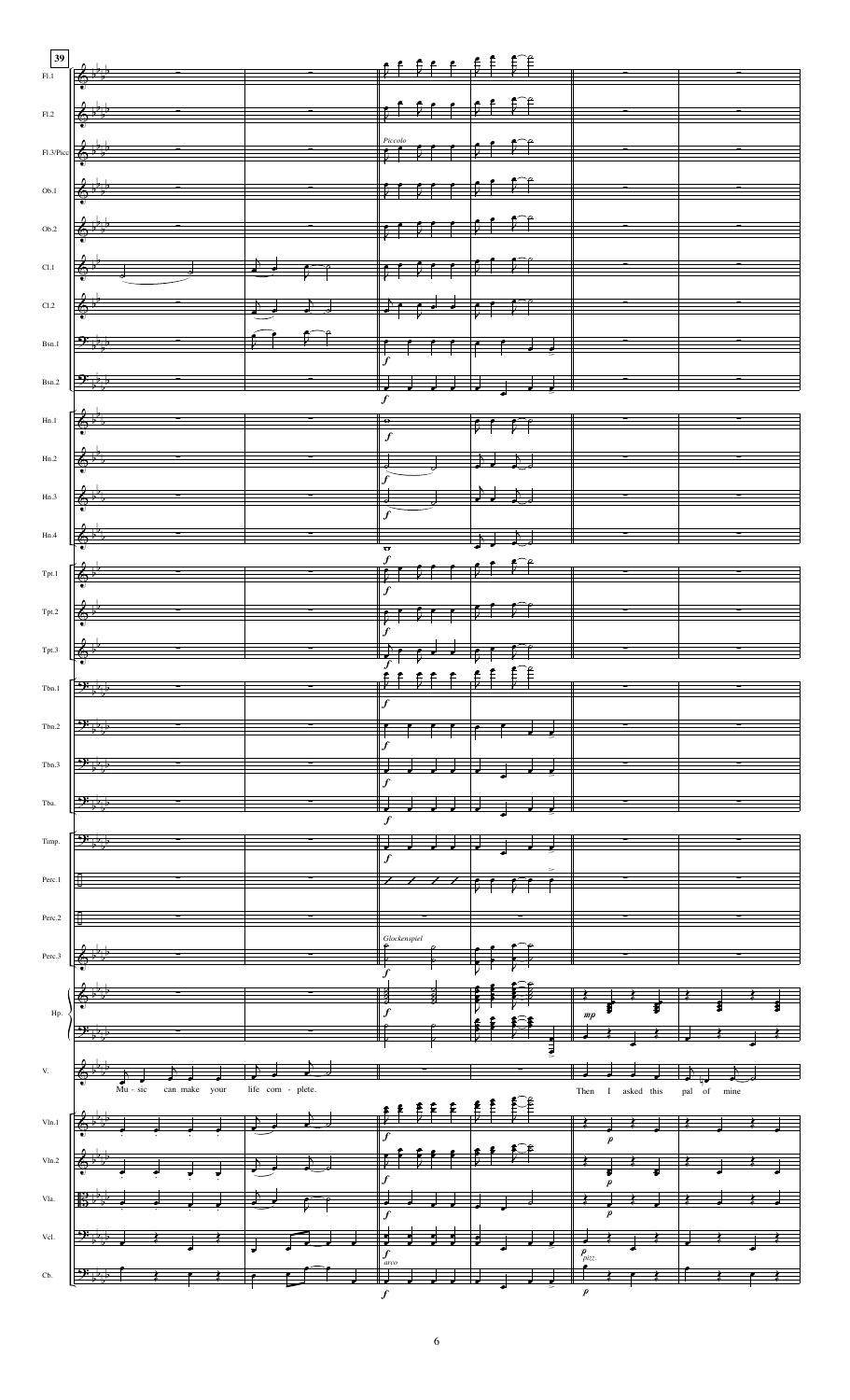| 45                         |                                           | $\widehat{\mathbf{f}}^3$                 |                                                                                 |                              |                                                                                                                                                  |                                                                                |
|----------------------------|-------------------------------------------|------------------------------------------|---------------------------------------------------------------------------------|------------------------------|--------------------------------------------------------------------------------------------------------------------------------------------------|--------------------------------------------------------------------------------|
| $\rm{F}l.1$                |                                           |                                          |                                                                                 |                              |                                                                                                                                                  | φo                                                                             |
|                            |                                           | $\frac{mp}{-3}$                          |                                                                                 |                              |                                                                                                                                                  |                                                                                |
| $\rm{Fl.2}$                |                                           | $\mathfrak{m}p$                          |                                                                                 |                              |                                                                                                                                                  | $\bullet$                                                                      |
| Fl.3/Picc                  |                                           | Flute<br>$-3-$                           |                                                                                 |                              | $\frac{1}{2}$                                                                                                                                    |                                                                                |
|                            |                                           | $\it{mp}$                                |                                                                                 |                              |                                                                                                                                                  |                                                                                |
| $_{\rm Ob.1}$              |                                           |                                          |                                                                                 |                              |                                                                                                                                                  |                                                                                |
|                            |                                           |                                          |                                                                                 |                              |                                                                                                                                                  |                                                                                |
| $_{\rm Ob.2}$              |                                           |                                          |                                                                                 |                              |                                                                                                                                                  |                                                                                |
|                            |                                           |                                          |                                                                                 |                              |                                                                                                                                                  |                                                                                |
| Cl.1                       |                                           |                                          |                                                                                 |                              |                                                                                                                                                  |                                                                                |
| $\rm Cl.2$                 |                                           |                                          |                                                                                 |                              |                                                                                                                                                  |                                                                                |
|                            |                                           |                                          |                                                                                 |                              |                                                                                                                                                  |                                                                                |
| $_{\rm Bsn.1}$             |                                           |                                          |                                                                                 |                              | ہ                                                                                                                                                |                                                                                |
|                            |                                           |                                          |                                                                                 |                              | $\exists$<br>$\emph{mp}$                                                                                                                         | $\bullet$                                                                      |
| $_{\rm Bsn.2}$             | $\mathbf{P}$                              |                                          |                                                                                 |                              | ᢦ<br>र्च                                                                                                                                         | $\overline{\bullet}$                                                           |
|                            |                                           |                                          |                                                                                 |                              | $\emph{mp}$<br>$\mathbf{o}$                                                                                                                      | $\overline{\bullet}$                                                           |
| $_{\rm Hn.1}$              |                                           |                                          |                                                                                 |                              | $\emph{mp}$                                                                                                                                      |                                                                                |
| $_{\rm Hn.2}$              |                                           |                                          |                                                                                 |                              | $\circ$                                                                                                                                          |                                                                                |
|                            |                                           |                                          |                                                                                 |                              | $\it{mp}$                                                                                                                                        | $\mathbf{o}$                                                                   |
| $_{\rm Hn.3}$              |                                           |                                          |                                                                                 |                              | <u>कि</u>                                                                                                                                        | $\frac{1}{20}$                                                                 |
|                            |                                           |                                          |                                                                                 |                              | $\it{mp}$                                                                                                                                        |                                                                                |
| Hn.4                       |                                           |                                          |                                                                                 |                              | $\overline{\bullet}$<br>$\emph{mp}$                                                                                                              |                                                                                |
| $_{\rm Tpt.1}$             |                                           |                                          |                                                                                 |                              |                                                                                                                                                  |                                                                                |
|                            |                                           |                                          |                                                                                 |                              |                                                                                                                                                  |                                                                                |
| $\operatorname{Tpt.2}$     |                                           |                                          |                                                                                 |                              |                                                                                                                                                  |                                                                                |
|                            |                                           |                                          |                                                                                 |                              |                                                                                                                                                  |                                                                                |
| Tpt.3                      |                                           |                                          |                                                                                 |                              |                                                                                                                                                  |                                                                                |
|                            |                                           |                                          |                                                                                 |                              |                                                                                                                                                  |                                                                                |
| Tbn.1                      | $2 +$                                     |                                          |                                                                                 |                              |                                                                                                                                                  |                                                                                |
| Tbn.2                      | ゾーム                                       |                                          |                                                                                 |                              |                                                                                                                                                  |                                                                                |
|                            |                                           |                                          |                                                                                 |                              |                                                                                                                                                  |                                                                                |
| Tbn.3                      | $\mathcal{F}_{\mathcal{F}_{\mathcal{F}}}$ |                                          |                                                                                 |                              |                                                                                                                                                  |                                                                                |
|                            |                                           |                                          |                                                                                 |                              |                                                                                                                                                  |                                                                                |
| Tba.                       | $\mathbf{v}_{\mathbf{p}}$                 |                                          |                                                                                 |                              |                                                                                                                                                  |                                                                                |
|                            |                                           |                                          |                                                                                 |                              |                                                                                                                                                  |                                                                                |
| Timp.                      | $\mathcal{P} \rightarrow$                 |                                          |                                                                                 |                              |                                                                                                                                                  |                                                                                |
| Perc.1                     |                                           |                                          |                                                                                 |                              |                                                                                                                                                  |                                                                                |
|                            |                                           |                                          |                                                                                 |                              |                                                                                                                                                  |                                                                                |
| Perc.2                     |                                           |                                          |                                                                                 |                              |                                                                                                                                                  |                                                                                |
|                            |                                           |                                          |                                                                                 | Glockenspiel                 |                                                                                                                                                  |                                                                                |
| Perc. $3$                  |                                           |                                          |                                                                                 | $\boldsymbol{p}$             |                                                                                                                                                  |                                                                                |
|                            |                                           |                                          |                                                                                 |                              |                                                                                                                                                  |                                                                                |
| Hp.                        |                                           | $\frac{1}{2}$<br>$\overline{\mathbf{1}}$ | $\frac{1}{\sqrt{2}}$<br>ſ                                                       | $\mathsf{A}\natural$         | $\begin{array}{c}\n\overline{\mathbf{1}_{\mathbf{5}}^{\mathbf{B}}} \\ \overline{\mathbf{0}_{\mathbf{1}}} & \overline{\mathbf{0}} \\ \end{array}$ | $\overline{\mathbf{B}_{\mathbf{b}}^{\mathbf{b}}}$<br>$\overline{\overline{p}}$ |
|                            | $9\frac{1}{2}$<br>↟                       | $\frac{1}{2}$<br>€<br>Ŧ                  | $\overline{\phantom{a}}$                                                        |                              |                                                                                                                                                  |                                                                                |
|                            |                                           |                                          |                                                                                 | ╅                            | 닁                                                                                                                                                | $\overline{\bullet}$                                                           |
| $\mathbf{V}_{\cdot}$       | $\frac{1}{6}$<br>$\frac{1}{2}$            | $\overline{\phantom{a}}$                 | $\overline{\phantom{a}}$<br>$\overline{\cdot}$<br>ӛ<br>$\overline{\phantom{0}}$ |                              |                                                                                                                                                  |                                                                                |
|                            | when he liked<br>to hear                  | $\rm He$<br>mu - sic.                    | said he's hap-pi-est                                                            | when<br>he hears<br>$\rm{a}$ | great big sym - pho - ny.                                                                                                                        |                                                                                |
| $_{\rm Vln.1}$             |                                           |                                          |                                                                                 |                              | $\mathbf{o}$                                                                                                                                     |                                                                                |
|                            |                                           |                                          |                                                                                 |                              |                                                                                                                                                  | ø                                                                              |
| Vln.2                      |                                           |                                          |                                                                                 |                              | $\overline{\overline{\mathbf{18}}}$                                                                                                              | $\overline{\mathbf{B}}$                                                        |
|                            |                                           |                                          |                                                                                 |                              |                                                                                                                                                  |                                                                                |
| $_{\rm Vla.}$              | $B^{\flat}$                               |                                          | $\overline{\phantom{a}}$                                                        | ₽                            | $\frac{1}{20}$                                                                                                                                   |                                                                                |
| $\ensuremath{\text{Vcl.}}$ | $\mathcal{P}_{\frac{\flat}{2}}$           |                                          |                                                                                 |                              |                                                                                                                                                  |                                                                                |
|                            |                                           |                                          | $\overrightarrow{\cdot}$                                                        |                              |                                                                                                                                                  | $\overline{\bullet}$                                                           |
|                            |                                           |                                          |                                                                                 | $\mathit{arco}$              |                                                                                                                                                  | $\overline{\mathbf{o}}$                                                        |
| Cb.                        |                                           |                                          |                                                                                 |                              |                                                                                                                                                  |                                                                                |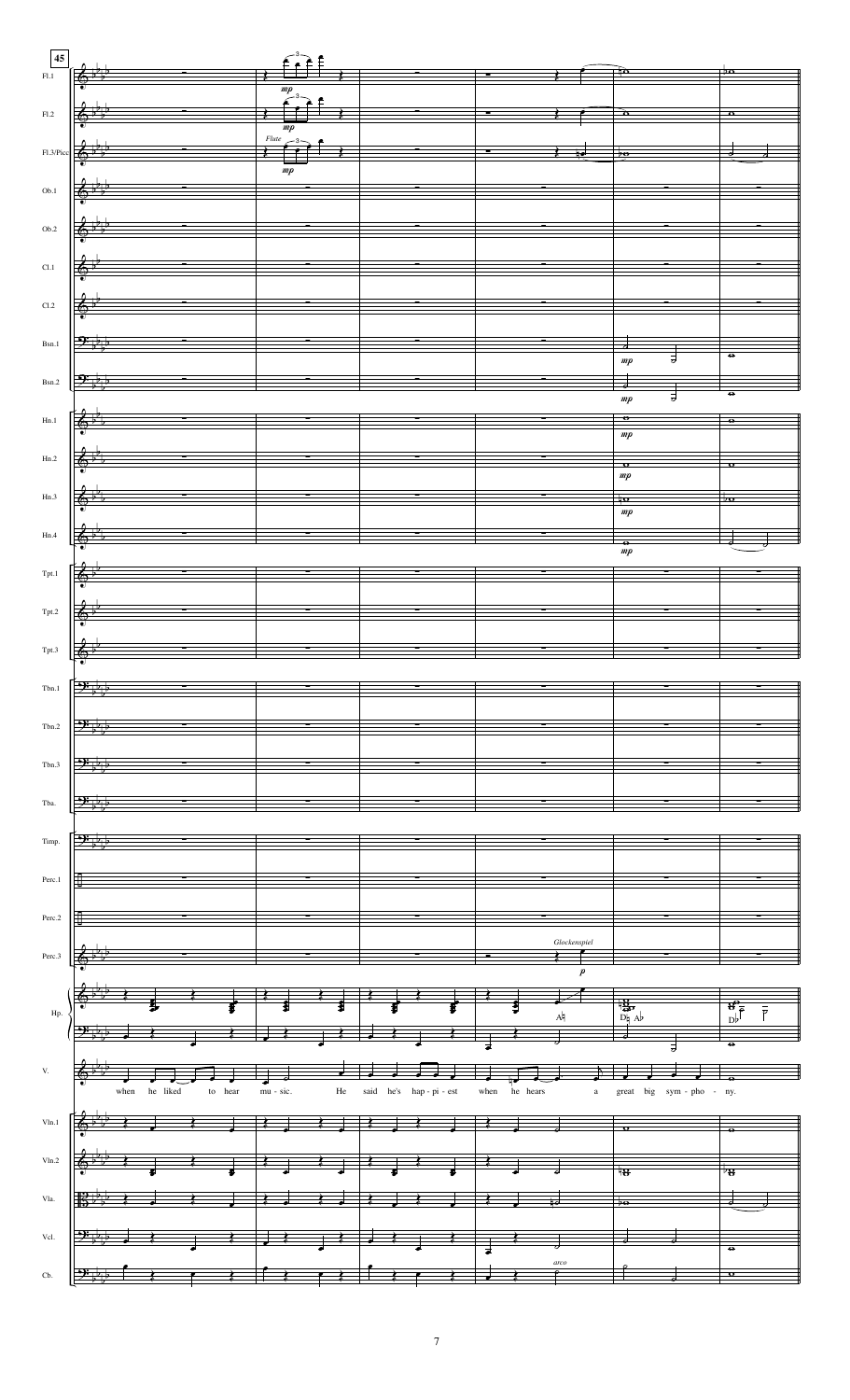| 51                     |                      |                       |                                                                                                                                                                                                                                                                                                                                                                                                      |                                                                                                                                                                                                                                                                                                                                                     |
|------------------------|----------------------|-----------------------|------------------------------------------------------------------------------------------------------------------------------------------------------------------------------------------------------------------------------------------------------------------------------------------------------------------------------------------------------------------------------------------------------|-----------------------------------------------------------------------------------------------------------------------------------------------------------------------------------------------------------------------------------------------------------------------------------------------------------------------------------------------------|
| $\rm{F}l.1$            |                      |                       | ₹<br>$\overline{f}$                                                                                                                                                                                                                                                                                                                                                                                  |                                                                                                                                                                                                                                                                                                                                                     |
| $\rm{F}l.2$            |                      |                       | $\begin{array}{c c c c c} \hline \bullet & \bullet & \bullet & \bullet & \bullet \\ \hline \end{array}$<br>$\overline{\bullet}$                                                                                                                                                                                                                                                                      | $\frac{1}{\sqrt{2}}$                                                                                                                                                                                                                                                                                                                                |
|                        |                      |                       |                                                                                                                                                                                                                                                                                                                                                                                                      | $\frac{1}{1}$                                                                                                                                                                                                                                                                                                                                       |
| Fl.3/Picc              |                      |                       | $\frac{1}{2}$<br>$\leftarrow$<br>$\overline{f^3}$                                                                                                                                                                                                                                                                                                                                                    | É<br>$\equiv$                                                                                                                                                                                                                                                                                                                                       |
| Ob.1                   | 奁                    |                       | $\Box$<br>$\overline{\mathcal{X}}$<br>$\overline{\cdot}$                                                                                                                                                                                                                                                                                                                                             | أنثأ<br>$\rightarrow$                                                                                                                                                                                                                                                                                                                               |
| $_{\rm Ob.2}$          |                      |                       | $f \frac{3}{2}$<br>€<br>┻₹                                                                                                                                                                                                                                                                                                                                                                           | $\sqrt{2}$<br>$\cdot$ $\cdot$ $\cdot$                                                                                                                                                                                                                                                                                                               |
|                        |                      |                       |                                                                                                                                                                                                                                                                                                                                                                                                      |                                                                                                                                                                                                                                                                                                                                                     |
| $\rm C1.1$             | $\Phi$               |                       | <u> Talian a</u><br>$\Box$<br>₹<br>$\overline{f}$                                                                                                                                                                                                                                                                                                                                                    | $\overline{\cdot}$                                                                                                                                                                                                                                                                                                                                  |
| $\rm Cl.2$             | $\emph{mp}$<br>6,    |                       | ्रो.<br>संग्री <u>ता</u> स्वर्<br>$\overline{\cdot}$                                                                                                                                                                                                                                                                                                                                                 | $\overline{\phantom{a}}$                                                                                                                                                                                                                                                                                                                            |
|                        |                      | $\Rightarrow$         |                                                                                                                                                                                                                                                                                                                                                                                                      |                                                                                                                                                                                                                                                                                                                                                     |
| $_{\rm Bsn.1}$         | $9 - 1$              |                       |                                                                                                                                                                                                                                                                                                                                                                                                      | $\begin{picture}(100,10) \put(0,0){\line(1,0){10}} \put(10,0){\line(1,0){10}} \put(10,0){\line(1,0){10}} \put(10,0){\line(1,0){10}} \put(10,0){\line(1,0){10}} \put(10,0){\line(1,0){10}} \put(10,0){\line(1,0){10}} \put(10,0){\line(1,0){10}} \put(10,0){\line(1,0){10}} \put(10,0){\line(1,0){10}} \put(10,0){\line(1,0){10}} \put(10,0){\line($ |
| $_{\rm Bsn.2}$         | $9\frac{1}{2}$       |                       | $\ensuremath{\mathsf{3}}$<br>$\boldsymbol{f}$<br>$\begin{picture}(40,40) \put(0,0){\line(1,0){10}} \put(15,0){\line(1,0){10}} \put(15,0){\line(1,0){10}} \put(15,0){\line(1,0){10}} \put(15,0){\line(1,0){10}} \put(15,0){\line(1,0){10}} \put(15,0){\line(1,0){10}} \put(15,0){\line(1,0){10}} \put(15,0){\line(1,0){10}} \put(15,0){\line(1,0){10}} \put(15,0){\line(1,0){10}} \put(15,0){\line(1$ |                                                                                                                                                                                                                                                                                                                                                     |
|                        |                      |                       | $\ensuremath{\mathsf{3}}$                                                                                                                                                                                                                                                                                                                                                                            |                                                                                                                                                                                                                                                                                                                                                     |
| Hn.1                   | 635                  |                       |                                                                                                                                                                                                                                                                                                                                                                                                      |                                                                                                                                                                                                                                                                                                                                                     |
| $_{\rm Hn.2}$          | $\phi$ <sup>b'</sup> |                       |                                                                                                                                                                                                                                                                                                                                                                                                      |                                                                                                                                                                                                                                                                                                                                                     |
| $_{\rm Hn.3}$          |                      |                       |                                                                                                                                                                                                                                                                                                                                                                                                      |                                                                                                                                                                                                                                                                                                                                                     |
|                        |                      |                       |                                                                                                                                                                                                                                                                                                                                                                                                      |                                                                                                                                                                                                                                                                                                                                                     |
| Hn.4                   |                      |                       |                                                                                                                                                                                                                                                                                                                                                                                                      |                                                                                                                                                                                                                                                                                                                                                     |
| $\operatorname{Tpt}.1$ | $\phi$               |                       |                                                                                                                                                                                                                                                                                                                                                                                                      |                                                                                                                                                                                                                                                                                                                                                     |
|                        |                      |                       |                                                                                                                                                                                                                                                                                                                                                                                                      |                                                                                                                                                                                                                                                                                                                                                     |
| $\operatorname{Tpt.2}$ |                      |                       |                                                                                                                                                                                                                                                                                                                                                                                                      |                                                                                                                                                                                                                                                                                                                                                     |
| $\operatorname{Tpt.3}$ |                      |                       |                                                                                                                                                                                                                                                                                                                                                                                                      |                                                                                                                                                                                                                                                                                                                                                     |
| Tbn.1                  | $\cdot$ $\cdot$      |                       |                                                                                                                                                                                                                                                                                                                                                                                                      |                                                                                                                                                                                                                                                                                                                                                     |
|                        |                      |                       |                                                                                                                                                                                                                                                                                                                                                                                                      |                                                                                                                                                                                                                                                                                                                                                     |
| Tbn.2                  |                      |                       |                                                                                                                                                                                                                                                                                                                                                                                                      |                                                                                                                                                                                                                                                                                                                                                     |
| Tbn.3                  |                      |                       |                                                                                                                                                                                                                                                                                                                                                                                                      |                                                                                                                                                                                                                                                                                                                                                     |
| Tba.                   |                      |                       |                                                                                                                                                                                                                                                                                                                                                                                                      |                                                                                                                                                                                                                                                                                                                                                     |
|                        |                      |                       |                                                                                                                                                                                                                                                                                                                                                                                                      |                                                                                                                                                                                                                                                                                                                                                     |
| Timp.                  |                      |                       |                                                                                                                                                                                                                                                                                                                                                                                                      |                                                                                                                                                                                                                                                                                                                                                     |
| Perc.1                 |                      |                       |                                                                                                                                                                                                                                                                                                                                                                                                      |                                                                                                                                                                                                                                                                                                                                                     |
| Perc.2                 |                      |                       |                                                                                                                                                                                                                                                                                                                                                                                                      |                                                                                                                                                                                                                                                                                                                                                     |
|                        |                      |                       |                                                                                                                                                                                                                                                                                                                                                                                                      |                                                                                                                                                                                                                                                                                                                                                     |
| Perc.3                 |                      |                       |                                                                                                                                                                                                                                                                                                                                                                                                      |                                                                                                                                                                                                                                                                                                                                                     |
|                        |                      |                       |                                                                                                                                                                                                                                                                                                                                                                                                      |                                                                                                                                                                                                                                                                                                                                                     |
| Hp.                    |                      |                       |                                                                                                                                                                                                                                                                                                                                                                                                      |                                                                                                                                                                                                                                                                                                                                                     |
|                        |                      |                       |                                                                                                                                                                                                                                                                                                                                                                                                      |                                                                                                                                                                                                                                                                                                                                                     |
| V.                     |                      |                       |                                                                                                                                                                                                                                                                                                                                                                                                      |                                                                                                                                                                                                                                                                                                                                                     |
|                        | Lis - ten<br>while   | wood - winds<br>play. |                                                                                                                                                                                                                                                                                                                                                                                                      |                                                                                                                                                                                                                                                                                                                                                     |
| Vln.1                  | mp                   |                       |                                                                                                                                                                                                                                                                                                                                                                                                      |                                                                                                                                                                                                                                                                                                                                                     |
| Vln.2                  |                      |                       |                                                                                                                                                                                                                                                                                                                                                                                                      |                                                                                                                                                                                                                                                                                                                                                     |
| Vla.                   | mр                   |                       |                                                                                                                                                                                                                                                                                                                                                                                                      |                                                                                                                                                                                                                                                                                                                                                     |
|                        | $\mathfrak{m}p$      |                       |                                                                                                                                                                                                                                                                                                                                                                                                      |                                                                                                                                                                                                                                                                                                                                                     |
| Vcl.                   | mp                   |                       |                                                                                                                                                                                                                                                                                                                                                                                                      |                                                                                                                                                                                                                                                                                                                                                     |
| Cb.                    |                      |                       |                                                                                                                                                                                                                                                                                                                                                                                                      |                                                                                                                                                                                                                                                                                                                                                     |
|                        | mp                   |                       |                                                                                                                                                                                                                                                                                                                                                                                                      |                                                                                                                                                                                                                                                                                                                                                     |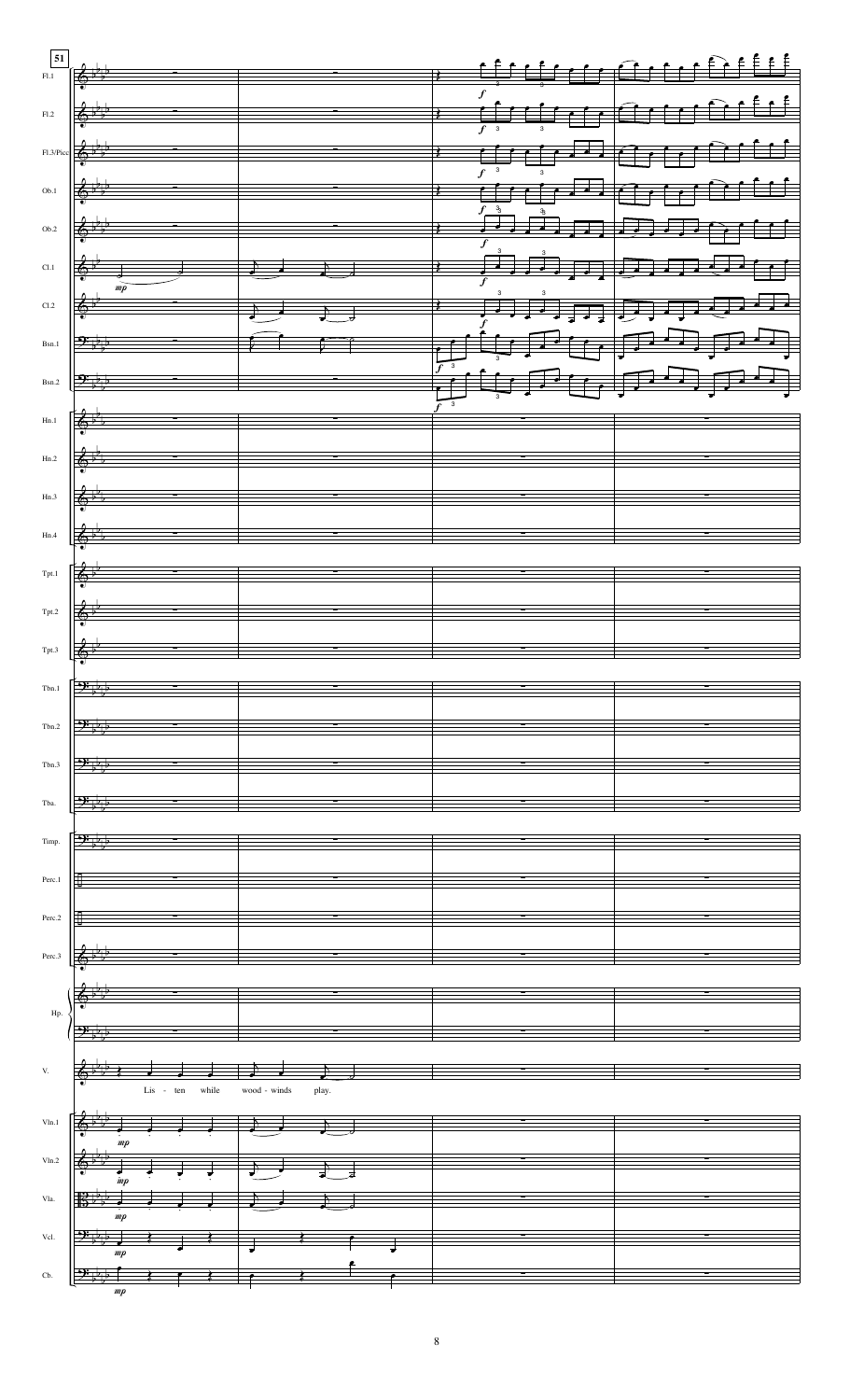| ${\bf 55}$             |                                                                                                                                                                                                                                                                                                                                                                                                 |                                                                                 |                                                                                                                                                                                                                                                                                                                                                                                                                                                                                    |                                                                                                                              |
|------------------------|-------------------------------------------------------------------------------------------------------------------------------------------------------------------------------------------------------------------------------------------------------------------------------------------------------------------------------------------------------------------------------------------------|---------------------------------------------------------------------------------|------------------------------------------------------------------------------------------------------------------------------------------------------------------------------------------------------------------------------------------------------------------------------------------------------------------------------------------------------------------------------------------------------------------------------------------------------------------------------------|------------------------------------------------------------------------------------------------------------------------------|
| FL1                    | $\frac{1}{2}$                                                                                                                                                                                                                                                                                                                                                                                   |                                                                                 |                                                                                                                                                                                                                                                                                                                                                                                                                                                                                    |                                                                                                                              |
| F1.2                   |                                                                                                                                                                                                                                                                                                                                                                                                 |                                                                                 |                                                                                                                                                                                                                                                                                                                                                                                                                                                                                    |                                                                                                                              |
| F1.3/Picc              |                                                                                                                                                                                                                                                                                                                                                                                                 |                                                                                 |                                                                                                                                                                                                                                                                                                                                                                                                                                                                                    |                                                                                                                              |
|                        | $6 +$                                                                                                                                                                                                                                                                                                                                                                                           |                                                                                 |                                                                                                                                                                                                                                                                                                                                                                                                                                                                                    |                                                                                                                              |
| Ob.1                   | $8+1$<br>$\rightarrow$                                                                                                                                                                                                                                                                                                                                                                          | $\blacksquare$                                                                  |                                                                                                                                                                                                                                                                                                                                                                                                                                                                                    |                                                                                                                              |
| $_{\rm Ob.2}$          | $6\frac{1}{2}$                                                                                                                                                                                                                                                                                                                                                                                  |                                                                                 |                                                                                                                                                                                                                                                                                                                                                                                                                                                                                    |                                                                                                                              |
|                        |                                                                                                                                                                                                                                                                                                                                                                                                 |                                                                                 |                                                                                                                                                                                                                                                                                                                                                                                                                                                                                    |                                                                                                                              |
| $\rm C1.1$             | 牵                                                                                                                                                                                                                                                                                                                                                                                               |                                                                                 |                                                                                                                                                                                                                                                                                                                                                                                                                                                                                    |                                                                                                                              |
| $\rm Cl.2$             | $_{\it mp}$<br>$\phi^{\nu}$                                                                                                                                                                                                                                                                                                                                                                     |                                                                                 |                                                                                                                                                                                                                                                                                                                                                                                                                                                                                    |                                                                                                                              |
|                        |                                                                                                                                                                                                                                                                                                                                                                                                 | $\mathfrak{m}p$                                                                 |                                                                                                                                                                                                                                                                                                                                                                                                                                                                                    |                                                                                                                              |
| Bsn.1                  |                                                                                                                                                                                                                                                                                                                                                                                                 | mp                                                                              |                                                                                                                                                                                                                                                                                                                                                                                                                                                                                    |                                                                                                                              |
| $_{\rm Bsn.2}$         |                                                                                                                                                                                                                                                                                                                                                                                                 |                                                                                 |                                                                                                                                                                                                                                                                                                                                                                                                                                                                                    |                                                                                                                              |
| Hn.1                   | $\frac{2}{9}$                                                                                                                                                                                                                                                                                                                                                                                   |                                                                                 |                                                                                                                                                                                                                                                                                                                                                                                                                                                                                    |                                                                                                                              |
|                        |                                                                                                                                                                                                                                                                                                                                                                                                 |                                                                                 | <u>y credit to presentat i</u>                                                                                                                                                                                                                                                                                                                                                                                                                                                     |                                                                                                                              |
| $_{\rm Hn.2}$          |                                                                                                                                                                                                                                                                                                                                                                                                 |                                                                                 | $\begin{array}{ c c c c c }\hline \overline{r} & \overline{r} & \overline{r} & \overline{r} & \overline{r} & \overline{r} & \overline{r} & \overline{r} & \overline{r} & \overline{r} & \overline{r} & \overline{r} & \overline{r} & \overline{r} & \overline{r} & \overline{r} & \overline{r} & \overline{r} & \overline{r} & \overline{r} & \overline{r} & \overline{r} & \overline{r} & \overline{r} & \overline{r} & \overline{r} & \overline{r} & \overline{r} & \overline{r$ |                                                                                                                              |
| $_{\rm Hn.3}$          | $6\frac{1}{2}$                                                                                                                                                                                                                                                                                                                                                                                  |                                                                                 | $\frac{1}{2}$ , $\frac{1}{2}$ , $\frac{1}{2}$ , $\frac{1}{2}$ , $\frac{1}{2}$ , $\frac{1}{2}$ , $\frac{1}{2}$ , $\frac{1}{2}$                                                                                                                                                                                                                                                                                                                                                      |                                                                                                                              |
|                        |                                                                                                                                                                                                                                                                                                                                                                                                 |                                                                                 |                                                                                                                                                                                                                                                                                                                                                                                                                                                                                    |                                                                                                                              |
| Hn.4                   | $6^{5}$                                                                                                                                                                                                                                                                                                                                                                                         |                                                                                 |                                                                                                                                                                                                                                                                                                                                                                                                                                                                                    | <del>1997 - 1997 - 1997 - 1997 - 1997 - 1997 - 1997 - 1997 - 1997 - 1997 - 1997 - 1997 - 1997 - 1997 - 1997 - 1997 - 1</del> |
| $\rm Tpt.1$            |                                                                                                                                                                                                                                                                                                                                                                                                 |                                                                                 | فكتأبأ فتاتين                                                                                                                                                                                                                                                                                                                                                                                                                                                                      |                                                                                                                              |
|                        |                                                                                                                                                                                                                                                                                                                                                                                                 |                                                                                 |                                                                                                                                                                                                                                                                                                                                                                                                                                                                                    |                                                                                                                              |
| Tpt.2                  |                                                                                                                                                                                                                                                                                                                                                                                                 |                                                                                 | <u>raci si grandisi i</u>                                                                                                                                                                                                                                                                                                                                                                                                                                                          |                                                                                                                              |
| $\operatorname{Tpt.3}$ | 6                                                                                                                                                                                                                                                                                                                                                                                               |                                                                                 | استنصاب المنادي أنفذ تستنا                                                                                                                                                                                                                                                                                                                                                                                                                                                         |                                                                                                                              |
|                        |                                                                                                                                                                                                                                                                                                                                                                                                 |                                                                                 | f<br><del>⊆i port</del>                                                                                                                                                                                                                                                                                                                                                                                                                                                            |                                                                                                                              |
| Tbn.1                  |                                                                                                                                                                                                                                                                                                                                                                                                 |                                                                                 | ↨                                                                                                                                                                                                                                                                                                                                                                                                                                                                                  |                                                                                                                              |
|                        |                                                                                                                                                                                                                                                                                                                                                                                                 |                                                                                 |                                                                                                                                                                                                                                                                                                                                                                                                                                                                                    |                                                                                                                              |
| Tbn.2                  |                                                                                                                                                                                                                                                                                                                                                                                                 |                                                                                 | ₹                                                                                                                                                                                                                                                                                                                                                                                                                                                                                  |                                                                                                                              |
| Tbn.3                  |                                                                                                                                                                                                                                                                                                                                                                                                 |                                                                                 |                                                                                                                                                                                                                                                                                                                                                                                                                                                                                    | $\begin{array}{c} \begin{array}{c} \bullet \\ \hline \end{array} \end{array}$                                                |
|                        |                                                                                                                                                                                                                                                                                                                                                                                                 |                                                                                 | $\overline{\phantom{a}}$                                                                                                                                                                                                                                                                                                                                                                                                                                                           | $\overline{\phantom{a}}$<br>$\overline{\phantom{a}}$                                                                         |
| Tba.                   | $\mathbf{P}$                                                                                                                                                                                                                                                                                                                                                                                    |                                                                                 | ₽<br>f                                                                                                                                                                                                                                                                                                                                                                                                                                                                             |                                                                                                                              |
| Timp.                  |                                                                                                                                                                                                                                                                                                                                                                                                 |                                                                                 |                                                                                                                                                                                                                                                                                                                                                                                                                                                                                    |                                                                                                                              |
|                        |                                                                                                                                                                                                                                                                                                                                                                                                 |                                                                                 |                                                                                                                                                                                                                                                                                                                                                                                                                                                                                    |                                                                                                                              |
| Perc.1                 |                                                                                                                                                                                                                                                                                                                                                                                                 |                                                                                 |                                                                                                                                                                                                                                                                                                                                                                                                                                                                                    |                                                                                                                              |
| Perc.2                 |                                                                                                                                                                                                                                                                                                                                                                                                 |                                                                                 |                                                                                                                                                                                                                                                                                                                                                                                                                                                                                    |                                                                                                                              |
| Perc.3                 |                                                                                                                                                                                                                                                                                                                                                                                                 |                                                                                 |                                                                                                                                                                                                                                                                                                                                                                                                                                                                                    |                                                                                                                              |
|                        |                                                                                                                                                                                                                                                                                                                                                                                                 |                                                                                 |                                                                                                                                                                                                                                                                                                                                                                                                                                                                                    |                                                                                                                              |
|                        |                                                                                                                                                                                                                                                                                                                                                                                                 |                                                                                 |                                                                                                                                                                                                                                                                                                                                                                                                                                                                                    |                                                                                                                              |
| Hp.                    | $\mathcal{P} \downarrow_{\mathbb{P}}$                                                                                                                                                                                                                                                                                                                                                           |                                                                                 |                                                                                                                                                                                                                                                                                                                                                                                                                                                                                    |                                                                                                                              |
|                        |                                                                                                                                                                                                                                                                                                                                                                                                 |                                                                                 |                                                                                                                                                                                                                                                                                                                                                                                                                                                                                    |                                                                                                                              |
| $\mathbf{V}_{\cdot}$   | $\overline{\phantom{a}}$<br>The<br>brass<br>have                                                                                                                                                                                                                                                                                                                                                | $\overline{\phantom{a}}$<br>$\overline{\phantom{a}}$<br>plen - ty<br>to<br>say. |                                                                                                                                                                                                                                                                                                                                                                                                                                                                                    |                                                                                                                              |
|                        |                                                                                                                                                                                                                                                                                                                                                                                                 |                                                                                 |                                                                                                                                                                                                                                                                                                                                                                                                                                                                                    |                                                                                                                              |
| $_{\rm Vln.1}$         | $\overline{\phantom{a}}$<br>$\frac{1}{\cdot}$                                                                                                                                                                                                                                                                                                                                                   | $\overline{\phantom{a}}$                                                        |                                                                                                                                                                                                                                                                                                                                                                                                                                                                                    |                                                                                                                              |
| Vln.2                  | $6^{5}$<br>$\overline{1}$ $\overline{1}$ $\overline{1}$ $\overline{1}$ $\overline{1}$ $\overline{1}$ $\overline{1}$ $\overline{1}$ $\overline{1}$ $\overline{1}$ $\overline{1}$ $\overline{1}$ $\overline{1}$ $\overline{1}$ $\overline{1}$ $\overline{1}$ $\overline{1}$ $\overline{1}$ $\overline{1}$ $\overline{1}$ $\overline{1}$ $\overline{1}$ $\overline{1}$ $\overline{1}$ $\overline{$ | $\sqrt{2}$                                                                      |                                                                                                                                                                                                                                                                                                                                                                                                                                                                                    |                                                                                                                              |
| Vla.                   | $B^{\flat}$ .                                                                                                                                                                                                                                                                                                                                                                                   | ╺                                                                               |                                                                                                                                                                                                                                                                                                                                                                                                                                                                                    |                                                                                                                              |
|                        |                                                                                                                                                                                                                                                                                                                                                                                                 |                                                                                 |                                                                                                                                                                                                                                                                                                                                                                                                                                                                                    |                                                                                                                              |
| Vcl.                   | $\mathcal{F}_{\mathbb{P}^+}$                                                                                                                                                                                                                                                                                                                                                                    | $\boxplus$                                                                      |                                                                                                                                                                                                                                                                                                                                                                                                                                                                                    |                                                                                                                              |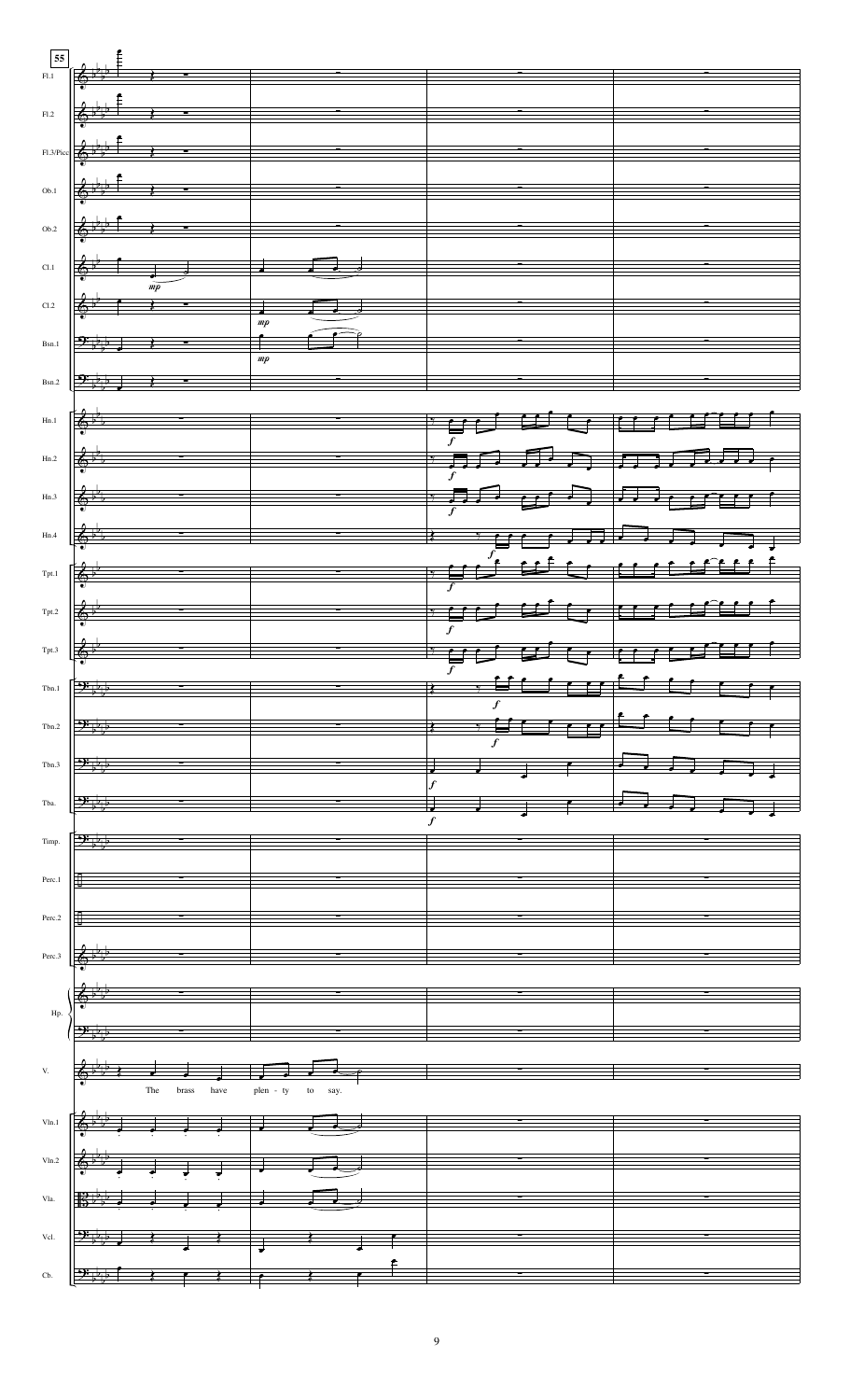| 59             |                                                                                                            |                           |                              |                          |
|----------------|------------------------------------------------------------------------------------------------------------|---------------------------|------------------------------|--------------------------|
| $\rm{F}l.1$    |                                                                                                            |                           |                              |                          |
|                |                                                                                                            |                           |                              |                          |
| FL.2           |                                                                                                            |                           |                              |                          |
|                |                                                                                                            |                           |                              |                          |
| Fl.3/Picc      |                                                                                                            | $\sim$ 100 $\mu$          |                              |                          |
|                |                                                                                                            |                           |                              |                          |
|                |                                                                                                            |                           |                              |                          |
| Ob.1           | $\frac{2}{9}$                                                                                              | $\blacksquare$            |                              |                          |
|                |                                                                                                            |                           |                              |                          |
| Ob.2           | Ξ                                                                                                          |                           |                              |                          |
|                |                                                                                                            |                           |                              |                          |
| Cl.1           | $\frac{1}{\sqrt{2}}$                                                                                       | $\rightarrow$             |                              |                          |
|                |                                                                                                            |                           |                              |                          |
| Cl.2           | $\frac{1}{\frac{1}{2}}$                                                                                    |                           |                              |                          |
|                |                                                                                                            |                           |                              |                          |
|                |                                                                                                            | $\hat{\bm{\mp}}$          |                              |                          |
| $_{\rm Bsn.1}$ | $\mathcal{P}$ , $\mathcal{P}$                                                                              |                           |                              |                          |
|                |                                                                                                            |                           |                              |                          |
| $_{\rm Bsn.2}$ | $2 + 1$                                                                                                    |                           |                              |                          |
|                |                                                                                                            |                           |                              |                          |
| $_{\rm Hn.1}$  | $\frac{2}{9}$                                                                                              | $\frac{1}{\sqrt{2}}$      |                              |                          |
|                |                                                                                                            |                           |                              |                          |
| Hn.2           | $\frac{1}{\frac{1}{2}}$<br>$\mathcal{L}(\mathcal{L}(\mathcal{L}))$ . The set of $\mathcal{L}(\mathcal{L})$ | $\blacksquare$            |                              |                          |
|                |                                                                                                            |                           |                              |                          |
| Hn.3           |                                                                                                            |                           |                              |                          |
|                |                                                                                                            |                           |                              |                          |
| Hn.4           |                                                                                                            | $\overline{\phantom{a}}$  |                              |                          |
|                | 牵                                                                                                          |                           |                              |                          |
|                |                                                                                                            |                           |                              |                          |
| Tpt.1          | $\frac{1}{2}$                                                                                              |                           |                              |                          |
|                |                                                                                                            |                           |                              |                          |
| Tpt.2          | $\phi^{\mathcal{P}}$                                                                                       | Ξ                         |                              |                          |
|                |                                                                                                            |                           |                              |                          |
| $\rm Tpt.3$    |                                                                                                            |                           |                              |                          |
|                |                                                                                                            |                           |                              |                          |
| Tbn.1          | $\mathbf{\mathcal{P}}$                                                                                     |                           |                              |                          |
|                |                                                                                                            |                           |                              |                          |
| $_{\rm Tbn.2}$ | $9 - 1$                                                                                                    |                           |                              |                          |
|                |                                                                                                            |                           |                              |                          |
| Tbn.3          |                                                                                                            |                           |                              |                          |
|                |                                                                                                            |                           |                              |                          |
|                | $9 -$                                                                                                      |                           |                              |                          |
| Tba.           |                                                                                                            |                           |                              |                          |
|                |                                                                                                            |                           |                              |                          |
| Timp.          | $\mathcal{P} \mathrel{\vdash}_{\mathbb{L}}$                                                                |                           |                              |                          |
|                |                                                                                                            |                           |                              |                          |
| Perc.1         |                                                                                                            |                           |                              |                          |
|                |                                                                                                            |                           |                              |                          |
| Perc.2         |                                                                                                            |                           |                              |                          |
|                |                                                                                                            |                           |                              |                          |
| Perc.3         |                                                                                                            |                           |                              |                          |
|                |                                                                                                            |                           |                              |                          |
|                |                                                                                                            |                           |                              |                          |
| Hp.            |                                                                                                            |                           |                              |                          |
|                | $\mathcal{P}$ ,                                                                                            |                           | $\overline{\phantom{a}}$     | ≛                        |
|                |                                                                                                            |                           |                              |                          |
|                |                                                                                                            |                           |                              |                          |
| $\mathbf{V}.$  |                                                                                                            |                           |                              |                          |
|                | The<br>will<br>strings                                                                                     | play the<br>song,         |                              |                          |
| $_{\rm Vln.1}$ |                                                                                                            |                           | $\mathbb{I}$                 | $\frac{1}{2}$            |
|                | $\frac{2}{3}$                                                                                              | $\widehat{H}$             |                              |                          |
|                |                                                                                                            | $\frac{1}{\sqrt{2}}$      |                              |                          |
| $_{\rm Vln.2}$ |                                                                                                            | ∌                         |                              |                          |
|                |                                                                                                            |                           |                              |                          |
| Vla.           | 8,7                                                                                                        | $\widetilde{\phantom{a}}$ | $\mathbf{r}$<br>$\leftarrow$ |                          |
|                |                                                                                                            |                           |                              |                          |
| $\rm{Vcl.}$    | $\mathcal{P}$ )                                                                                            |                           |                              | $\overline{\phantom{a}}$ |
|                |                                                                                                            |                           | $\mathit{arco}$              |                          |
| Cb.            |                                                                                                            |                           |                              |                          |
|                |                                                                                                            |                           |                              |                          |
|                |                                                                                                            |                           |                              |                          |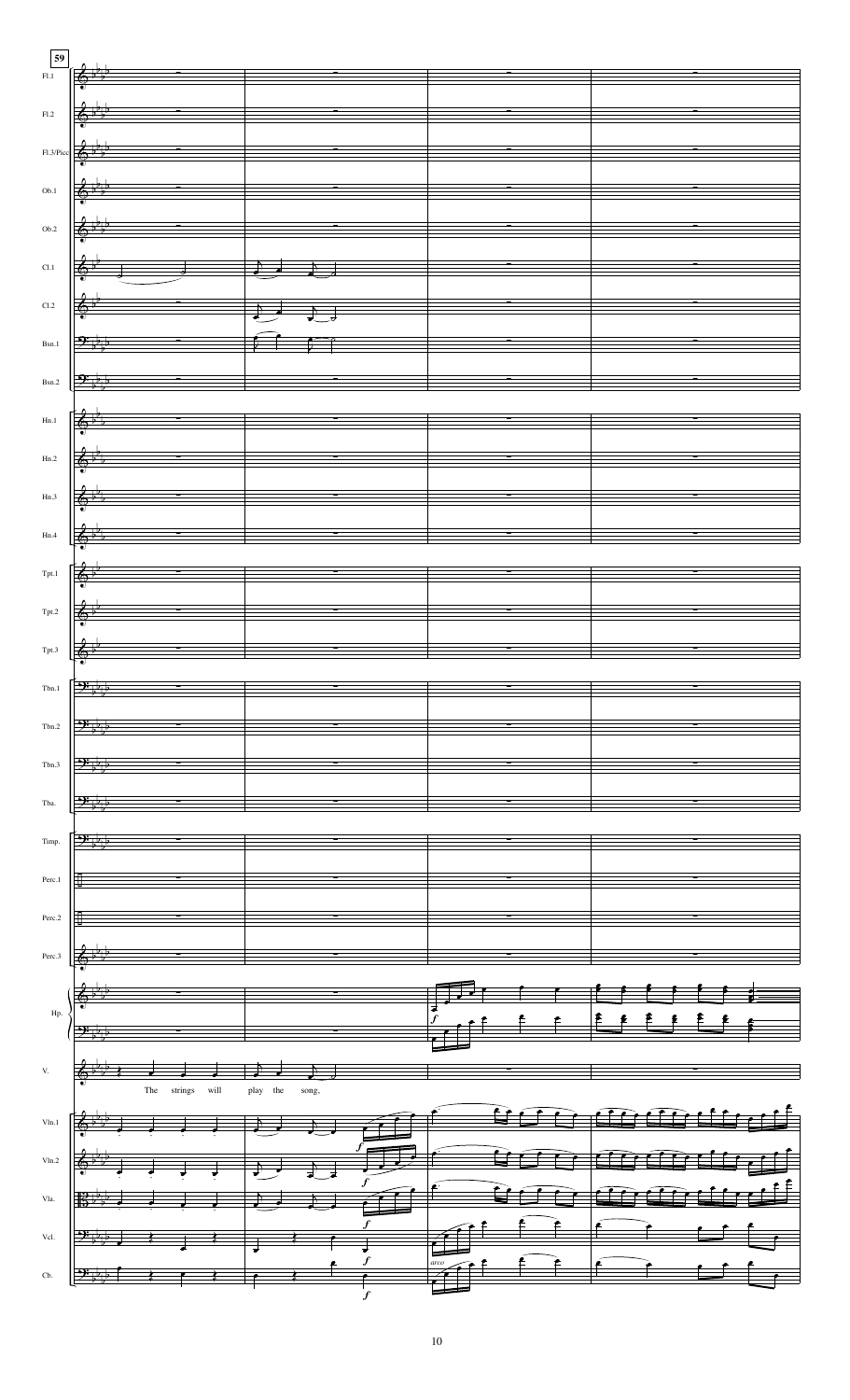| 63             |                                                     |                                                       |                                                   |                        |
|----------------|-----------------------------------------------------|-------------------------------------------------------|---------------------------------------------------|------------------------|
| $\rm{F}l.1$    | $6-1$                                               | =                                                     |                                                   |                        |
|                |                                                     |                                                       |                                                   |                        |
| F1.2           |                                                     |                                                       |                                                   |                        |
| Fl.3/Picc      |                                                     | $\overline{\phantom{a}}$                              | Ξ                                                 |                        |
|                |                                                     |                                                       |                                                   |                        |
| Ob.1           | $6F^+$                                              | $\blacksquare$                                        | Ξ                                                 |                        |
|                |                                                     |                                                       |                                                   |                        |
| Ob.2           | $6\frac{1}{2}$                                      |                                                       |                                                   |                        |
| Cl.1           | $\overline{\phantom{a}}$<br>$\frac{1}{\frac{1}{2}}$ | $\frac{1}{\sqrt{1-\frac{1}{2}}}$                      | Ξ                                                 |                        |
|                |                                                     |                                                       |                                                   |                        |
| $\rm Cl.2$     | $\oint_C \frac{1}{\rho}$                            | $\sum$                                                | ≡                                                 |                        |
|                |                                                     |                                                       |                                                   |                        |
| $_{\rm Bsn.1}$ | $\mathcal{P}$                                       | $\mathcal{L}$                                         |                                                   |                        |
|                |                                                     |                                                       |                                                   |                        |
| $_{\rm Bsn.2}$ | $\mathbf{y}_{\mathbf{p} \mathbf{p}}$                | $\blacksquare$                                        |                                                   |                        |
| $_{\rm Hn.1}$  | $\frac{2}{9}$                                       |                                                       |                                                   |                        |
|                |                                                     |                                                       |                                                   |                        |
| Hn.2           | 67<br>Ξ                                             | $\frac{1}{\sqrt{2}}$                                  |                                                   |                        |
|                |                                                     |                                                       |                                                   |                        |
| Hn.3           | ℰ <sup>ϧ</sup>                                      | Ξ                                                     |                                                   |                        |
| Hn.4           | 6F                                                  | $\blacksquare$                                        | Ξ                                                 |                        |
|                |                                                     |                                                       |                                                   |                        |
| $_{\rm Tpt.1}$ | $\frac{1}{2}$                                       | ⋍                                                     |                                                   |                        |
|                |                                                     |                                                       |                                                   |                        |
| Tpt.2          |                                                     |                                                       |                                                   |                        |
| Tpt.3          |                                                     | Ξ                                                     |                                                   |                        |
|                |                                                     |                                                       |                                                   |                        |
| Tbn.1          | $\mathcal{P}$                                       |                                                       |                                                   |                        |
|                |                                                     |                                                       |                                                   |                        |
| Tbn.2          | $\mathcal{P}$                                       |                                                       |                                                   |                        |
| Tbn.3          | $\mathcal{P} \rightarrow \mathcal{P}$               |                                                       |                                                   |                        |
|                |                                                     |                                                       |                                                   |                        |
| Tba.           | $\overline{\mathcal{P}}$ , $\overline{\mathcal{P}}$ |                                                       |                                                   |                        |
|                |                                                     |                                                       |                                                   |                        |
| Timp.          | $\overline{\mathcal{P}}$ , $\overline{\mathcal{P}}$ |                                                       | $\boldsymbol{f}$                                  |                        |
| Perc.1         |                                                     |                                                       | $Sn$ . Dr. w/sticks<br>≖.                         |                        |
|                |                                                     |                                                       | $\sqrt{\mathbfit{f_{Cymbal}}}$ (mounted)          |                        |
| Perc.2         |                                                     |                                                       |                                                   |                        |
|                |                                                     | Xylophone                                             | $\boldsymbol{f}_{\textit{Bass Drum}}^{\parallel}$ | (gliss. on white keys) |
| Perc.3         |                                                     |                                                       | $\boldsymbol{f}$                                  |                        |
|                |                                                     |                                                       |                                                   |                        |
| Hp.            |                                                     |                                                       |                                                   |                        |
|                |                                                     |                                                       |                                                   |                        |
|                |                                                     |                                                       |                                                   |                        |
| V.             |                                                     | ◢                                                     |                                                   |                        |
|                | while<br>per - cus - sion                           | $\frac{1}{a}$ - long.<br>$\operatorname{moves}$<br>it |                                                   |                        |
| Vln.1          |                                                     |                                                       |                                                   |                        |
|                | $\it{mp}$                                           |                                                       |                                                   |                        |
| Vln.2          |                                                     |                                                       |                                                   |                        |
| Vla.           | mp                                                  |                                                       |                                                   |                        |
|                | $\emph{mp}$                                         |                                                       |                                                   |                        |
| Vcl.           | <del>יכ</del>                                       |                                                       |                                                   |                        |
|                | $\frac{p}{mp}$                                      |                                                       |                                                   |                        |
| Cb.            |                                                     |                                                       |                                                   |                        |
|                | $\boldsymbol{m}$                                    |                                                       |                                                   |                        |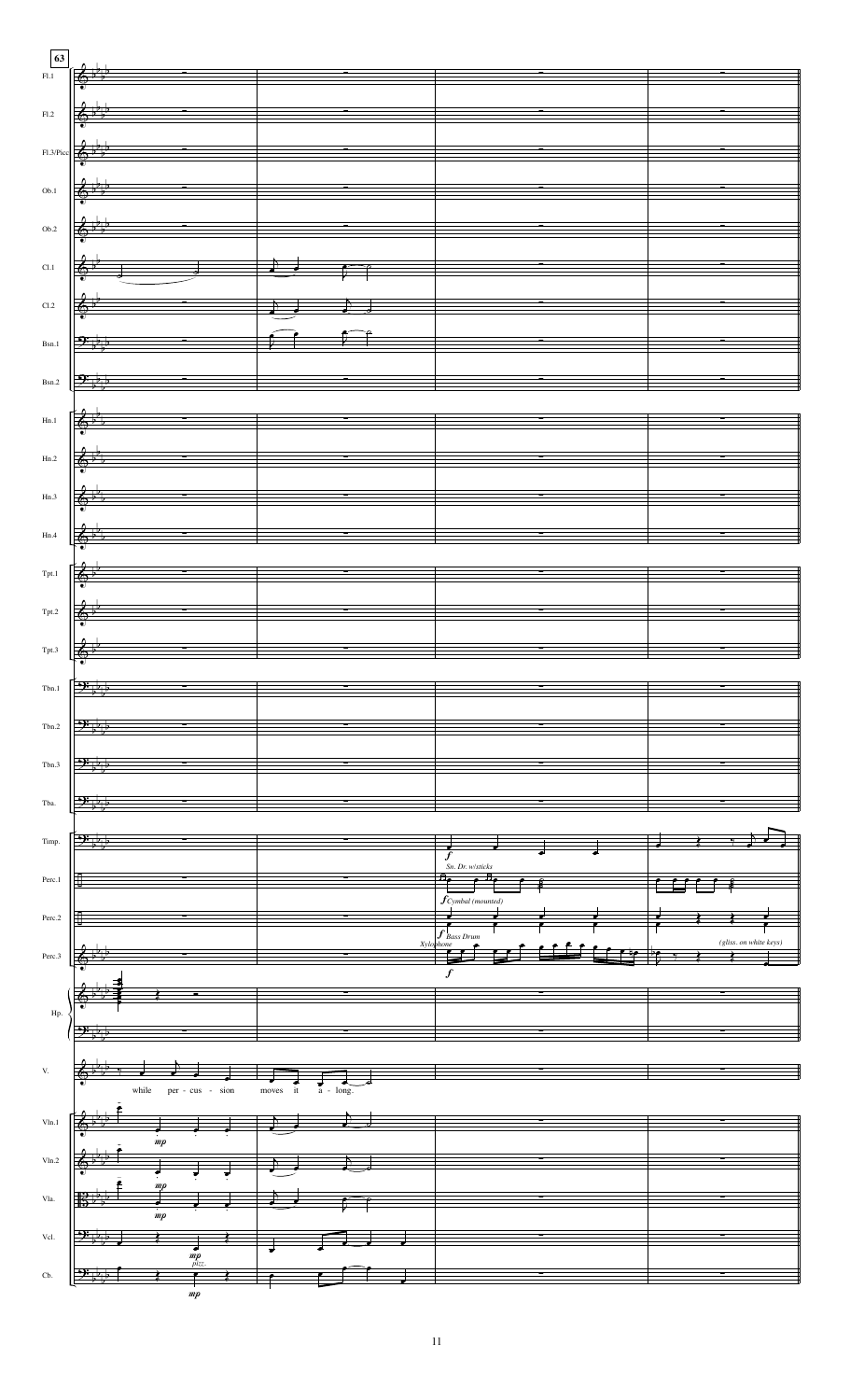| $rac{67}{F1.1}$         |                                      |                                                         |                                             |                                             |                                        |                          |                                      |                           |
|-------------------------|--------------------------------------|---------------------------------------------------------|---------------------------------------------|---------------------------------------------|----------------------------------------|--------------------------|--------------------------------------|---------------------------|
|                         |                                      |                                                         |                                             |                                             |                                        |                          |                                      |                           |
| F1.2                    |                                      |                                                         |                                             |                                             |                                        |                          |                                      |                           |
|                         |                                      |                                                         |                                             |                                             |                                        |                          |                                      |                           |
| Fl.3/Picc               |                                      |                                                         |                                             |                                             |                                        |                          |                                      |                           |
|                         |                                      |                                                         |                                             |                                             |                                        |                          |                                      |                           |
|                         | $\frac{2}{9}$                        |                                                         |                                             |                                             |                                        |                          |                                      |                           |
| Ob.1                    |                                      |                                                         |                                             |                                             |                                        |                          |                                      |                           |
|                         |                                      |                                                         |                                             |                                             |                                        |                          |                                      |                           |
| Ob.2                    |                                      |                                                         |                                             |                                             |                                        |                          |                                      |                           |
|                         |                                      |                                                         |                                             |                                             |                                        |                          |                                      |                           |
| $\rm Cl.1$              | 唪                                    | $\sum$                                                  |                                             | $\overline{\phantom{a}}$                    |                                        | 孝<br>$\overline{\pm}$    |                                      | ♪                         |
|                         | $\frac{p}{mp}$                       |                                                         |                                             |                                             | $\overline{1}$                         |                          |                                      |                           |
| Cl.2                    |                                      |                                                         |                                             |                                             |                                        |                          |                                      | $\rightarrow$             |
|                         | $\hat{\mathbb{P}}$                   | $\frac{\sqrt{2}}{\sqrt{2}}$<br>$\overline{\mathcal{L}}$ |                                             | $\ddot{\equiv}$<br>$\overline{\phantom{a}}$ |                                        | $\overrightarrow{v}$     |                                      |                           |
|                         | $\mathbf{P}$                         |                                                         |                                             |                                             |                                        | $\int$<br>$\mathfrak{f}$ |                                      |                           |
| $_{\rm Bsn.1}$          |                                      | mp                                                      |                                             |                                             |                                        |                          |                                      |                           |
|                         |                                      |                                                         |                                             |                                             |                                        |                          |                                      |                           |
| $_{\rm Bsn.2}$          | $9 +$                                |                                                         |                                             |                                             |                                        |                          |                                      |                           |
|                         |                                      |                                                         |                                             |                                             |                                        |                          |                                      |                           |
| Hn.1                    |                                      |                                                         |                                             |                                             |                                        |                          |                                      |                           |
|                         |                                      |                                                         |                                             |                                             |                                        |                          |                                      |                           |
| Hn.2                    | $\frac{2}{\sqrt{2}}$<br>$\equiv$     | 좋                                                       | ÷                                           |                                             | Ξ                                      |                          |                                      |                           |
|                         |                                      |                                                         |                                             |                                             |                                        |                          |                                      |                           |
| Hn.3                    | $\frac{2}{\frac{1}{2}}$              |                                                         |                                             |                                             |                                        |                          |                                      |                           |
|                         |                                      |                                                         |                                             |                                             |                                        |                          |                                      |                           |
|                         |                                      |                                                         |                                             |                                             |                                        |                          |                                      |                           |
| $_{\rm Hn.4}$           |                                      |                                                         |                                             |                                             |                                        |                          |                                      |                           |
|                         |                                      |                                                         |                                             |                                             |                                        |                          |                                      |                           |
| Tpt.1                   |                                      |                                                         |                                             |                                             |                                        |                          |                                      |                           |
|                         |                                      |                                                         |                                             |                                             |                                        |                          |                                      |                           |
| Tpt.2                   | $\hat{\bullet}$                      |                                                         |                                             |                                             |                                        |                          |                                      |                           |
|                         |                                      |                                                         |                                             |                                             |                                        |                          |                                      |                           |
| Tpt.3                   |                                      |                                                         | Ξ                                           |                                             |                                        |                          |                                      |                           |
|                         |                                      |                                                         |                                             |                                             |                                        |                          |                                      |                           |
| Tbn.1                   | $\mathcal{F}_{\mathcal{F}_\pm}$      |                                                         |                                             |                                             |                                        |                          |                                      |                           |
|                         |                                      |                                                         |                                             |                                             |                                        |                          |                                      |                           |
|                         | 9:1                                  |                                                         |                                             |                                             |                                        |                          |                                      |                           |
| Tbn.2                   |                                      |                                                         |                                             |                                             |                                        |                          |                                      |                           |
|                         |                                      |                                                         |                                             |                                             |                                        |                          |                                      |                           |
| Tbn.3                   | $\mathbf{y}_{\text{t}}$              |                                                         |                                             |                                             |                                        | ÷                        |                                      |                           |
|                         |                                      |                                                         |                                             |                                             |                                        |                          |                                      |                           |
| Tba.                    | $\overline{\mathbf{2}^{\mathsf{t}}}$ |                                                         |                                             |                                             |                                        |                          |                                      |                           |
|                         |                                      |                                                         |                                             |                                             |                                        |                          |                                      |                           |
| Timp.                   | -9:<br>$+P_+$                        |                                                         |                                             |                                             |                                        |                          |                                      |                           |
|                         |                                      |                                                         |                                             |                                             |                                        |                          |                                      | Drum Set                  |
| Perc.1                  |                                      |                                                         |                                             |                                             |                                        |                          |                                      |                           |
|                         |                                      |                                                         |                                             |                                             |                                        |                          |                                      | $^{\prime}$ ) $^{\prime}$ |
| Perc.2                  |                                      |                                                         |                                             |                                             |                                        |                          |                                      | f                         |
|                         |                                      |                                                         |                                             |                                             |                                        |                          |                                      |                           |
|                         |                                      |                                                         |                                             |                                             |                                        |                          |                                      |                           |
| Perc.3                  |                                      |                                                         |                                             |                                             |                                        |                          |                                      |                           |
|                         |                                      |                                                         |                                             |                                             |                                        |                          |                                      |                           |
|                         |                                      |                                                         |                                             |                                             |                                        |                          |                                      |                           |
| Hp.                     |                                      |                                                         |                                             |                                             |                                        |                          |                                      |                           |
|                         | <u> 4):</u><br>四                     |                                                         |                                             |                                             |                                        |                          |                                      |                           |
|                         |                                      |                                                         |                                             |                                             |                                        |                          |                                      |                           |
| $\mathbf{V}_{\text{r}}$ |                                      |                                                         |                                             |                                             |                                        |                          |                                      |                           |
|                         | Mu-sic can make you laugh or cry.    |                                                         | ⇒<br>Mu-sic can lift your heart to the sky. |                                             | ∌<br>Mu-sic can give your soul a beat. |                          | Mu-sic can make your life com-plete. |                           |
|                         |                                      |                                                         |                                             |                                             |                                        |                          |                                      |                           |
| Vln.1                   |                                      |                                                         |                                             |                                             |                                        |                          |                                      |                           |
|                         | $\mathfrak{m}p$                      |                                                         |                                             |                                             |                                        |                          |                                      |                           |
| Vln.2                   |                                      |                                                         |                                             |                                             |                                        |                          |                                      |                           |
|                         |                                      |                                                         |                                             |                                             |                                        |                          |                                      |                           |
|                         | mp                                   |                                                         |                                             |                                             |                                        |                          |                                      |                           |
| Vla.                    | 书艺                                   |                                                         |                                             |                                             |                                        |                          |                                      | ♦                         |
|                         | mp                                   |                                                         |                                             |                                             |                                        |                          |                                      |                           |
| Vcl.                    | $\mathcal{F}$ ,                      |                                                         |                                             |                                             |                                        |                          |                                      | 书                         |
|                         | mp                                   |                                                         |                                             |                                             |                                        |                          |                                      |                           |
| Cb.                     |                                      |                                                         |                                             |                                             |                                        |                          |                                      |                           |
|                         | mp                                   |                                                         |                                             |                                             |                                        |                          |                                      |                           |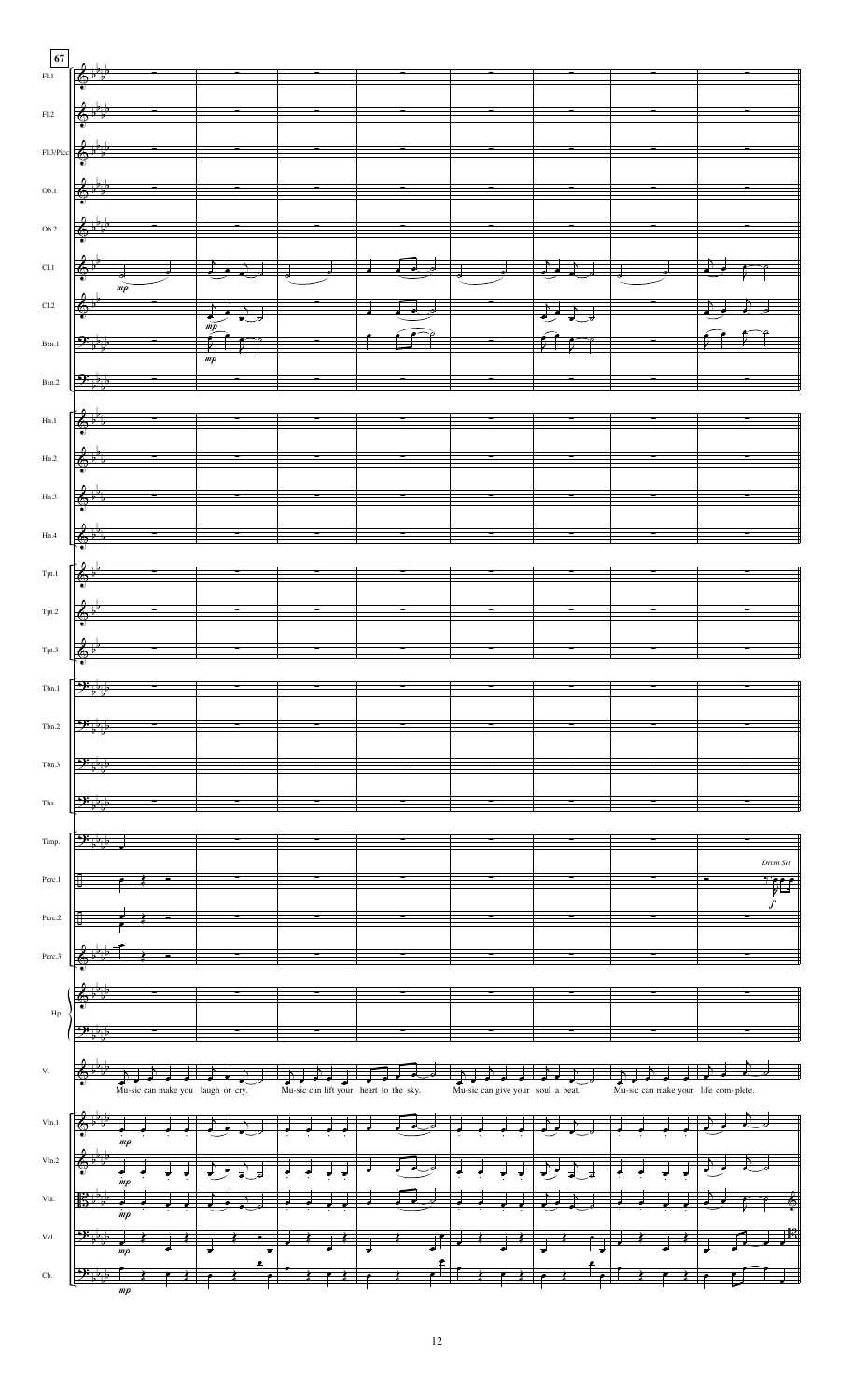|                |                                                                                                                                                                                                                                                                                                                                                                                                                                                                                                                                                                                                                                                                            |  |  | $\frac{175}{111}$ $\left \frac{2}{10}$ $\frac{1}{20}$ $\frac{1}{20}$ $\frac{1}{20}$ $\frac{1}{20}$ $\frac{1}{20}$ $\frac{1}{20}$ $\frac{1}{20}$ $\frac{1}{20}$ $\frac{1}{20}$ $\frac{1}{20}$ $\frac{1}{20}$ $\frac{1}{20}$ $\frac{1}{20}$ $\frac{1}{20}$ $\frac{1}{20}$ $\frac{1}{20}$ $\frac{1}{20}$ $\frac{1}{2$                                                                                                                                                                                                                              |
|----------------|----------------------------------------------------------------------------------------------------------------------------------------------------------------------------------------------------------------------------------------------------------------------------------------------------------------------------------------------------------------------------------------------------------------------------------------------------------------------------------------------------------------------------------------------------------------------------------------------------------------------------------------------------------------------------|--|--|-------------------------------------------------------------------------------------------------------------------------------------------------------------------------------------------------------------------------------------------------------------------------------------------------------------------------------------------------------------------------------------------------------------------------------------------------------------------------------------------------------------------------------------------------|
| $\rm{F}l.2$    |                                                                                                                                                                                                                                                                                                                                                                                                                                                                                                                                                                                                                                                                            |  |  |                                                                                                                                                                                                                                                                                                                                                                                                                                                                                                                                                 |
|                |                                                                                                                                                                                                                                                                                                                                                                                                                                                                                                                                                                                                                                                                            |  |  | FRAPPORT DE FORME PORT DE PORT DE CONTRACTE PORT DE PORT DE PORT PORT DE PORT DE PORT DE PORT DE PORT DE PORT                                                                                                                                                                                                                                                                                                                                                                                                                                   |
| $_{\rm Ob.1}$  |                                                                                                                                                                                                                                                                                                                                                                                                                                                                                                                                                                                                                                                                            |  |  |                                                                                                                                                                                                                                                                                                                                                                                                                                                                                                                                                 |
| $_{\rm Ob.2}$  |                                                                                                                                                                                                                                                                                                                                                                                                                                                                                                                                                                                                                                                                            |  |  |                                                                                                                                                                                                                                                                                                                                                                                                                                                                                                                                                 |
| Cl.1           |                                                                                                                                                                                                                                                                                                                                                                                                                                                                                                                                                                                                                                                                            |  |  | $\mathcal{E}_{\mathcal{P}_{\mathcal{P}_{\mathcal{P}}}}^{(n)}\circ \mathcal{E}_{\mathcal{P}_{\mathcal{P}}^{(n)}}^{(n)}\circ \mathcal{E}_{\mathcal{P}_{\mathcal{P}}^{(n)}}^{(n)}\circ \mathcal{E}_{\mathcal{P}_{\mathcal{P}}^{(n)}}^{(n)}\circ \mathcal{E}_{\mathcal{P}_{\mathcal{P}}^{(n)}}^{(n)}\circ \mathcal{E}_{\mathcal{P}_{\mathcal{P}}^{(n)}}^{(n)}\circ \mathcal{E}_{\mathcal{P}_{\mathcal{P}}^{(n)}}^{(n)}$                                                                                                                             |
| $\rm Cl.2$     |                                                                                                                                                                                                                                                                                                                                                                                                                                                                                                                                                                                                                                                                            |  |  | $\frac{1}{2}$ , and it is the set of $\frac{1}{2}$ , $\frac{1}{2}$ , $\frac{1}{2}$ , $\frac{1}{2}$ , $\frac{1}{2}$ , $\frac{1}{2}$ , $\frac{1}{2}$ , $\frac{1}{2}$ , $\frac{1}{2}$ , $\frac{1}{2}$ , $\frac{1}{2}$ , $\frac{1}{2}$ , $\frac{1}{2}$ , $\frac{1}{2}$ , $\frac{1}{2}$ , $\frac{1}{2}$                                                                                                                                                                                                                                              |
|                |                                                                                                                                                                                                                                                                                                                                                                                                                                                                                                                                                                                                                                                                            |  |  |                                                                                                                                                                                                                                                                                                                                                                                                                                                                                                                                                 |
|                |                                                                                                                                                                                                                                                                                                                                                                                                                                                                                                                                                                                                                                                                            |  |  | $B_{\rm SM,2}$ $\left[\frac{99}{2999}, \frac{1}{2}\frac{1}{2}\frac{1}{2}\frac{1}{2}\frac{1}{2}\frac{1}{2}\frac{1}{2}\frac{1}{2}\frac{1}{2}\frac{1}{2}\frac{1}{2}\frac{1}{2}\frac{1}{2}\frac{1}{2}\frac{1}{2}\frac{1}{2}\frac{1}{2}\frac{1}{2}\frac{1}{2}\frac{1}{2}\frac{1}{2}\frac{1}{2}\frac{1}{2}\frac{1}{2}\frac{1}{2}\frac{1}{2}\frac{1}{2}\frac{1}{2}\frac{1}{2}\frac{1}{2}\frac{1}{2}\frac{1}{2}\frac{1$                                                                                                                                 |
|                |                                                                                                                                                                                                                                                                                                                                                                                                                                                                                                                                                                                                                                                                            |  |  | $H_{\rm in}1$ $\left[\frac{1}{\sqrt{3}}\frac{\sqrt{3}}{3}+\frac{1}{\sqrt{3}}\frac{\sqrt{3}}{3}+\frac{1}{\sqrt{3}}\frac{\sqrt{3}}{3}+\frac{1}{\sqrt{3}}\frac{\sqrt{3}}{3}+\frac{1}{\sqrt{3}}\frac{\sqrt{3}}{3}+\frac{1}{\sqrt{3}}\frac{\sqrt{3}}{3}+\frac{1}{\sqrt{3}}\frac{\sqrt{3}}{3}+\frac{1}{\sqrt{3}}\frac{\sqrt{3}}{3}+\frac{1}{\sqrt{3}}\frac{\sqrt{3}}{3}+\frac{1}{\sqrt{3}}\frac{\sqrt{3}}{3}+\frac{1}{\sqrt{$                                                                                                                         |
| $\text{Hn.2}$  |                                                                                                                                                                                                                                                                                                                                                                                                                                                                                                                                                                                                                                                                            |  |  |                                                                                                                                                                                                                                                                                                                                                                                                                                                                                                                                                 |
|                |                                                                                                                                                                                                                                                                                                                                                                                                                                                                                                                                                                                                                                                                            |  |  |                                                                                                                                                                                                                                                                                                                                                                                                                                                                                                                                                 |
|                |                                                                                                                                                                                                                                                                                                                                                                                                                                                                                                                                                                                                                                                                            |  |  | $Hn.4$ $\left[\frac{1}{\sqrt{3}} + \frac{1}{\sqrt{3}} + \frac{1}{\sqrt{3}} + \frac{1}{\sqrt{3}} + \frac{1}{\sqrt{3}} + \frac{1}{\sqrt{3}} + \frac{1}{\sqrt{3}} + \frac{1}{\sqrt{3}} + \frac{1}{\sqrt{3}} + \frac{1}{\sqrt{3}} + \frac{1}{\sqrt{3}} + \frac{1}{\sqrt{3}} + \frac{1}{\sqrt{3}} + \frac{1}{\sqrt{3}} + \frac{1}{\sqrt{3}} + \frac{1}{\sqrt{3}} + \frac{1}{\sqrt{3}} + \frac{1}{\sqrt{3}} + \frac{1}{\sqrt{3}} + \frac$                                                                                                             |
|                |                                                                                                                                                                                                                                                                                                                                                                                                                                                                                                                                                                                                                                                                            |  |  | $T_{\rm pt,1}$ $\left[\frac{\partial^2 \phi}{\partial x^2} - \frac{\partial^2 \phi}{\partial y^2} - \frac{\partial^2 \phi}{\partial x^2} - \frac{\partial^2 \phi}{\partial y^2} - \frac{\partial^2 \phi}{\partial y^2} - \frac{\partial^2 \phi}{\partial y^2} - \frac{\partial^2 \phi}{\partial y^2} - \frac{\partial^2 \phi}{\partial y^2} - \frac{\partial^2 \phi}{\partial y^2} - \frac{\partial^2 \phi}{\partial y^2} - \frac{\partial^2 \phi}{\partial y^2} - \frac{\partial^2 \phi}{\partial y^2} - \frac{\partial^2 \phi}{\partial y^2}$ |
|                |                                                                                                                                                                                                                                                                                                                                                                                                                                                                                                                                                                                                                                                                            |  |  | $T_{\rm pt,2}$ $\frac{1}{2}$ $\frac{1}{2}$ $\frac{1}{2}$ $\frac{1}{2}$ $\frac{1}{2}$ $\frac{1}{2}$ $\frac{1}{2}$ $\frac{1}{2}$ $\frac{1}{2}$ $\frac{1}{2}$ $\frac{1}{2}$ $\frac{1}{2}$ $\frac{1}{2}$ $\frac{1}{2}$ $\frac{1}{2}$ $\frac{1}{2}$ $\frac{1}{2}$ $\frac{1}{2}$ $\frac{1}{2}$ $\frac{1}{2}$ $\frac{1}{2}$                                                                                                                                                                                                                            |
|                |                                                                                                                                                                                                                                                                                                                                                                                                                                                                                                                                                                                                                                                                            |  |  | $T_{\rm ph,3}$ is the set of the set of the set of the set of $\sim$ . It is the set of $\sim$                                                                                                                                                                                                                                                                                                                                                                                                                                                  |
|                |                                                                                                                                                                                                                                                                                                                                                                                                                                                                                                                                                                                                                                                                            |  |  | <u>, řeper bebe peper Letër peper bebe peper beben bez</u>                                                                                                                                                                                                                                                                                                                                                                                                                                                                                      |
| Tbn.2          |                                                                                                                                                                                                                                                                                                                                                                                                                                                                                                                                                                                                                                                                            |  |  |                                                                                                                                                                                                                                                                                                                                                                                                                                                                                                                                                 |
| $_{\rm Tbn.3}$ |                                                                                                                                                                                                                                                                                                                                                                                                                                                                                                                                                                                                                                                                            |  |  | الجواري والمعاملة والإثرائية المواملة والمراجع والمستولة والمراجع المستول والمستول والمستول والمستول والمستول والمستول والمستول والمستول والمستول والمستول والمستول والمستول والمستول والمستول والمستول والمستول والمستول والم                                                                                                                                                                                                                                                                                                                  |
|                |                                                                                                                                                                                                                                                                                                                                                                                                                                                                                                                                                                                                                                                                            |  |  | وتعان والمدم والشنيع والمرود والمنافعة والمنافر والمستقر الموارد والمواردة والموارد                                                                                                                                                                                                                                                                                                                                                                                                                                                             |
|                |                                                                                                                                                                                                                                                                                                                                                                                                                                                                                                                                                                                                                                                                            |  |  | $\mathcal{P}_{\mathcal{P}}$                                                                                                                                                                                                                                                                                                                                                                                                                                                                                                                     |
| Perc.1         |                                                                                                                                                                                                                                                                                                                                                                                                                                                                                                                                                                                                                                                                            |  |  |                                                                                                                                                                                                                                                                                                                                                                                                                                                                                                                                                 |
| Perc.2         |                                                                                                                                                                                                                                                                                                                                                                                                                                                                                                                                                                                                                                                                            |  |  |                                                                                                                                                                                                                                                                                                                                                                                                                                                                                                                                                 |
|                |                                                                                                                                                                                                                                                                                                                                                                                                                                                                                                                                                                                                                                                                            |  |  |                                                                                                                                                                                                                                                                                                                                                                                                                                                                                                                                                 |
|                |                                                                                                                                                                                                                                                                                                                                                                                                                                                                                                                                                                                                                                                                            |  |  |                                                                                                                                                                                                                                                                                                                                                                                                                                                                                                                                                 |
|                |                                                                                                                                                                                                                                                                                                                                                                                                                                                                                                                                                                                                                                                                            |  |  |                                                                                                                                                                                                                                                                                                                                                                                                                                                                                                                                                 |
|                | $\left\langle \left\langle \beta_{\mu} \right\rangle \right\rangle = \left\langle \left\langle \beta_{\mu} \right\rangle \right\rangle = \left\langle \left\langle \beta_{\mu} \right\rangle \right\rangle = \left\langle \left\langle \beta_{\mu} \right\rangle \right\rangle = \left\langle \left\langle \beta_{\mu} \right\rangle \right\rangle = \left\langle \left\langle \beta_{\mu} \right\rangle \right\rangle = \left\langle \left\langle \beta_{\mu} \right\rangle \right\rangle = \left\langle \left\langle \beta_{\mu} \right\rangle \right\rangle = \left\langle \left\langle \beta_{\mu} \right\rangle \right\rangle = \left\langle \left\langle \beta_{\mu$ |  |  |                                                                                                                                                                                                                                                                                                                                                                                                                                                                                                                                                 |
|                |                                                                                                                                                                                                                                                                                                                                                                                                                                                                                                                                                                                                                                                                            |  |  | $\frac{\left(\frac{1}{2}+\frac{1}{2}\right)\left(\frac{1}{2}-\frac{1}{2}\right)\left(\frac{1}{2}-\frac{1}{2}\right)\left(\frac{1}{2}-\frac{1}{2}\right)\left(\frac{1}{2}-\frac{1}{2}\right)\left(\frac{1}{2}-\frac{1}{2}\right)\left(\frac{1}{2}-\frac{1}{2}\right)\left(\frac{1}{2}-\frac{1}{2}\right)}{2\left(\frac{1}{2}-\frac{1}{2}\right)\left(\frac{1}{2}-\frac{1}{2}\right)\left(\frac{1}{2}-\frac{1}{2}\right)\left(\frac{1}{2}-\frac{1}{2}\right)\left(\frac{1}{2}-\frac$                                                              |
| Vln.2          |                                                                                                                                                                                                                                                                                                                                                                                                                                                                                                                                                                                                                                                                            |  |  | $\frac{1}{2}$                                                                                                                                                                                                                                                                                                                                                                                                                                                                                                                                   |
|                |                                                                                                                                                                                                                                                                                                                                                                                                                                                                                                                                                                                                                                                                            |  |  | $\frac{2}{9}$                                                                                                                                                                                                                                                                                                                                                                                                                                                                                                                                   |
|                |                                                                                                                                                                                                                                                                                                                                                                                                                                                                                                                                                                                                                                                                            |  |  |                                                                                                                                                                                                                                                                                                                                                                                                                                                                                                                                                 |
|                |                                                                                                                                                                                                                                                                                                                                                                                                                                                                                                                                                                                                                                                                            |  |  |                                                                                                                                                                                                                                                                                                                                                                                                                                                                                                                                                 |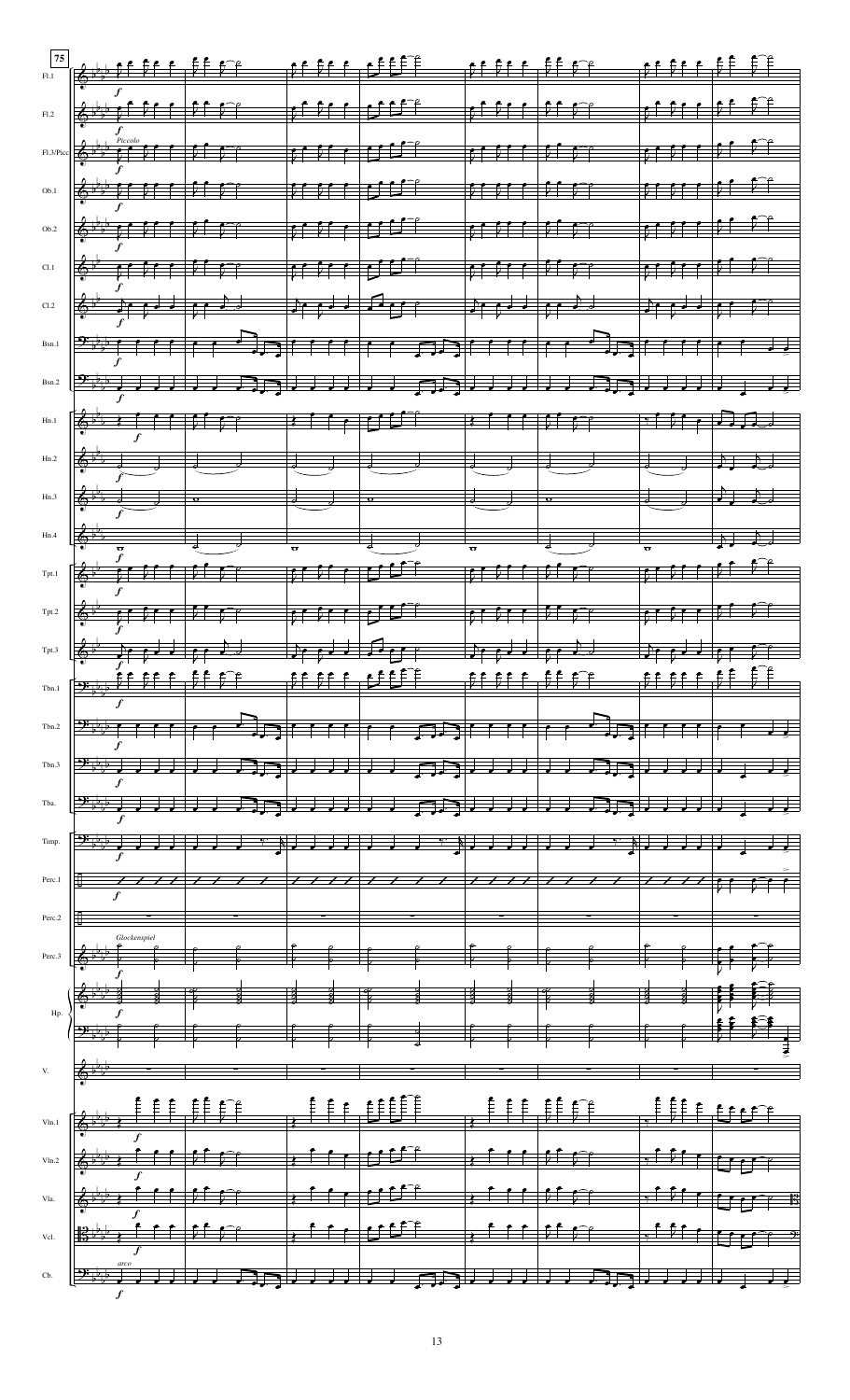|                        | $\begin{picture}(120,120) \put(0,0){\line(1,0){150}} \put(15,0){\line(1,0){150}} \put(15,0){\line(1,0){150}} \put(15,0){\line(1,0){150}} \put(15,0){\line(1,0){150}} \put(15,0){\line(1,0){150}} \put(15,0){\line(1,0){150}} \put(15,0){\line(1,0){150}} \put(15,0){\line(1,0){150}} \put(15,0){\line(1,0){150}} \put(15,0){\line(1,0){150$<br>$F1.1$ $F1.1$<br>$\mathbf{f}$ |                                                                                                                                                                                                                                    |                   |                      |                                           |                            |
|------------------------|------------------------------------------------------------------------------------------------------------------------------------------------------------------------------------------------------------------------------------------------------------------------------------------------------------------------------------------------------------------------------|------------------------------------------------------------------------------------------------------------------------------------------------------------------------------------------------------------------------------------|-------------------|----------------------|-------------------------------------------|----------------------------|
|                        | $8 + 5 + 5 + 5$                                                                                                                                                                                                                                                                                                                                                              |                                                                                                                                                                                                                                    |                   |                      |                                           | mр                         |
| F1.2                   |                                                                                                                                                                                                                                                                                                                                                                              | $\frac{1}{2}$                                                                                                                                                                                                                      |                   |                      |                                           | mр                         |
| Fl.3/Picc              | 步车                                                                                                                                                                                                                                                                                                                                                                           | شي شهر التي التي التي التي التي تعليم التي تعليم التي تعليم التي تعليم التي تعليم التي تعليم التي ت<br>التي تعليم التي تعليم التي تعليم التي تعليم التي تعليم التي تعليم التي تعليم التي تعليم التي تعليم التي تعليم<br>التي تعليم |                   |                      |                                           | Flute                      |
| Ob.1                   | $\frac{\mathsf{I} \bullet \cap \mathsf{e}}{\mathsf{I} \bullet \mathsf{e}}$<br>$\frac{4\bullet}{\bullet}$ f                                                                                                                                                                                                                                                                   | ▐▜▖ <sup>▊▛</sup> ▛                                                                                                                                                                                                                |                   |                      |                                           | $\it{mp}$                  |
| Ob.2                   | # "<br>$\frac{1}{2}$ $\frac{1}{2}$ $\frac{1}{2}$ $\frac{1}{2}$ $\frac{1}{2}$                                                                                                                                                                                                                                                                                                 | ┇┪┪ <sup>┪</sup> ╃                                                                                                                                                                                                                 |                   |                      |                                           |                            |
| CL1                    | $\mathbb{P} \cap \mathbb{P}$<br>$P +$                                                                                                                                                                                                                                                                                                                                        | $\frac{1}{10}$                                                                                                                                                                                                                     |                   | $\overline{\bullet}$ |                                           |                            |
|                        |                                                                                                                                                                                                                                                                                                                                                                              |                                                                                                                                                                                                                                    | mp                |                      |                                           |                            |
| Cl.2                   | $\begin{array}{c} \mathbf{A}^{\mathbf{b}} & \mathbf{B} \mathbf{f} & \mathbf{B}^{\mathbf{b}} & \mathbf{B} \mathbf{f} & \mathbf{B} \mathbf{f} \end{array}$                                                                                                                                                                                                                     | $\frac{1}{11}$                                                                                                                                                                                                                     | $\boldsymbol{m}$  | $\sigma$             |                                           |                            |
| $_{\rm Bsn.1}$         | $\left  \frac{2^{3}y^{1}y^{1}}{y^{1}} \right $ , $\left  \frac{1}{y^{1}} \right $ , $\left  \frac{1}{y^{1}} \right $ , $\left  \frac{1}{y^{1}} \right  \frac{y^{1}y^{1}}{y^{1}}$                                                                                                                                                                                             |                                                                                                                                                                                                                                    |                   |                      |                                           |                            |
| $_{\rm Bsn.2}$         | $2 +$                                                                                                                                                                                                                                                                                                                                                                        |                                                                                                                                                                                                                                    |                   |                      |                                           |                            |
| $_{\rm Hn.1}$          | $5 \cdot 5 \cdot 1$<br>$\mathbb{P}$                                                                                                                                                                                                                                                                                                                                          | ═╪ <b>┪<sup>┇</sup>┇<sup>╇</sup>┇</b>                                                                                                                                                                                              |                   |                      |                                           |                            |
| Hn.2                   |                                                                                                                                                                                                                                                                                                                                                                              |                                                                                                                                                                                                                                    |                   |                      |                                           |                            |
|                        |                                                                                                                                                                                                                                                                                                                                                                              |                                                                                                                                                                                                                                    |                   |                      |                                           |                            |
| Hn.3                   | $\frac{1}{2}$<br>$\frac{1}{2}$<br>67777                                                                                                                                                                                                                                                                                                                                      | <del>the fit</del>                                                                                                                                                                                                                 |                   |                      |                                           |                            |
| $_{\rm Hn.4}$          | $\frac{1}{\sqrt{2}}$<br>$\mathbb{R}$ f                                                                                                                                                                                                                                                                                                                                       | المناب                                                                                                                                                                                                                             |                   |                      |                                           |                            |
| $_\mathrm{Tpt.1}$      | 墏<br>$\mathbf{e}^*$                                                                                                                                                                                                                                                                                                                                                          | ∏† <sup>45</sup> †″                                                                                                                                                                                                                |                   |                      |                                           |                            |
| $\operatorname{Tpt.2}$ | ∄                                                                                                                                                                                                                                                                                                                                                                            | $\mathbb{F}^{\mathbf{1}}$                                                                                                                                                                                                          |                   |                      |                                           |                            |
| $\operatorname{Tpt.3}$ | $\frac{1}{2}$ $\frac{1}{2}$ $\frac{1}{2}$ $\frac{1}{2}$ $\frac{1}{2}$ $\frac{1}{2}$ $\frac{1}{2}$ $\frac{1}{2}$ $\frac{1}{2}$ $\frac{1}{2}$ $\frac{1}{2}$ $\frac{1}{2}$ $\frac{1}{2}$ $\frac{1}{2}$ $\frac{1}{2}$ $\frac{1}{2}$ $\frac{1}{2}$ $\frac{1}{2}$ $\frac{1}{2}$ $\frac{1}{2}$ $\frac{1}{2}$ $\frac{1}{2}$<br>$\phi^{\mu}$                                          | <del>  µ#≠*</del> ≠                                                                                                                                                                                                                |                   |                      |                                           |                            |
| Tbn.1                  | 黊<br>$\frac{1}{2}$<br>$\mathbf{P}$                                                                                                                                                                                                                                                                                                                                           |                                                                                                                                                                                                                                    |                   |                      |                                           |                            |
|                        |                                                                                                                                                                                                                                                                                                                                                                              | ╟╻ <sub>╙╻╘</sub> ╃╕ <sup>╒</sup>                                                                                                                                                                                                  |                   |                      |                                           |                            |
| Tbn.2                  | $9\frac{1}{2}$                                                                                                                                                                                                                                                                                                                                                               |                                                                                                                                                                                                                                    |                   |                      |                                           |                            |
| Tbn.3                  | $\mathbf{P}$                                                                                                                                                                                                                                                                                                                                                                 |                                                                                                                                                                                                                                    |                   |                      |                                           |                            |
| Tba.                   | $\mathbf{P}$                                                                                                                                                                                                                                                                                                                                                                 |                                                                                                                                                                                                                                    |                   |                      |                                           |                            |
| Timp.                  |                                                                                                                                                                                                                                                                                                                                                                              | ₩                                                                                                                                                                                                                                  |                   |                      |                                           |                            |
| Perc.1                 | 111                                                                                                                                                                                                                                                                                                                                                                          |                                                                                                                                                                                                                                    |                   |                      |                                           |                            |
| Perc.2                 |                                                                                                                                                                                                                                                                                                                                                                              |                                                                                                                                                                                                                                    |                   |                      |                                           |                            |
|                        | $\frac{1}{10}$ is the second $\frac{1}{10}$                                                                                                                                                                                                                                                                                                                                  |                                                                                                                                                                                                                                    |                   |                      |                                           |                            |
| Perc.3                 |                                                                                                                                                                                                                                                                                                                                                                              | ╟┟╹╻╇                                                                                                                                                                                                                              |                   |                      |                                           |                            |
| Hp.                    |                                                                                                                                                                                                                                                                                                                                                                              |                                                                                                                                                                                                                                    |                   |                      |                                           |                            |
|                        |                                                                                                                                                                                                                                                                                                                                                                              |                                                                                                                                                                                                                                    |                   |                      |                                           |                            |
| $\mathbf{V}_{\cdot}$   |                                                                                                                                                                                                                                                                                                                                                                              | $\mathbb{H}^4$                                                                                                                                                                                                                     | Then I asked this | pal of mine          | why<br>$\mathbf{a}$ - bout<br>cared<br>he | $\cdot$<br>He<br>mu - sic. |
| $_{\rm Vln.1}$         |                                                                                                                                                                                                                                                                                                                                                                              |                                                                                                                                                                                                                                    |                   |                      |                                           |                            |
| $_{\rm Vln.2}$         |                                                                                                                                                                                                                                                                                                                                                                              | $\mathbb{F}^{1,1}$                                                                                                                                                                                                                 | $\mathfrak{m}p$   |                      |                                           |                            |
| Vla.                   |                                                                                                                                                                                                                                                                                                                                                                              |                                                                                                                                                                                                                                    |                   |                      |                                           |                            |
|                        |                                                                                                                                                                                                                                                                                                                                                                              |                                                                                                                                                                                                                                    | mр                |                      |                                           |                            |
| $\rm{Vcl.}$            | $\mathbb{P}$                                                                                                                                                                                                                                                                                                                                                                 | $\begin{array}{ c c } \hline \vdash & \# & \# & \\\hline \vdash & \vdash & \# & \# \\ \hline & \# & \# & \# \\ \hline & \# & \# \# \\ \hline & \# \# & \# \# \end{array}$                                                          |                   |                      |                                           |                            |
| $\operatorname{Cb.}$   | $\frac{4}{3}$                                                                                                                                                                                                                                                                                                                                                                | ╫ <sub>╘</sub> ╕╻┇╇╈ <sup>╇</sup>                                                                                                                                                                                                  | $\mathfrak{m}p$   |                      | $\cdot$ $\cdot$                           | $\leftarrow$               |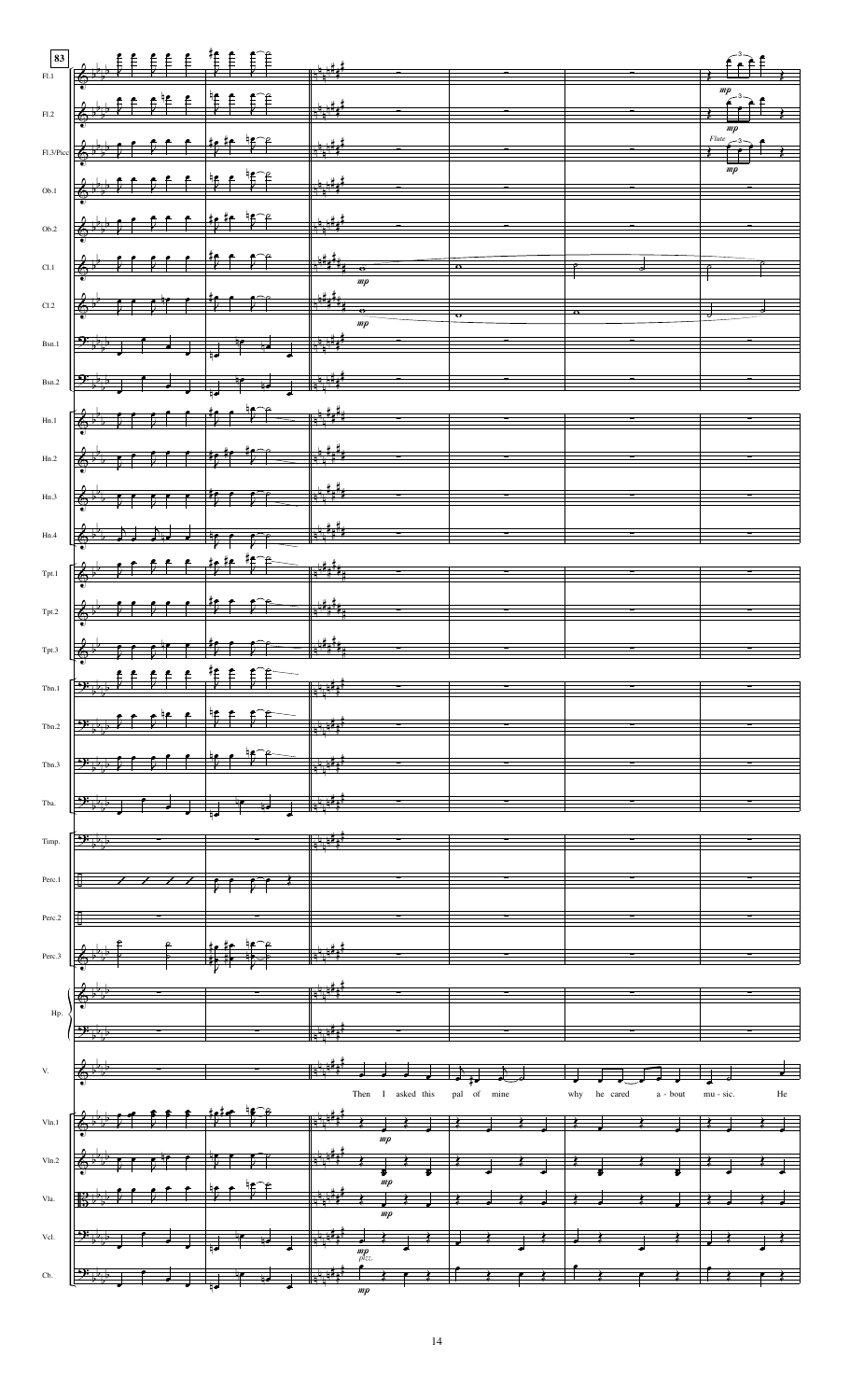| $\boxed{\textbf{89}}$ Fl.1 |                                        | $\mathbf{\Omega}$       |                         | $\mathbf{\sigma}$                        |
|----------------------------|----------------------------------------|-------------------------|-------------------------|------------------------------------------|
|                            |                                        |                         |                         |                                          |
| F1.2                       |                                        | $\mathbf{o}$            | $\bullet$               | ⊥∾                                       |
| Fl.3/Picc                  |                                        | ÷                       |                         |                                          |
|                            | $\theta$                               |                         |                         |                                          |
| Ob.1                       | $\it{mp}$                              | $\overline{\mathbf{o}}$ | $\overline{\bullet}$    | $\frac{1}{4}$                            |
| Ob.2                       | $\frac{a}{\frac{a}{mp}}$               | ₹<br>‡⊅                 | $\frac{1}{2}$           | $\bullet$                                |
| CL1                        |                                        | $\overline{f}$          | $\overline{\mathbf{o}}$ | $\frac{1}{\sqrt{10}}$                    |
|                            |                                        |                         |                         |                                          |
| $\rm Cl.2$                 |                                        | 荨                       | $\frac{1}{4}$           | $\sharp$ o                               |
| $_{\rm Bsn.1}$             | $9:1 +$<br>Ξ                           |                         |                         |                                          |
| $_{\rm Bsn.2}$             | 9:4<br>Ξ.                              |                         |                         |                                          |
|                            | $\sim$ $\sim$                          |                         |                         |                                          |
| $_{\rm Hn.1}$              |                                        |                         | $\overline{\mathbf{o}}$ | $\bullet$                                |
| Hn.2                       |                                        |                         | $\uparrow$              | $\frac{1}{2}$                            |
| Hn.3                       | Ξ                                      |                         | $\mathbf{\sigma}$       | $\overline{\overline{\mathsf{P}}}$       |
|                            | Ξ                                      |                         |                         |                                          |
| Hn.4                       |                                        | Ξ                       | $\overline{\mathbf{c}}$ | $\overline{\bullet}$                     |
| $_{\rm Tpt.1}$             | Ξ                                      |                         |                         |                                          |
| $_\mathrm{Tpt.2}$          |                                        |                         |                         |                                          |
|                            |                                        |                         |                         |                                          |
| $\operatorname{Tpt.3}$     | ∙                                      |                         |                         |                                          |
| Tbn.1                      | 9:1.                                   |                         |                         |                                          |
| Tbn.2                      | <u> 9:1</u>                            |                         | ‡е                      | $\mathbf{o}$                             |
| Tbn.3                      | $\cdot$ :                              |                         |                         |                                          |
|                            |                                        |                         |                         |                                          |
| Tba.                       | <u>. .</u>                             |                         |                         |                                          |
| Timp.                      | 9:1                                    |                         |                         |                                          |
| Perc.1                     |                                        |                         |                         |                                          |
|                            |                                        |                         |                         |                                          |
| Perc.2                     | ╫                                      |                         |                         | Vibraphone (pedal on)                    |
| $Perc.3$                   |                                        |                         |                         | $\overline{mp}$                          |
|                            |                                        |                         |                         | Random whole-tone glissandi<br>$\bullet$ |
| Hp.                        | <u>ား</u>                              |                         |                         |                                          |
|                            |                                        |                         |                         |                                          |
| $\mathbf{V}_{\cdot}$       | said<br>that<br>mu - sic's<br>$\rm{a}$ | of<br>life<br>and       | all<br>it's             |                                          |
| $_{\rm Vln.1}$             |                                        | part                    | my -<br>ste             | ry.                                      |
|                            |                                        |                         | $\mathbf{o}$            | $\overline{\bullet}$                     |
| Vln.2                      |                                        |                         | $\frac{1}{18}$          | †ਥਿਲਾ                                    |
| Vla.                       |                                        |                         | †⊙                      | $\mathbf{o}$                             |
| Vcl.                       | <u> 4):</u>                            |                         |                         |                                          |
|                            |                                        | $\mathit{arco}$         |                         | $\overline{\bullet}$                     |
| $\mathrm{Cb.}$             | <u>+):</u>                             |                         |                         | $\mathbf{o}$                             |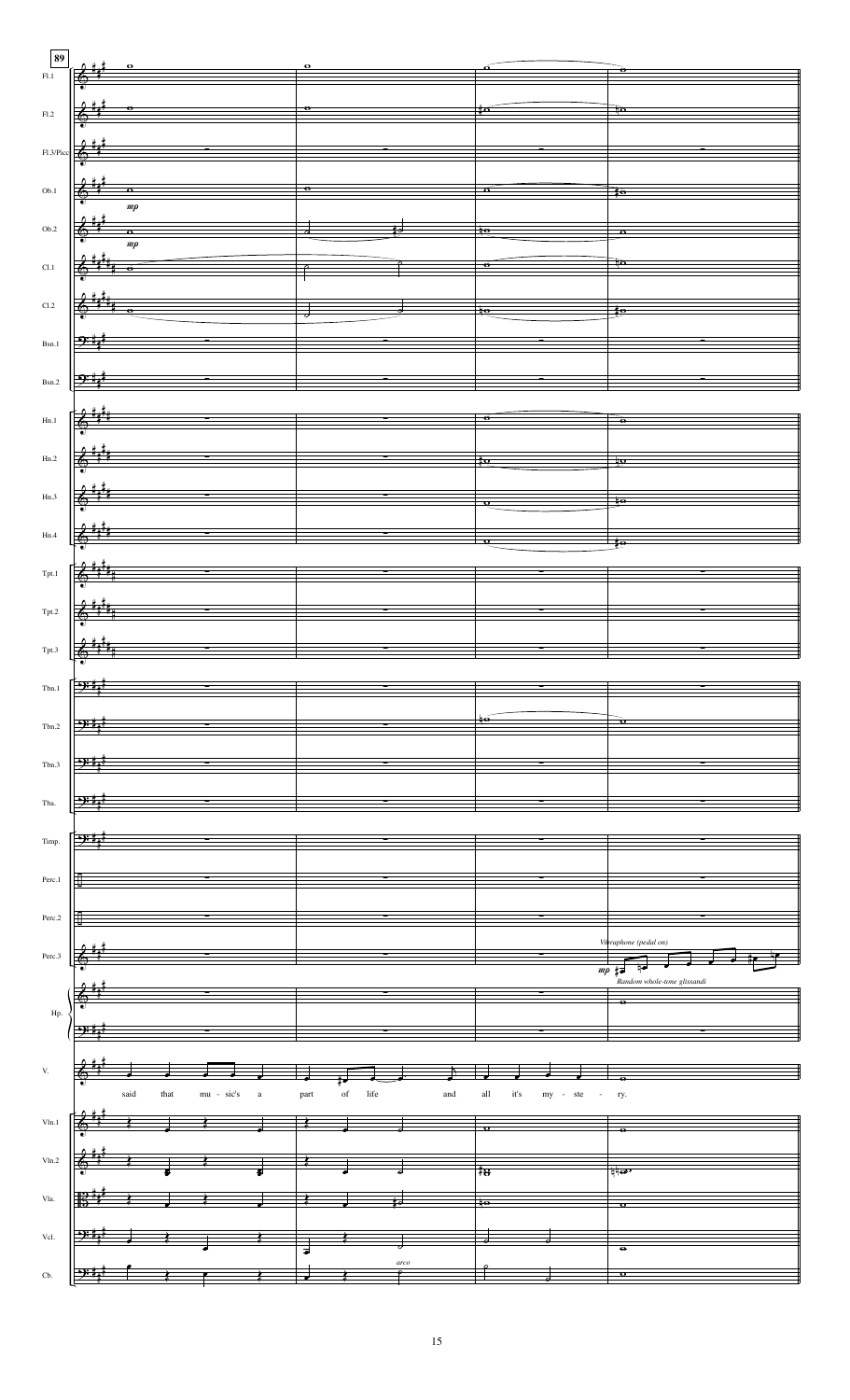| $\frac{93}{F1.1}$ |                       |                                                                                                                                                                                         |                                                                                                                                                                                                                                                                                                                     |                                                          |                                                                                                                                                                                                                                                             |                      |                                      |                          |                         |
|-------------------|-----------------------|-----------------------------------------------------------------------------------------------------------------------------------------------------------------------------------------|---------------------------------------------------------------------------------------------------------------------------------------------------------------------------------------------------------------------------------------------------------------------------------------------------------------------|----------------------------------------------------------|-------------------------------------------------------------------------------------------------------------------------------------------------------------------------------------------------------------------------------------------------------------|----------------------|--------------------------------------|--------------------------|-------------------------|
| F1.2              |                       |                                                                                                                                                                                         |                                                                                                                                                                                                                                                                                                                     |                                                          |                                                                                                                                                                                                                                                             |                      |                                      |                          |                         |
|                   |                       | Piccolo                                                                                                                                                                                 |                                                                                                                                                                                                                                                                                                                     |                                                          |                                                                                                                                                                                                                                                             |                      |                                      |                          |                         |
| Fl.3/Picc         |                       |                                                                                                                                                                                         | $\overrightarrow{a}$                                                                                                                                                                                                                                                                                                | $\frac{1}{\rho}$ $\frac{\rho}{\rho}$ $\frac{\rho}{\rho}$ |                                                                                                                                                                                                                                                             | $\sim$ $\sim$ $\sim$ | $\frac{1}{2}$                        | $\overline{\phantom{a}}$ |                         |
| Ob.1              |                       | $8$ $*$ $ -$                                                                                                                                                                            |                                                                                                                                                                                                                                                                                                                     |                                                          | $\blacksquare$                                                                                                                                                                                                                                              |                      |                                      |                          |                         |
| Ob.2              |                       | $8$ $+$ $-$                                                                                                                                                                             |                                                                                                                                                                                                                                                                                                                     |                                                          |                                                                                                                                                                                                                                                             |                      |                                      |                          |                         |
| $\rm C1.1$        |                       |                                                                                                                                                                                         | $\frac{2}{3}$ $\frac{1}{3}$ $\frac{1}{3}$ $\frac{1}{3}$ $\frac{1}{3}$ $\frac{1}{3}$ $\frac{1}{3}$ $\frac{1}{3}$ $\frac{1}{3}$ $\frac{1}{3}$ $\frac{1}{3}$ $\frac{1}{3}$ $\frac{1}{3}$ $\frac{1}{3}$ $\frac{1}{3}$ $\frac{1}{3}$ $\frac{1}{3}$ $\frac{1}{3}$ $\frac{1}{3}$ $\frac{1}{3}$ $\frac{1}{3}$ $\frac{1}{3}$ |                                                          |                                                                                                                                                                                                                                                             |                      |                                      |                          |                         |
| Cl.2              | $8$ it                |                                                                                                                                                                                         |                                                                                                                                                                                                                                                                                                                     |                                                          | 1111 BB 1111 15 1111 BB                                                                                                                                                                                                                                     |                      |                                      |                          |                         |
| $_{\rm Bsn.l}$    | 2:4                   | $\begin{array}{c c c c c} \hline \mathbf{P} & \mathbf{P} & \mathbf{P} \\ \hline \hline \mathbf{P} & \mathbf{P} & \mathbf{P} \\ \hline \mathbf{P} & \mathbf{P} & \mathbf{P} \end{array}$ |                                                                                                                                                                                                                                                                                                                     |                                                          |                                                                                                                                                                                                                                                             |                      |                                      |                          | 11222<br>$\int_{0}^{2}$ |
|                   |                       |                                                                                                                                                                                         |                                                                                                                                                                                                                                                                                                                     |                                                          | Œ                                                                                                                                                                                                                                                           |                      |                                      |                          |                         |
| Bsn.2             | 2:4                   |                                                                                                                                                                                         |                                                                                                                                                                                                                                                                                                                     | $\frac{1}{2}$                                            |                                                                                                                                                                                                                                                             |                      |                                      |                          |                         |
| $_{\rm Hn.1}$     |                       |                                                                                                                                                                                         |                                                                                                                                                                                                                                                                                                                     |                                                          |                                                                                                                                                                                                                                                             |                      |                                      |                          |                         |
| Hn.2              |                       |                                                                                                                                                                                         | $8 + 1$                                                                                                                                                                                                                                                                                                             |                                                          |                                                                                                                                                                                                                                                             |                      |                                      |                          |                         |
| Hn.3              | $6 +$                 |                                                                                                                                                                                         |                                                                                                                                                                                                                                                                                                                     |                                                          |                                                                                                                                                                                                                                                             |                      |                                      |                          |                         |
| Hn.4              | $8 + 1$               |                                                                                                                                                                                         | Ξ                                                                                                                                                                                                                                                                                                                   |                                                          |                                                                                                                                                                                                                                                             |                      |                                      |                          |                         |
| $_{\rm Tpt.1}$    |                       |                                                                                                                                                                                         |                                                                                                                                                                                                                                                                                                                     |                                                          | $\frac{1}{2}$                                                                                                                                                                                                                                               |                      |                                      |                          |                         |
| $_\mathrm{Tpt.2}$ |                       |                                                                                                                                                                                         |                                                                                                                                                                                                                                                                                                                     |                                                          | $\frac{1}{2}$ $\frac{1}{2}$ $\frac{1}{2}$ $\frac{1}{2}$ $\frac{1}{2}$ $\frac{1}{2}$ $\frac{1}{2}$ $\frac{1}{2}$ $\frac{1}{2}$ $\frac{1}{2}$ $\frac{1}{2}$ $\frac{1}{2}$ $\frac{1}{2}$ $\frac{1}{2}$ $\frac{1}{2}$ $\frac{1}{2}$ $\frac{1}{2}$ $\frac{1}{2}$ |                      |                                      |                          |                         |
| Tpt.3             |                       |                                                                                                                                                                                         |                                                                                                                                                                                                                                                                                                                     |                                                          |                                                                                                                                                                                                                                                             |                      |                                      |                          |                         |
|                   |                       | con. sord.                                                                                                                                                                              |                                                                                                                                                                                                                                                                                                                     |                                                          |                                                                                                                                                                                                                                                             |                      |                                      |                          |                         |
| Tbn.1             |                       |                                                                                                                                                                                         |                                                                                                                                                                                                                                                                                                                     |                                                          |                                                                                                                                                                                                                                                             |                      |                                      |                          |                         |
| Tbn.2             |                       |                                                                                                                                                                                         |                                                                                                                                                                                                                                                                                                                     |                                                          |                                                                                                                                                                                                                                                             |                      |                                      |                          |                         |
| Tbn.3             |                       |                                                                                                                                                                                         |                                                                                                                                                                                                                                                                                                                     |                                                          |                                                                                                                                                                                                                                                             |                      |                                      |                          |                         |
| $_{\rm Tba.}$     | $\mathbf{P}^{\sharp}$ |                                                                                                                                                                                         |                                                                                                                                                                                                                                                                                                                     |                                                          |                                                                                                                                                                                                                                                             |                      |                                      |                          |                         |
| Timp.             |                       |                                                                                                                                                                                         |                                                                                                                                                                                                                                                                                                                     |                                                          |                                                                                                                                                                                                                                                             |                      |                                      |                          |                         |
| Perc.1            |                       | Drum Set                                                                                                                                                                                | $\overline{\phantom{a}}$                                                                                                                                                                                                                                                                                            |                                                          | 111                                                                                                                                                                                                                                                         |                      |                                      |                          |                         |
| Perc.2            |                       |                                                                                                                                                                                         |                                                                                                                                                                                                                                                                                                                     |                                                          |                                                                                                                                                                                                                                                             |                      |                                      |                          |                         |
| Perc.3            |                       |                                                                                                                                                                                         |                                                                                                                                                                                                                                                                                                                     |                                                          |                                                                                                                                                                                                                                                             |                      |                                      |                          |                         |
|                   |                       |                                                                                                                                                                                         |                                                                                                                                                                                                                                                                                                                     |                                                          |                                                                                                                                                                                                                                                             |                      |                                      |                          |                         |
| Hp.               |                       |                                                                                                                                                                                         |                                                                                                                                                                                                                                                                                                                     |                                                          |                                                                                                                                                                                                                                                             |                      |                                      |                          |                         |
|                   |                       |                                                                                                                                                                                         |                                                                                                                                                                                                                                                                                                                     |                                                          |                                                                                                                                                                                                                                                             |                      |                                      |                          |                         |
| V.                |                       | Hear<br>the                                                                                                                                                                             |                                                                                                                                                                                                                                                                                                                     | $\frac{1}{\frac{1}{\sqrt{1}}}}$<br>$\overrightarrow{a}$  | bring<br>ing.                                                                                                                                                                                                                                               | Raise<br>your        | $\overrightarrow{a}$<br>and<br>voice | join<br>in               | sing<br>ing             |
| Vln.1             |                       | $\overrightarrow{Solo}$                                                                                                                                                                 |                                                                                                                                                                                                                                                                                                                     | f(t)                                                     |                                                                                                                                                                                                                                                             |                      |                                      |                          |                         |
| Vln.2             |                       | mр                                                                                                                                                                                      |                                                                                                                                                                                                                                                                                                                     |                                                          |                                                                                                                                                                                                                                                             |                      |                                      |                          |                         |
| Vla.              |                       |                                                                                                                                                                                         |                                                                                                                                                                                                                                                                                                                     |                                                          |                                                                                                                                                                                                                                                             |                      |                                      |                          |                         |
| Vcl.              | 9:1                   |                                                                                                                                                                                         |                                                                                                                                                                                                                                                                                                                     |                                                          |                                                                                                                                                                                                                                                             |                      |                                      |                          |                         |
|                   |                       | Solo<br>pizz.                                                                                                                                                                           |                                                                                                                                                                                                                                                                                                                     |                                                          |                                                                                                                                                                                                                                                             |                      |                                      |                          |                         |
| Cb.               |                       |                                                                                                                                                                                         |                                                                                                                                                                                                                                                                                                                     |                                                          |                                                                                                                                                                                                                                                             |                      |                                      | $\overline{\phantom{a}}$ |                         |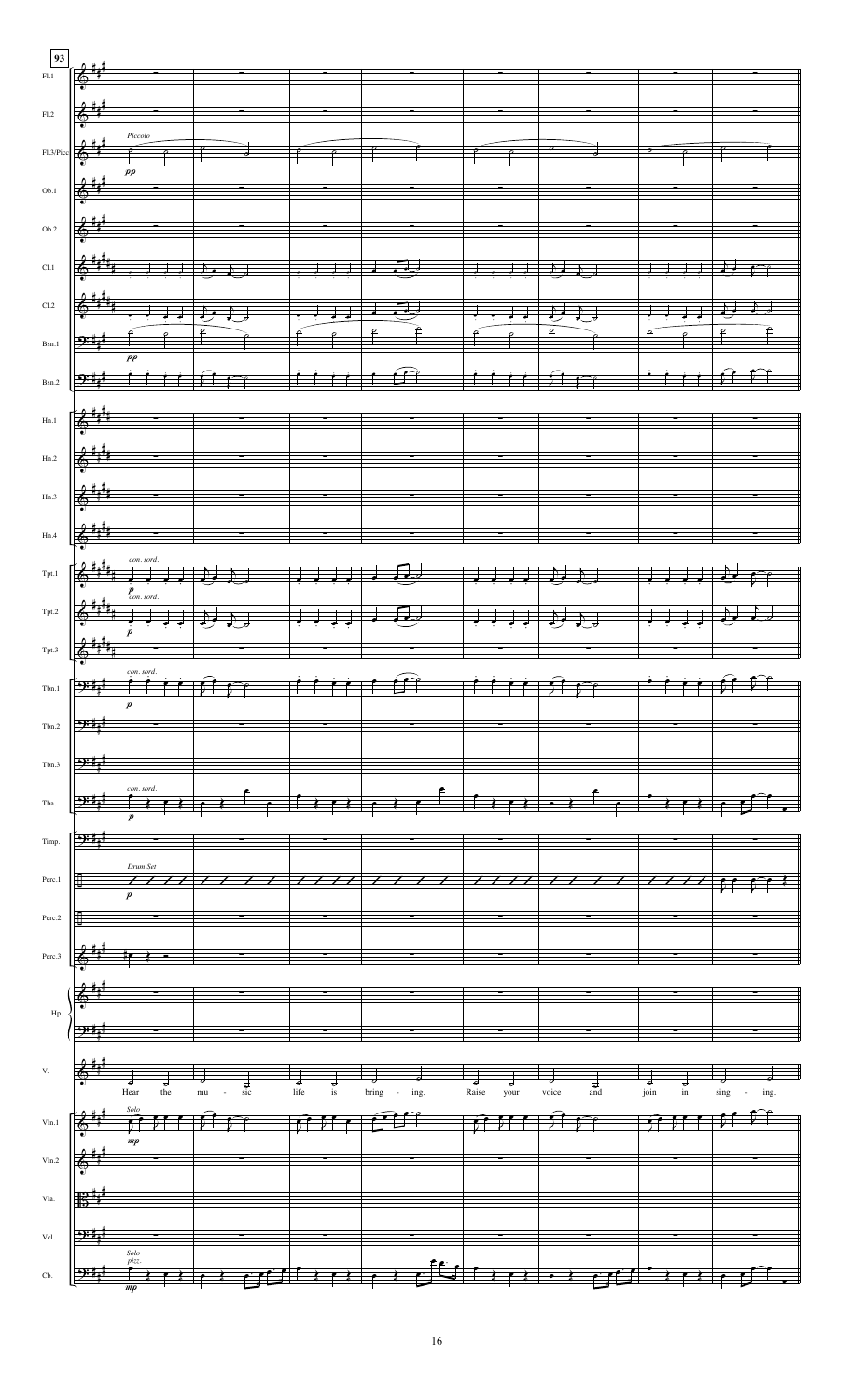| $\begin{array}{c} \boxed{\textbf{101}} \\ \text{F1.1} \end{array}$ |                                             |                               |                                                         |                                               |                                                                                                                                  |               |
|--------------------------------------------------------------------|---------------------------------------------|-------------------------------|---------------------------------------------------------|-----------------------------------------------|----------------------------------------------------------------------------------------------------------------------------------|---------------|
|                                                                    |                                             |                               |                                                         |                                               |                                                                                                                                  |               |
| FL.2                                                               | $\frac{1}{\Phi}$                            |                               |                                                         |                                               |                                                                                                                                  |               |
|                                                                    |                                             |                               |                                                         |                                               |                                                                                                                                  |               |
| F1.3/Picc                                                          |                                             |                               |                                                         |                                               |                                                                                                                                  |               |
|                                                                    |                                             |                               |                                                         |                                               |                                                                                                                                  |               |
| Ob.1                                                               |                                             |                               |                                                         |                                               |                                                                                                                                  |               |
|                                                                    |                                             |                               |                                                         |                                               |                                                                                                                                  |               |
|                                                                    | $\it mf$                                    |                               |                                                         |                                               |                                                                                                                                  |               |
| Ob.2                                                               | $6 +$                                       |                               |                                                         |                                               |                                                                                                                                  |               |
|                                                                    |                                             |                               |                                                         |                                               |                                                                                                                                  |               |
| CL1                                                                |                                             | $\overline{\mathcal{L}}$      |                                                         |                                               |                                                                                                                                  |               |
|                                                                    | $m\widetilde{f}$                            |                               |                                                         |                                               |                                                                                                                                  |               |
| Cl.2                                                               |                                             | $\overline{\bigcup_{\sigma}}$ |                                                         |                                               |                                                                                                                                  | $\rightarrow$ |
|                                                                    |                                             | $\frac{1}{\frac{m f}{c}}$     |                                                         |                                               |                                                                                                                                  |               |
| $_{\rm Bsn.1}$                                                     | 9:1                                         | $\overline{\mathbf{r}}$       |                                                         |                                               |                                                                                                                                  |               |
|                                                                    |                                             | $\frac{1}{m}$                 |                                                         |                                               |                                                                                                                                  |               |
| Bsn.2                                                              | 9:4                                         |                               |                                                         |                                               |                                                                                                                                  |               |
|                                                                    |                                             |                               |                                                         |                                               |                                                                                                                                  |               |
|                                                                    |                                             |                               |                                                         |                                               |                                                                                                                                  |               |
| $_{\rm Hn.1}$                                                      |                                             |                               |                                                         |                                               |                                                                                                                                  |               |
|                                                                    |                                             |                               |                                                         |                                               |                                                                                                                                  |               |
| Hn.2                                                               | $\frac{2+1}{2}$<br>÷                        | Ξ.                            |                                                         |                                               |                                                                                                                                  |               |
|                                                                    |                                             |                               |                                                         |                                               |                                                                                                                                  |               |
| Hn.3                                                               | $\frac{2+1}{2}$<br>$\overline{\phantom{a}}$ | $\overline{\phantom{a}}$      |                                                         |                                               |                                                                                                                                  |               |
|                                                                    | $\frac{1}{m f}$                             |                               |                                                         |                                               |                                                                                                                                  |               |
| $_{\text{Hn.4}}$                                                   | $^{\frac{5}{4}}$                            |                               |                                                         |                                               |                                                                                                                                  |               |
|                                                                    |                                             |                               |                                                         |                                               |                                                                                                                                  |               |
|                                                                    |                                             |                               |                                                         |                                               |                                                                                                                                  |               |
| Tpt.1                                                              |                                             |                               |                                                         |                                               |                                                                                                                                  |               |
|                                                                    |                                             |                               |                                                         |                                               |                                                                                                                                  |               |
| $_{\rm Tpt.2}$                                                     | $\hat{\mathbb{P}}$                          |                               |                                                         |                                               |                                                                                                                                  |               |
|                                                                    |                                             |                               |                                                         |                                               |                                                                                                                                  |               |
| Tpt.3                                                              |                                             |                               |                                                         |                                               |                                                                                                                                  |               |
|                                                                    |                                             |                               |                                                         |                                               |                                                                                                                                  |               |
| Tbn.1                                                              | 9:1                                         |                               |                                                         |                                               |                                                                                                                                  |               |
|                                                                    |                                             |                               |                                                         |                                               |                                                                                                                                  |               |
|                                                                    | 9:1                                         |                               |                                                         |                                               |                                                                                                                                  |               |
| Tbn.2                                                              |                                             |                               |                                                         |                                               |                                                                                                                                  |               |
|                                                                    |                                             |                               |                                                         |                                               |                                                                                                                                  |               |
| Tbn.3                                                              | 9:1                                         |                               |                                                         |                                               |                                                                                                                                  |               |
|                                                                    |                                             |                               |                                                         |                                               |                                                                                                                                  |               |
| Tba.                                                               | 9:1                                         |                               |                                                         |                                               |                                                                                                                                  |               |
|                                                                    |                                             |                               |                                                         |                                               |                                                                                                                                  |               |
| Timp.                                                              | 9:1                                         |                               |                                                         |                                               |                                                                                                                                  |               |
|                                                                    |                                             |                               |                                                         |                                               |                                                                                                                                  |               |
| Perc.1                                                             |                                             |                               |                                                         |                                               |                                                                                                                                  |               |
|                                                                    |                                             |                               |                                                         |                                               |                                                                                                                                  |               |
|                                                                    |                                             |                               |                                                         |                                               |                                                                                                                                  |               |
| Perc.2                                                             |                                             |                               |                                                         |                                               |                                                                                                                                  |               |
|                                                                    |                                             |                               |                                                         |                                               |                                                                                                                                  |               |
| $\mbox{Perc.3}$                                                    | $\mathcal{E}^*$                             |                               |                                                         |                                               |                                                                                                                                  |               |
|                                                                    |                                             |                               |                                                         |                                               |                                                                                                                                  |               |
|                                                                    |                                             |                               |                                                         |                                               |                                                                                                                                  |               |
| Hp.                                                                |                                             |                               |                                                         |                                               |                                                                                                                                  |               |
|                                                                    | 9:1                                         |                               |                                                         |                                               |                                                                                                                                  |               |
|                                                                    |                                             |                               |                                                         |                                               |                                                                                                                                  |               |
| $\mathbf{V}_{\cdot}$                                               | $\frac{2}{9}$                               |                               |                                                         |                                               |                                                                                                                                  |               |
|                                                                    | $\Rightarrow$                               | ᢖ                             | $\rightarrow$<br>Mu-sic can lift your heart to the sky. | $\overline{\bullet}$                          | $\overrightarrow{Mu}$ and $\overrightarrow{d}$ and $\overrightarrow{d}$ and $\overrightarrow{Mu}$ are can give your soul a beat. |               |
|                                                                    | Mu-sic can make you laugh or cry.           |                               |                                                         |                                               |                                                                                                                                  |               |
| $_{\rm Vln.1}$                                                     | <b>Tutti</b>                                |                               |                                                         |                                               |                                                                                                                                  |               |
|                                                                    | $\frac{1}{m}f$                              |                               |                                                         |                                               |                                                                                                                                  |               |
|                                                                    |                                             |                               |                                                         |                                               |                                                                                                                                  |               |
| $Vln.2$                                                            |                                             |                               |                                                         |                                               |                                                                                                                                  | D<br>न्न      |
|                                                                    | mf                                          |                               |                                                         |                                               |                                                                                                                                  |               |
| Vla.                                                               |                                             |                               |                                                         |                                               |                                                                                                                                  |               |
|                                                                    | $\overline{m}f$                             |                               |                                                         |                                               |                                                                                                                                  |               |
| Vcl.                                                               | 9:1                                         |                               | $\rightarrow$                                           | $\Rightarrow$ $\bar{+}$<br>$\overline{\cdot}$ |                                                                                                                                  | ≢             |
|                                                                    | $\frac{m f}{Tutti}$                         |                               |                                                         | Ţ                                             |                                                                                                                                  |               |
| Cb.                                                                |                                             |                               |                                                         |                                               |                                                                                                                                  |               |
|                                                                    | $m\!f$                                      |                               |                                                         |                                               |                                                                                                                                  |               |
|                                                                    |                                             |                               |                                                         |                                               |                                                                                                                                  |               |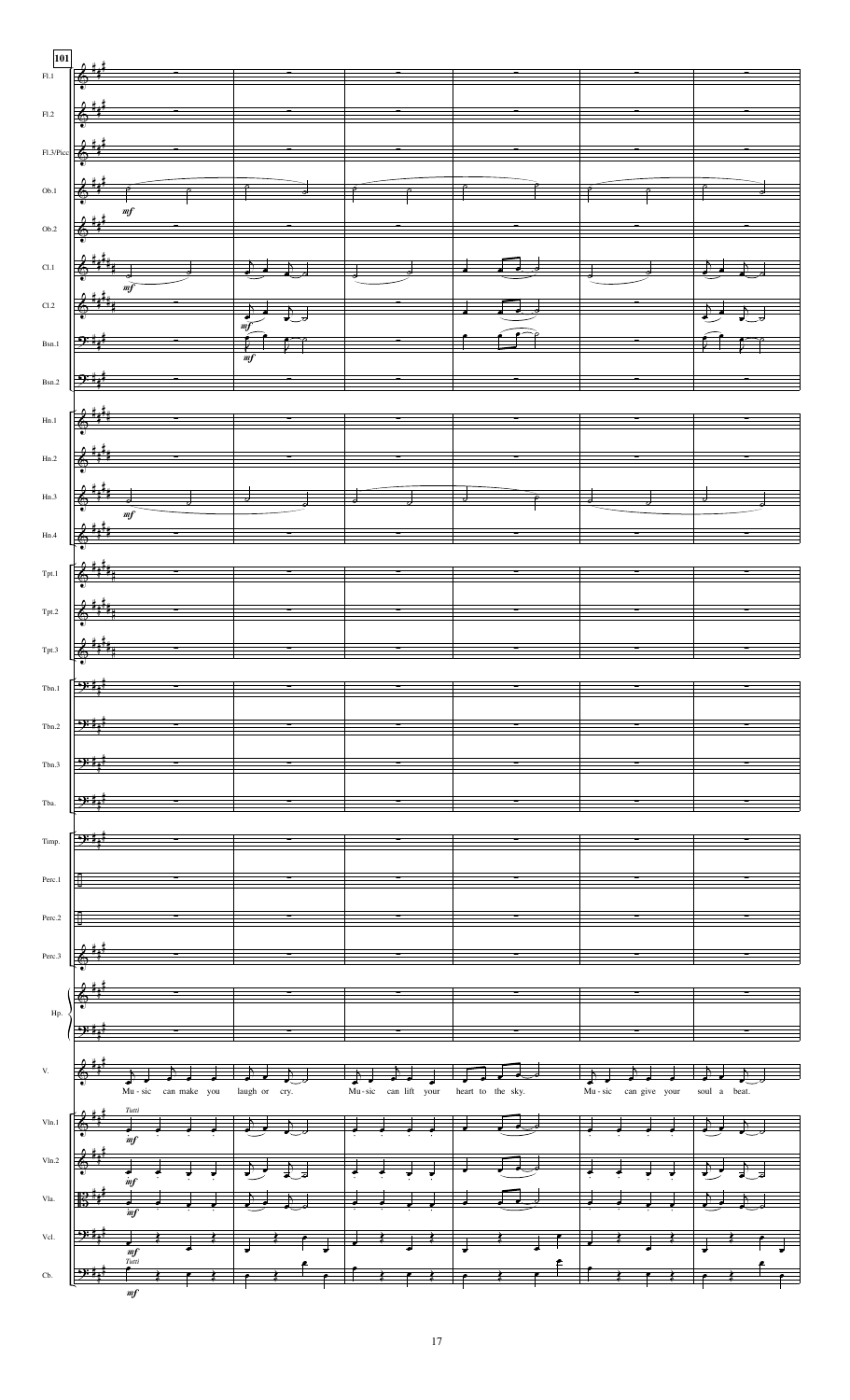| 107                      |                                                                                                                                                                                                                                                                                                                                                                                                                                                                                                                                                                            |                                                  |                                                                                  |                                      | ▆∰                                                                                                                                                                                                                                                                                                                                                  |
|--------------------------|----------------------------------------------------------------------------------------------------------------------------------------------------------------------------------------------------------------------------------------------------------------------------------------------------------------------------------------------------------------------------------------------------------------------------------------------------------------------------------------------------------------------------------------------------------------------------|--------------------------------------------------|----------------------------------------------------------------------------------|--------------------------------------|-----------------------------------------------------------------------------------------------------------------------------------------------------------------------------------------------------------------------------------------------------------------------------------------------------------------------------------------------------|
| $\rm{F}l.1$              |                                                                                                                                                                                                                                                                                                                                                                                                                                                                                                                                                                            |                                                  | f                                                                                |                                      |                                                                                                                                                                                                                                                                                                                                                     |
|                          |                                                                                                                                                                                                                                                                                                                                                                                                                                                                                                                                                                            |                                                  |                                                                                  |                                      | $\begin{picture}(20,20) \put(0,0){\line(1,0){10}} \put(15,0){\line(1,0){10}} \put(15,0){\line(1,0){10}} \put(15,0){\line(1,0){10}} \put(15,0){\line(1,0){10}} \put(15,0){\line(1,0){10}} \put(15,0){\line(1,0){10}} \put(15,0){\line(1,0){10}} \put(15,0){\line(1,0){10}} \put(15,0){\line(1,0){10}} \put(15,0){\line(1,0){10}} \put(15,0){\line(1$ |
| $\rm{F}l.2$              |                                                                                                                                                                                                                                                                                                                                                                                                                                                                                                                                                                            |                                                  |                                                                                  |                                      |                                                                                                                                                                                                                                                                                                                                                     |
|                          |                                                                                                                                                                                                                                                                                                                                                                                                                                                                                                                                                                            |                                                  | $\int_{Piccolo}$                                                                 |                                      | $\frac{1}{2}$                                                                                                                                                                                                                                                                                                                                       |
| Fl.3/Picc                |                                                                                                                                                                                                                                                                                                                                                                                                                                                                                                                                                                            |                                                  | $\overline{5}$                                                                   |                                      |                                                                                                                                                                                                                                                                                                                                                     |
|                          |                                                                                                                                                                                                                                                                                                                                                                                                                                                                                                                                                                            |                                                  |                                                                                  |                                      | $\frac{4.4}{1}$                                                                                                                                                                                                                                                                                                                                     |
| Ob.1                     |                                                                                                                                                                                                                                                                                                                                                                                                                                                                                                                                                                            |                                                  |                                                                                  |                                      |                                                                                                                                                                                                                                                                                                                                                     |
|                          |                                                                                                                                                                                                                                                                                                                                                                                                                                                                                                                                                                            |                                                  | $\boldsymbol{f}$                                                                 |                                      |                                                                                                                                                                                                                                                                                                                                                     |
| $_{\rm Ob.2}$            |                                                                                                                                                                                                                                                                                                                                                                                                                                                                                                                                                                            |                                                  | Б                                                                                |                                      | $\frac{\mathbf{h}_1\mathbf{h}_2}{\mathbf{h}_1\mathbf{h}_2}$                                                                                                                                                                                                                                                                                         |
|                          |                                                                                                                                                                                                                                                                                                                                                                                                                                                                                                                                                                            |                                                  |                                                                                  |                                      |                                                                                                                                                                                                                                                                                                                                                     |
| $\rm C1.1$               |                                                                                                                                                                                                                                                                                                                                                                                                                                                                                                                                                                            |                                                  |                                                                                  |                                      | ┆┺┇╙╖                                                                                                                                                                                                                                                                                                                                               |
|                          |                                                                                                                                                                                                                                                                                                                                                                                                                                                                                                                                                                            |                                                  |                                                                                  |                                      |                                                                                                                                                                                                                                                                                                                                                     |
| $\rm Cl.2$               |                                                                                                                                                                                                                                                                                                                                                                                                                                                                                                                                                                            |                                                  | $\rightarrow$                                                                    |                                      | <u>≞⊪"</u>                                                                                                                                                                                                                                                                                                                                          |
|                          |                                                                                                                                                                                                                                                                                                                                                                                                                                                                                                                                                                            |                                                  |                                                                                  |                                      |                                                                                                                                                                                                                                                                                                                                                     |
| Bsn.1                    | 9:5                                                                                                                                                                                                                                                                                                                                                                                                                                                                                                                                                                        |                                                  |                                                                                  | ⊧                                    | $\frac{1}{2}$                                                                                                                                                                                                                                                                                                                                       |
|                          |                                                                                                                                                                                                                                                                                                                                                                                                                                                                                                                                                                            |                                                  |                                                                                  |                                      |                                                                                                                                                                                                                                                                                                                                                     |
| $_{\rm Bsn.2}$           | 9:4                                                                                                                                                                                                                                                                                                                                                                                                                                                                                                                                                                        |                                                  |                                                                                  |                                      | $\frac{1}{2}$                                                                                                                                                                                                                                                                                                                                       |
|                          |                                                                                                                                                                                                                                                                                                                                                                                                                                                                                                                                                                            |                                                  | $\overline{f}$                                                                   |                                      |                                                                                                                                                                                                                                                                                                                                                     |
| Hn.1                     |                                                                                                                                                                                                                                                                                                                                                                                                                                                                                                                                                                            |                                                  | $\overline{\bullet}$                                                             | Ť,                                   | ₩₩                                                                                                                                                                                                                                                                                                                                                  |
|                          |                                                                                                                                                                                                                                                                                                                                                                                                                                                                                                                                                                            |                                                  | $\overline{f}$                                                                   |                                      |                                                                                                                                                                                                                                                                                                                                                     |
| $_{\rm Hn.2}$            |                                                                                                                                                                                                                                                                                                                                                                                                                                                                                                                                                                            |                                                  |                                                                                  |                                      | <u>,</u>                                                                                                                                                                                                                                                                                                                                            |
|                          |                                                                                                                                                                                                                                                                                                                                                                                                                                                                                                                                                                            |                                                  |                                                                                  |                                      |                                                                                                                                                                                                                                                                                                                                                     |
| $_{\rm Hn.3}$            |                                                                                                                                                                                                                                                                                                                                                                                                                                                                                                                                                                            |                                                  |                                                                                  | ⊋                                    | ╶╙╙╙                                                                                                                                                                                                                                                                                                                                                |
|                          |                                                                                                                                                                                                                                                                                                                                                                                                                                                                                                                                                                            |                                                  |                                                                                  |                                      |                                                                                                                                                                                                                                                                                                                                                     |
| Hn.4                     |                                                                                                                                                                                                                                                                                                                                                                                                                                                                                                                                                                            |                                                  | $\overline{\sigma}$                                                              | ӊ                                    | <u>∣≒⊩¦⊪</u>                                                                                                                                                                                                                                                                                                                                        |
|                          |                                                                                                                                                                                                                                                                                                                                                                                                                                                                                                                                                                            |                                                  | $\bm{f}_{\textit{senza}}$ sord.                                                  |                                      |                                                                                                                                                                                                                                                                                                                                                     |
| $\operatorname{Tpt}.1$   |                                                                                                                                                                                                                                                                                                                                                                                                                                                                                                                                                                            |                                                  | $\overline{\mathcal{V}}$                                                         |                                      | ₽₩                                                                                                                                                                                                                                                                                                                                                  |
|                          |                                                                                                                                                                                                                                                                                                                                                                                                                                                                                                                                                                            |                                                  | $\boldsymbol{f}$<br>senza sord.                                                  |                                      |                                                                                                                                                                                                                                                                                                                                                     |
| $\rm Tpt.2$              |                                                                                                                                                                                                                                                                                                                                                                                                                                                                                                                                                                            |                                                  | f                                                                                |                                      | ╩╅╙╖                                                                                                                                                                                                                                                                                                                                                |
|                          |                                                                                                                                                                                                                                                                                                                                                                                                                                                                                                                                                                            |                                                  |                                                                                  |                                      |                                                                                                                                                                                                                                                                                                                                                     |
| Tpt.3                    |                                                                                                                                                                                                                                                                                                                                                                                                                                                                                                                                                                            |                                                  |                                                                                  |                                      | ╩╅╙┱                                                                                                                                                                                                                                                                                                                                                |
|                          |                                                                                                                                                                                                                                                                                                                                                                                                                                                                                                                                                                            |                                                  | $f_{\overrightarrow{P}}^{senza\,sord.}$<br>$\bullet$                             | $f \rightarrow$<br>$\mathbb{Z}$<br>₽ |                                                                                                                                                                                                                                                                                                                                                     |
| $\mathrm{Tbn.1}$         | $\rightarrow$ $\ast$                                                                                                                                                                                                                                                                                                                                                                                                                                                                                                                                                       |                                                  |                                                                                  |                                      | 幅步                                                                                                                                                                                                                                                                                                                                                  |
|                          |                                                                                                                                                                                                                                                                                                                                                                                                                                                                                                                                                                            |                                                  | $\boldsymbol{f}$                                                                 |                                      |                                                                                                                                                                                                                                                                                                                                                     |
| Tbn.2                    |                                                                                                                                                                                                                                                                                                                                                                                                                                                                                                                                                                            |                                                  | $\begin{array}{c} \begin{array}{c} \uparrow \\ \uparrow \end{array} \end{array}$ |                                      | 瞱                                                                                                                                                                                                                                                                                                                                                   |
|                          |                                                                                                                                                                                                                                                                                                                                                                                                                                                                                                                                                                            |                                                  |                                                                                  |                                      |                                                                                                                                                                                                                                                                                                                                                     |
| Tbn.3                    |                                                                                                                                                                                                                                                                                                                                                                                                                                                                                                                                                                            |                                                  |                                                                                  |                                      | 野                                                                                                                                                                                                                                                                                                                                                   |
|                          |                                                                                                                                                                                                                                                                                                                                                                                                                                                                                                                                                                            |                                                  | $\int_{senza\,sord.}$                                                            |                                      |                                                                                                                                                                                                                                                                                                                                                     |
| Tba.                     |                                                                                                                                                                                                                                                                                                                                                                                                                                                                                                                                                                            |                                                  |                                                                                  |                                      | 嚹                                                                                                                                                                                                                                                                                                                                                   |
|                          |                                                                                                                                                                                                                                                                                                                                                                                                                                                                                                                                                                            |                                                  | $\boldsymbol{f}$                                                                 | ල                                    |                                                                                                                                                                                                                                                                                                                                                     |
| Timp.                    | 9:1                                                                                                                                                                                                                                                                                                                                                                                                                                                                                                                                                                        |                                                  |                                                                                  |                                      | 脚步                                                                                                                                                                                                                                                                                                                                                  |
|                          |                                                                                                                                                                                                                                                                                                                                                                                                                                                                                                                                                                            |                                                  | $\boldsymbol{f}$                                                                 |                                      |                                                                                                                                                                                                                                                                                                                                                     |
| Perc.1                   |                                                                                                                                                                                                                                                                                                                                                                                                                                                                                                                                                                            |                                                  | $\overline{\mathscr{L}}$                                                         | 季<br>Ŀ<br>≢<br>→                     |                                                                                                                                                                                                                                                                                                                                                     |
|                          |                                                                                                                                                                                                                                                                                                                                                                                                                                                                                                                                                                            |                                                  |                                                                                  |                                      |                                                                                                                                                                                                                                                                                                                                                     |
| Perc.2                   |                                                                                                                                                                                                                                                                                                                                                                                                                                                                                                                                                                            |                                                  |                                                                                  |                                      |                                                                                                                                                                                                                                                                                                                                                     |
|                          |                                                                                                                                                                                                                                                                                                                                                                                                                                                                                                                                                                            |                                                  | $Glockenspiel$                                                                   |                                      |                                                                                                                                                                                                                                                                                                                                                     |
| $\mbox{Perc.3}$          | $8 +$                                                                                                                                                                                                                                                                                                                                                                                                                                                                                                                                                                      |                                                  |                                                                                  | $\Rightarrow$<br>ie.                 | ╩╬╬╧                                                                                                                                                                                                                                                                                                                                                |
|                          |                                                                                                                                                                                                                                                                                                                                                                                                                                                                                                                                                                            |                                                  |                                                                                  |                                      |                                                                                                                                                                                                                                                                                                                                                     |
|                          |                                                                                                                                                                                                                                                                                                                                                                                                                                                                                                                                                                            |                                                  |                                                                                  |                                      | <u>∣ ¶⊩∯⊅</u>                                                                                                                                                                                                                                                                                                                                       |
| Hp.                      |                                                                                                                                                                                                                                                                                                                                                                                                                                                                                                                                                                            |                                                  |                                                                                  |                                      |                                                                                                                                                                                                                                                                                                                                                     |
|                          | 7:1                                                                                                                                                                                                                                                                                                                                                                                                                                                                                                                                                                        |                                                  |                                                                                  |                                      | ╫╫╊                                                                                                                                                                                                                                                                                                                                                 |
|                          |                                                                                                                                                                                                                                                                                                                                                                                                                                                                                                                                                                            |                                                  |                                                                                  |                                      |                                                                                                                                                                                                                                                                                                                                                     |
| $\mathbf{V}_{\cdot}$     | $6 +$<br>$\overrightarrow{Mu}$ sic can                                                                                                                                                                                                                                                                                                                                                                                                                                                                                                                                     |                                                  | $\mathbf{o}$                                                                     |                                      | <del>׀</del>                                                                                                                                                                                                                                                                                                                                        |
|                          | can make<br>your                                                                                                                                                                                                                                                                                                                                                                                                                                                                                                                                                           | life<br>plete.<br>com<br>$\sim 10^{-1}$          |                                                                                  |                                      |                                                                                                                                                                                                                                                                                                                                                     |
|                          |                                                                                                                                                                                                                                                                                                                                                                                                                                                                                                                                                                            |                                                  |                                                                                  |                                      | <del>┆╚╗</del> ┢                                                                                                                                                                                                                                                                                                                                    |
| $_{\rm Vln.1}$           | $\left  \begin{array}{ccc} \left  \begin{array}{ccc} \left  \begin{array}{ccc} \left  \end{array} \right  & \left  \begin{array}{ccc} \left  \end{array} \right  & \left  \begin{array}{ccc} \left  \end{array} \right  & \left  \begin{array}{ccc} \left  \end{array} \right  & \left  \begin{array}{ccc} \left  \end{array} \right  & \left  \begin{array}{ccc} \left  \end{array} \right  & \left  \begin{array}{ccc} \left  \end{array} \right  & \left  \begin{array}{ccc} \left  \end{array} \right  & \left  \begin{array}{ccc} \left  \end{array} \right  & \left$ | $\overline{\phantom{a}}$                         |                                                                                  |                                      |                                                                                                                                                                                                                                                                                                                                                     |
| Vln.2                    |                                                                                                                                                                                                                                                                                                                                                                                                                                                                                                                                                                            |                                                  |                                                                                  |                                      | ╨╬                                                                                                                                                                                                                                                                                                                                                  |
|                          | $\begin{array}{ c c c c }\n\hline\n\bullet & \bullet & \bullet \quad \hline\n\bullet & \bullet & \bullet \quad \hline\n\end{array}$                                                                                                                                                                                                                                                                                                                                                                                                                                        | $\sum_{i=1}^{n}$<br>$\Rightarrow$                | $\Rightarrow$                                                                    | $\mathbb{R}$ $\subset$ $\beta$       |                                                                                                                                                                                                                                                                                                                                                     |
|                          |                                                                                                                                                                                                                                                                                                                                                                                                                                                                                                                                                                            |                                                  |                                                                                  |                                      |                                                                                                                                                                                                                                                                                                                                                     |
| $_{\rm Vla.}$            | $\mathbb{B}^H$                                                                                                                                                                                                                                                                                                                                                                                                                                                                                                                                                             | $\int$<br>≢                                      |                                                                                  |                                      | 瞱                                                                                                                                                                                                                                                                                                                                                   |
|                          |                                                                                                                                                                                                                                                                                                                                                                                                                                                                                                                                                                            |                                                  |                                                                                  |                                      |                                                                                                                                                                                                                                                                                                                                                     |
| $\rm{Vcl.}$              | $9:4$ $*$                                                                                                                                                                                                                                                                                                                                                                                                                                                                                                                                                                  | $\overrightarrow{a}$<br>$\overline{\phantom{a}}$ | <u> ;</u>                                                                        |                                      |                                                                                                                                                                                                                                                                                                                                                     |
|                          |                                                                                                                                                                                                                                                                                                                                                                                                                                                                                                                                                                            |                                                  | arco                                                                             |                                      |                                                                                                                                                                                                                                                                                                                                                     |
| $\mathbf{C}\mathbf{b}$ . |                                                                                                                                                                                                                                                                                                                                                                                                                                                                                                                                                                            |                                                  |                                                                                  |                                      | ╙╙                                                                                                                                                                                                                                                                                                                                                  |
|                          |                                                                                                                                                                                                                                                                                                                                                                                                                                                                                                                                                                            |                                                  | $\boldsymbol{f}$                                                                 |                                      |                                                                                                                                                                                                                                                                                                                                                     |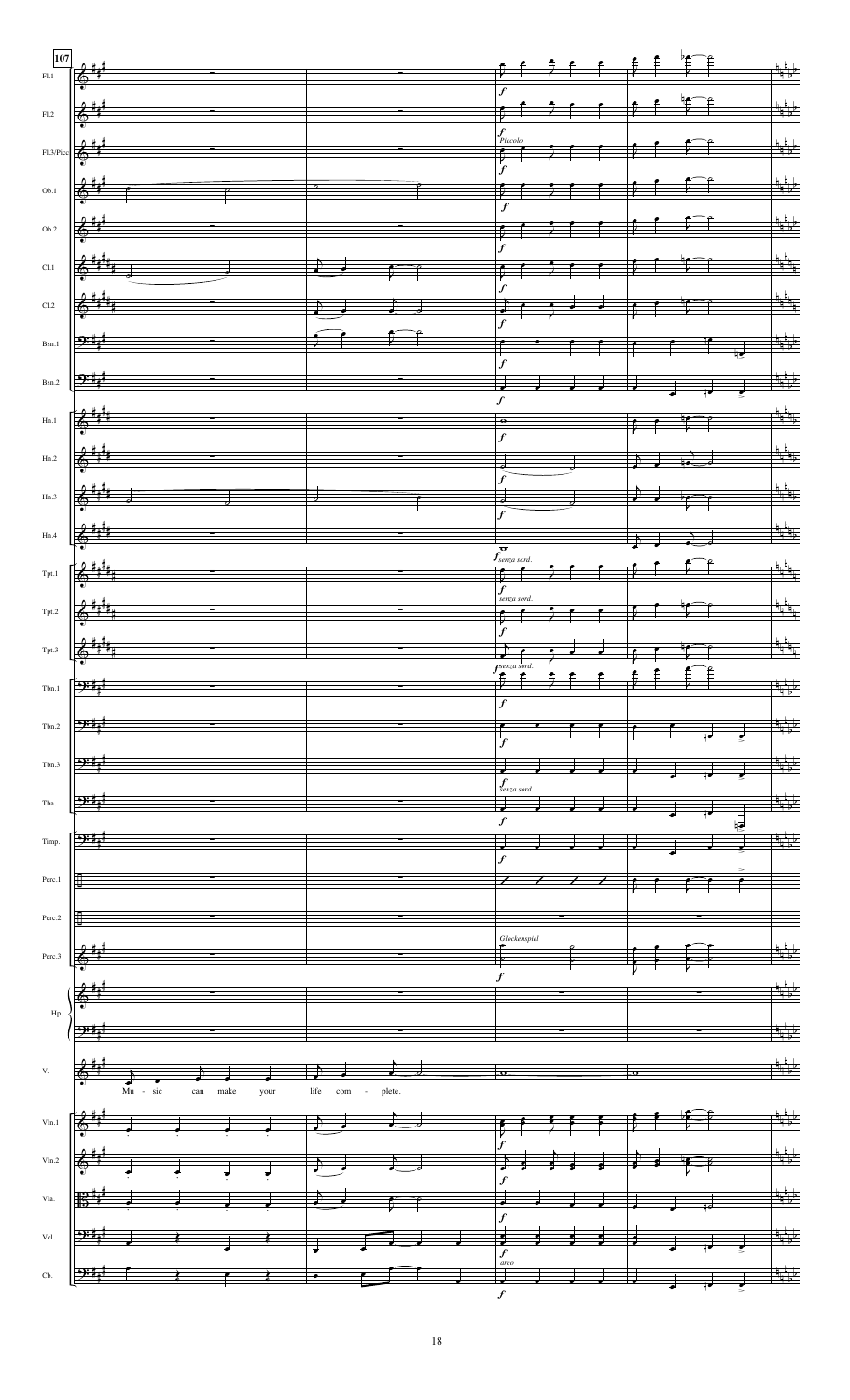| 111<br>$\rm{F}l.1$     |                                          |                                                                                                                                                                                                                                                                                                                                                                                                                     |                                            |                           |                                   |                                                                               |                                      |                                                                                                                                                                                                                                                                                                                                                                                                                                                        |                                                                                                       |
|------------------------|------------------------------------------|---------------------------------------------------------------------------------------------------------------------------------------------------------------------------------------------------------------------------------------------------------------------------------------------------------------------------------------------------------------------------------------------------------------------|--------------------------------------------|---------------------------|-----------------------------------|-------------------------------------------------------------------------------|--------------------------------------|--------------------------------------------------------------------------------------------------------------------------------------------------------------------------------------------------------------------------------------------------------------------------------------------------------------------------------------------------------------------------------------------------------------------------------------------------------|-------------------------------------------------------------------------------------------------------|
|                        | $m$ f<br>₽                               | $\mathbf{f}$                                                                                                                                                                                                                                                                                                                                                                                                        | $\mathbf{f}$                               | $\mathbf{f}$<br>$\hat{f}$ | $\hat{+}$<br>₽                    | $\mathbf{f}$<br>ρ                                                             | Ê                                    | $\mathbb{P}$<br>$\mathbf{f}$                                                                                                                                                                                                                                                                                                                                                                                                                           | التوائل                                                                                               |
| $\rm{F}l.2$            | mf                                       |                                                                                                                                                                                                                                                                                                                                                                                                                     |                                            |                           |                                   |                                                                               |                                      |                                                                                                                                                                                                                                                                                                                                                                                                                                                        |                                                                                                       |
| Fl.3/Picc              |                                          |                                                                                                                                                                                                                                                                                                                                                                                                                     |                                            |                           |                                   |                                                                               |                                      |                                                                                                                                                                                                                                                                                                                                                                                                                                                        |                                                                                                       |
| Ob.1                   |                                          |                                                                                                                                                                                                                                                                                                                                                                                                                     |                                            |                           |                                   |                                                                               |                                      |                                                                                                                                                                                                                                                                                                                                                                                                                                                        |                                                                                                       |
| $_{\rm Ob.2}$          | 6                                        |                                                                                                                                                                                                                                                                                                                                                                                                                     | $\overline{\phantom{a}}$<br>$\overline{t}$ |                           |                                   |                                                                               | $\frac{1}{2}$                        |                                                                                                                                                                                                                                                                                                                                                                                                                                                        |                                                                                                       |
| $\rm C1.1$             | m f<br>$6 + 1$                           | $\int_{0}^{\infty}$                                                                                                                                                                                                                                                                                                                                                                                                 | $\frac{1}{2}$                              | $\overline{\phantom{a}}$  | $\frac{1}{2}$                     | $\mathcal{C}$ , $\mathcal{C}$ , $\mathcal{C}$ , $\mathcal{C}$ , $\mathcal{C}$ | $\uparrow \uparrow \uparrow$         |                                                                                                                                                                                                                                                                                                                                                                                                                                                        |                                                                                                       |
| $\rm Cl.2$             | $\it mf$<br>╙╝<br>$\overline{\phi}$      | $\frac{1}{\frac{1}{\frac{1}{100}}}\int_{0}^{1}\frac{1}{\sqrt{1-\frac{1}{1-\frac{1}{1-\frac{1}{1-\frac{1}{1-\frac{1}{1-\frac{1}{1-\frac{1}{1-\frac{1}{1-\frac{1}{1-\frac{1}{1-\frac{1}{1-\frac{1}{1-\frac{1}{1-\frac{1}{1-\frac{1}{1-\frac{1}{1-\frac{1}{1-\frac{1}{1-\frac{1}{1-\frac{1}{1-\frac{1}{1-\frac{1}{1-\frac{1}{1-\frac{1}{1-\frac{1}{1-\frac{1}{1-\frac{1}{1-\frac{1}{1-\frac{1}{1-\frac{1}{1-\frac{1}{$ |                                            |                           |                                   |                                                                               | $P_{\text{eff}}$                     | $\cdot$ 6                                                                                                                                                                                                                                                                                                                                                                                                                                              | $\left  \phi^p \phi^p \right _p$                                                                      |
| $_{\rm Bsn.1}$         | $2\frac{1}{2}$                           |                                                                                                                                                                                                                                                                                                                                                                                                                     |                                            |                           |                                   |                                                                               |                                      | $\frac{1}{\frac{1}{2} \cdot \frac{1}{2} \cdot \frac{1}{2} \cdot \frac{1}{2} \cdot \frac{1}{2} \cdot \frac{1}{2} \cdot \frac{1}{2} \cdot \frac{1}{2} \cdot \frac{1}{2} \cdot \frac{1}{2} \cdot \frac{1}{2} \cdot \frac{1}{2} \cdot \frac{1}{2} \cdot \frac{1}{2} \cdot \frac{1}{2} \cdot \frac{1}{2} \cdot \frac{1}{2} \cdot \frac{1}{2} \cdot \frac{1}{2} \cdot \frac{1}{2} \cdot \frac{1}{2} \cdot \frac{1}{2} \cdot \frac{1}{2} \cdot \frac{1}{2} \$ |                                                                                                       |
| $_{\rm Bsn.2}$         | m f<br>$9\frac{1}{2}$<br>$\overline{mf}$ |                                                                                                                                                                                                                                                                                                                                                                                                                     |                                            | $\Box$                    |                                   |                                                                               |                                      |                                                                                                                                                                                                                                                                                                                                                                                                                                                        | $\overline{\mathbf{r}^{\mathbf{t}}_{\mathbf{t}}}$ , $\overline{\mathbf{r}^{\mathbf{t}}_{\mathbf{t}}}$ |
| Hn.1                   |                                          | $\overline{\mathbf{o}}$                                                                                                                                                                                                                                                                                                                                                                                             | $\Omega$                                   | $\mathbf{o}$              | $\overline{\mathbf{o}}$           | $\circ$                                                                       | $\circ$                              | $\mathbf{f}$                                                                                                                                                                                                                                                                                                                                                                                                                                           |                                                                                                       |
| Hn.2                   | $\overline{mf}$                          |                                                                                                                                                                                                                                                                                                                                                                                                                     |                                            |                           |                                   |                                                                               |                                      |                                                                                                                                                                                                                                                                                                                                                                                                                                                        |                                                                                                       |
| Hn.3                   | $\frac{\phi}{\circ}$                     |                                                                                                                                                                                                                                                                                                                                                                                                                     |                                            |                           |                                   | $\overline{\bullet}$                                                          |                                      | $\overline{\mathbb{P}}$                                                                                                                                                                                                                                                                                                                                                                                                                                | ⋕⋴ <sup>⋹</sup> ≠*≉ <sub>≡</sub> ≠                                                                    |
| Hn.4                   |                                          |                                                                                                                                                                                                                                                                                                                                                                                                                     |                                            |                           |                                   |                                                                               |                                      | $5 - 5$                                                                                                                                                                                                                                                                                                                                                                                                                                                |                                                                                                       |
|                        | $\frac{\Theta}{m}$                       |                                                                                                                                                                                                                                                                                                                                                                                                                     |                                            |                           | $\overline{\phantom{a}}$          |                                                                               |                                      |                                                                                                                                                                                                                                                                                                                                                                                                                                                        |                                                                                                       |
| $\operatorname{Tpt}.1$ | m f                                      |                                                                                                                                                                                                                                                                                                                                                                                                                     |                                            |                           | $\mathbf{r}$ $\mathbf{s}$         |                                                                               |                                      |                                                                                                                                                                                                                                                                                                                                                                                                                                                        |                                                                                                       |
| Tpt.2                  |                                          |                                                                                                                                                                                                                                                                                                                                                                                                                     |                                            |                           |                                   |                                                                               |                                      |                                                                                                                                                                                                                                                                                                                                                                                                                                                        | $\mathbb{P}\mathbb{P}$                                                                                |
| Tpt.3                  |                                          |                                                                                                                                                                                                                                                                                                                                                                                                                     |                                            |                           |                                   |                                                                               |                                      |                                                                                                                                                                                                                                                                                                                                                                                                                                                        |                                                                                                       |
| Tbn.1                  | <u>9:,</u>                               |                                                                                                                                                                                                                                                                                                                                                                                                                     |                                            |                           |                                   |                                                                               |                                      |                                                                                                                                                                                                                                                                                                                                                                                                                                                        |                                                                                                       |
| Tbn.2                  | ط≓و                                      |                                                                                                                                                                                                                                                                                                                                                                                                                     |                                            |                           |                                   |                                                                               |                                      |                                                                                                                                                                                                                                                                                                                                                                                                                                                        |                                                                                                       |
| Tbn.3                  |                                          |                                                                                                                                                                                                                                                                                                                                                                                                                     |                                            |                           |                                   |                                                                               |                                      |                                                                                                                                                                                                                                                                                                                                                                                                                                                        |                                                                                                       |
| Tba.                   |                                          |                                                                                                                                                                                                                                                                                                                                                                                                                     |                                            |                           |                                   |                                                                               |                                      |                                                                                                                                                                                                                                                                                                                                                                                                                                                        |                                                                                                       |
| Timp.                  | mf<br>୨ਜ਼                                |                                                                                                                                                                                                                                                                                                                                                                                                                     |                                            |                           |                                   |                                                                               |                                      |                                                                                                                                                                                                                                                                                                                                                                                                                                                        |                                                                                                       |
| Perc.1                 |                                          |                                                                                                                                                                                                                                                                                                                                                                                                                     |                                            |                           |                                   |                                                                               |                                      |                                                                                                                                                                                                                                                                                                                                                                                                                                                        |                                                                                                       |
| Perc.2                 | m f                                      |                                                                                                                                                                                                                                                                                                                                                                                                                     |                                            |                           |                                   |                                                                               |                                      |                                                                                                                                                                                                                                                                                                                                                                                                                                                        |                                                                                                       |
| Perc.3                 |                                          |                                                                                                                                                                                                                                                                                                                                                                                                                     |                                            |                           |                                   |                                                                               |                                      |                                                                                                                                                                                                                                                                                                                                                                                                                                                        |                                                                                                       |
|                        | m f                                      |                                                                                                                                                                                                                                                                                                                                                                                                                     |                                            |                           |                                   |                                                                               |                                      |                                                                                                                                                                                                                                                                                                                                                                                                                                                        |                                                                                                       |
| Hp.                    | mf                                       |                                                                                                                                                                                                                                                                                                                                                                                                                     |                                            |                           |                                   |                                                                               |                                      |                                                                                                                                                                                                                                                                                                                                                                                                                                                        |                                                                                                       |
| $\mathbf{V}.$          |                                          |                                                                                                                                                                                                                                                                                                                                                                                                                     |                                            |                           |                                   |                                                                               |                                      |                                                                                                                                                                                                                                                                                                                                                                                                                                                        |                                                                                                       |
|                        |                                          | Mu-sic can make you laugh or cry.                                                                                                                                                                                                                                                                                                                                                                                   | Mu-sic can lift your heart to the sky.     |                           | Mu-sic can give your soul a beat. |                                                                               | Mu-sic can make your life com-plete. |                                                                                                                                                                                                                                                                                                                                                                                                                                                        |                                                                                                       |
| Vln.1                  |                                          |                                                                                                                                                                                                                                                                                                                                                                                                                     |                                            |                           |                                   |                                                                               |                                      |                                                                                                                                                                                                                                                                                                                                                                                                                                                        |                                                                                                       |
| Vln.2                  | mf                                       |                                                                                                                                                                                                                                                                                                                                                                                                                     |                                            |                           |                                   |                                                                               |                                      |                                                                                                                                                                                                                                                                                                                                                                                                                                                        |                                                                                                       |
| Vla.                   | m f                                      |                                                                                                                                                                                                                                                                                                                                                                                                                     |                                            |                           |                                   |                                                                               |                                      |                                                                                                                                                                                                                                                                                                                                                                                                                                                        |                                                                                                       |
| Vcl.                   | m f<br>ط∃≎                               |                                                                                                                                                                                                                                                                                                                                                                                                                     |                                            |                           |                                   |                                                                               |                                      |                                                                                                                                                                                                                                                                                                                                                                                                                                                        |                                                                                                       |
| Cb.                    | $\textit{mf}_{pizz}$                     |                                                                                                                                                                                                                                                                                                                                                                                                                     |                                            |                           |                                   |                                                                               |                                      |                                                                                                                                                                                                                                                                                                                                                                                                                                                        |                                                                                                       |
|                        | m f                                      |                                                                                                                                                                                                                                                                                                                                                                                                                     |                                            |                           |                                   |                                                                               |                                      |                                                                                                                                                                                                                                                                                                                                                                                                                                                        |                                                                                                       |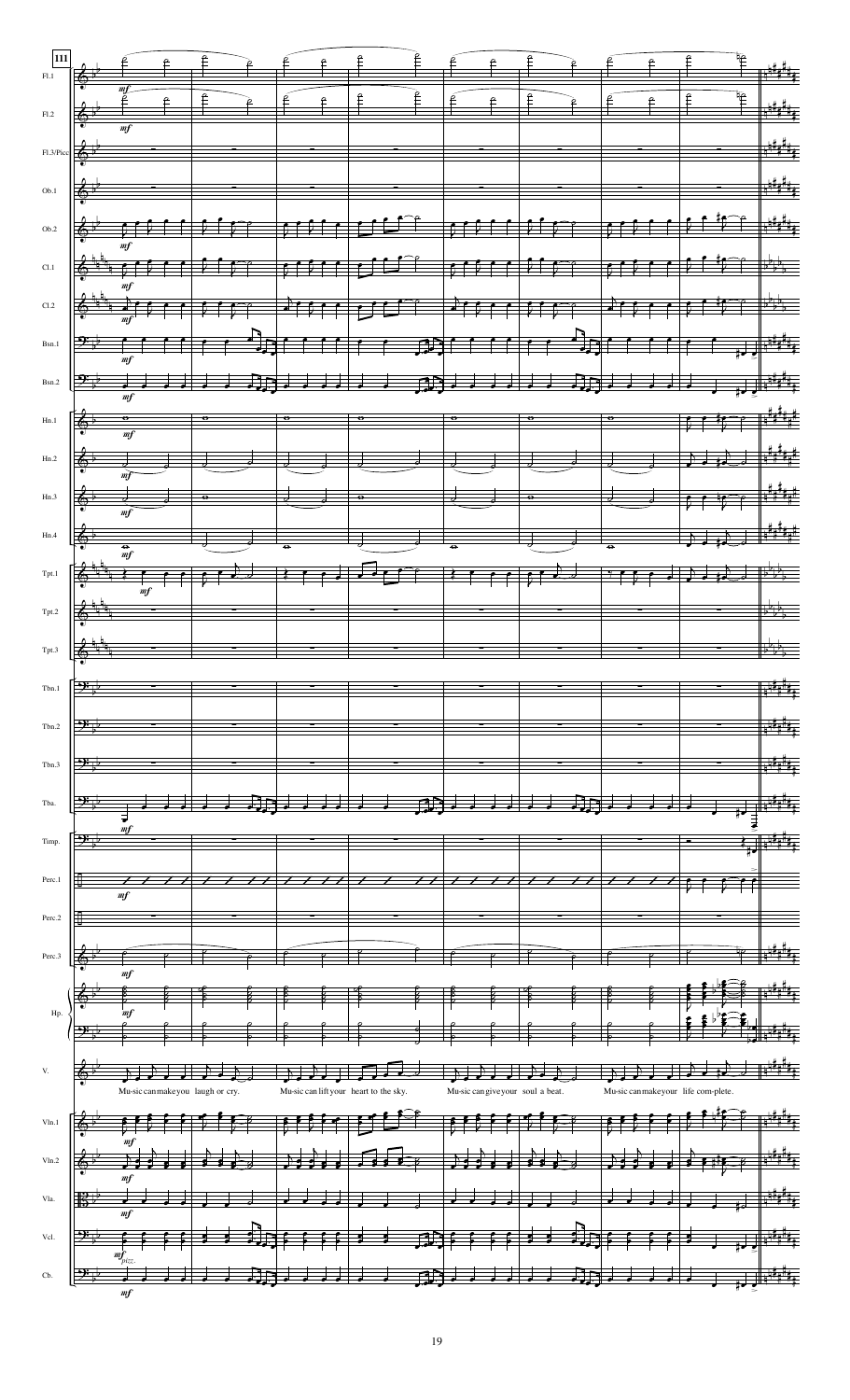| F1.1                   |           |                                                       |                      |                                                                                                                                                                                                                                                                                                                                                     |                      |        |
|------------------------|-----------|-------------------------------------------------------|----------------------|-----------------------------------------------------------------------------------------------------------------------------------------------------------------------------------------------------------------------------------------------------------------------------------------------------------------------------------------------------|----------------------|--------|
| $\rm{F}l.2$            |           |                                                       |                      | $\begin{picture}(180,10) \put(0,0){\line(1,0){10}} \put(10,0){\line(1,0){10}} \put(10,0){\line(1,0){10}} \put(10,0){\line(1,0){10}} \put(10,0){\line(1,0){10}} \put(10,0){\line(1,0){10}} \put(10,0){\line(1,0){10}} \put(10,0){\line(1,0){10}} \put(10,0){\line(1,0){10}} \put(10,0){\line(1,0){10}} \put(10,0){\line(1,0){10}} \put(10,0){\line($ |                      |        |
|                        |           |                                                       |                      | $\begin{array}{c c c c c c} \hline \mathbf{e} & \mathbf{e} & \mathbf{e} \\\hline \hline \mathbf{e} & \mathbf{e} & \mathbf{e} \\\hline \hline \mathbf{e} & \mathbf{e} & \mathbf{e} \\\hline \end{array}$                                                                                                                                             |                      |        |
| Fl.3/Picc              |           |                                                       |                      |                                                                                                                                                                                                                                                                                                                                                     |                      |        |
| Ob.1                   |           | 500                                                   |                      |                                                                                                                                                                                                                                                                                                                                                     |                      |        |
| $_{\rm Ob.2}$          |           |                                                       |                      |                                                                                                                                                                                                                                                                                                                                                     |                      |        |
| $\rm Cl.1$             |           |                                                       |                      | $\frac{2}{3}$                                                                                                                                                                                                                                                                                                                                       |                      |        |
| $\rm Cl.2$             |           |                                                       |                      | $\frac{1}{2}$ , and the state of the state of the state $\frac{1}{2}$ , $\frac{1}{2}$ , $\frac{1}{2}$ , $\frac{1}{2}$ , $\frac{1}{2}$ , $\frac{1}{2}$                                                                                                                                                                                               |                      |        |
| $_{\rm Bsn.1}$         |           |                                                       |                      |                                                                                                                                                                                                                                                                                                                                                     |                      |        |
| $_{\rm Bsn.2}$         |           | $\left  \partial^{\frac{1}{2}} \right _{\frac{1}{2}}$ | $\overrightarrow{a}$ |                                                                                                                                                                                                                                                                                                                                                     |                      | $\Box$ |
| $_{\rm Hn.1}$          |           |                                                       |                      |                                                                                                                                                                                                                                                                                                                                                     |                      |        |
| $_{\rm Hn.2}$          |           |                                                       |                      |                                                                                                                                                                                                                                                                                                                                                     |                      |        |
| Hn.3                   |           |                                                       |                      | Entre 1999 (1999) 1999 (1999) 1999 (1999) 1999                                                                                                                                                                                                                                                                                                      |                      |        |
| Hn.4                   | $6 + 1 +$ |                                                       |                      | $\frac{1}{2}$                                                                                                                                                                                                                                                                                                                                       |                      |        |
| $_\mathrm{Tpt.1}$      | $6 - 1$   |                                                       |                      |                                                                                                                                                                                                                                                                                                                                                     |                      |        |
| $\operatorname{Tpt.2}$ |           |                                                       |                      | $\begin{picture}(180,10) \put(0,0){\line(1,0){10}} \put(10,0){\line(1,0){10}} \put(10,0){\line(1,0){10}} \put(10,0){\line(1,0){10}} \put(10,0){\line(1,0){10}} \put(10,0){\line(1,0){10}} \put(10,0){\line(1,0){10}} \put(10,0){\line(1,0){10}} \put(10,0){\line(1,0){10}} \put(10,0){\line(1,0){10}} \put(10,0){\line(1,0){10}} \put(10,0){\line($ |                      |        |
| Tpt.3                  |           |                                                       |                      | $\overline{\phantom{a}}$                                                                                                                                                                                                                                                                                                                            |                      |        |
| Tbn.1                  |           |                                                       |                      |                                                                                                                                                                                                                                                                                                                                                     |                      |        |
| Tbn.2                  |           |                                                       |                      |                                                                                                                                                                                                                                                                                                                                                     |                      |        |
|                        |           |                                                       |                      |                                                                                                                                                                                                                                                                                                                                                     |                      |        |
|                        |           |                                                       |                      |                                                                                                                                                                                                                                                                                                                                                     |                      |        |
| Tbn.3                  |           |                                                       |                      |                                                                                                                                                                                                                                                                                                                                                     |                      |        |
| Tba.                   |           |                                                       |                      |                                                                                                                                                                                                                                                                                                                                                     |                      |        |
| Timp                   |           |                                                       |                      |                                                                                                                                                                                                                                                                                                                                                     |                      |        |
| Perc.1                 |           |                                                       |                      |                                                                                                                                                                                                                                                                                                                                                     |                      |        |
| Perc.2                 |           |                                                       |                      |                                                                                                                                                                                                                                                                                                                                                     |                      |        |
| Perc.3                 |           |                                                       |                      |                                                                                                                                                                                                                                                                                                                                                     |                      |        |
|                        |           |                                                       |                      |                                                                                                                                                                                                                                                                                                                                                     |                      |        |
|                        |           |                                                       |                      |                                                                                                                                                                                                                                                                                                                                                     |                      |        |
|                        |           | Mu-sic can make you                                   | laugh or             |                                                                                                                                                                                                                                                                                                                                                     | Mu-sic can give your | soul a |
| Vln.1                  |           |                                                       |                      |                                                                                                                                                                                                                                                                                                                                                     |                      |        |
| Vln.2                  |           |                                                       |                      |                                                                                                                                                                                                                                                                                                                                                     |                      |        |
| Vla.                   |           |                                                       |                      |                                                                                                                                                                                                                                                                                                                                                     |                      |        |
| Vcl.                   |           |                                                       |                      |                                                                                                                                                                                                                                                                                                                                                     |                      |        |
| Cb.                    |           |                                                       |                      |                                                                                                                                                                                                                                                                                                                                                     |                      |        |